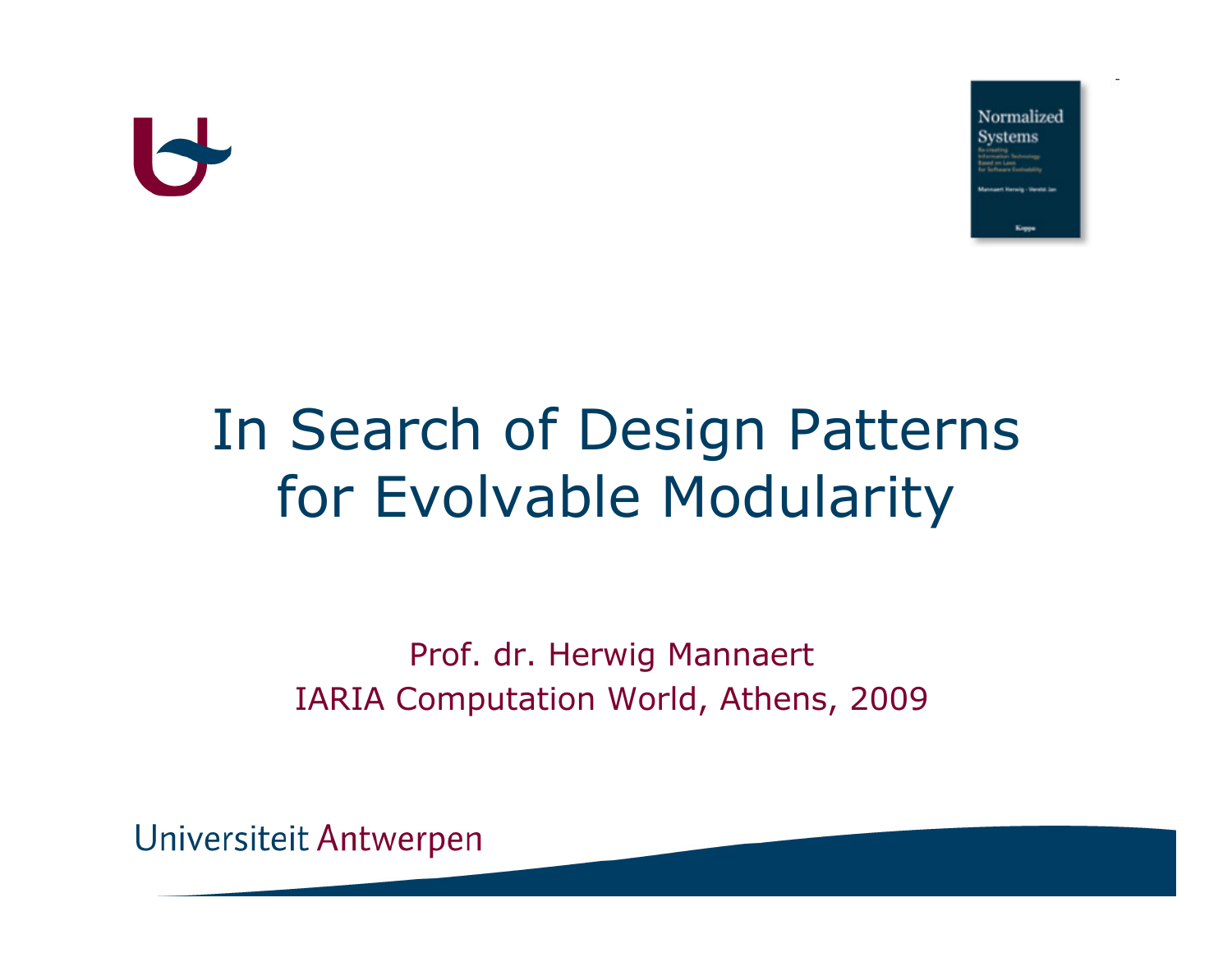#### **Contents**

- **Evolvability in Software Systems**<br>- Challenges
	- Challenges
	- **Solutions**<br>**Reflection**
	- -Reflections
- In Search of Evolvable Modularity<br>- Principles
	- -**Principles**
	- -Elements<br>**Deflection**
	- Reflections
- Conclusions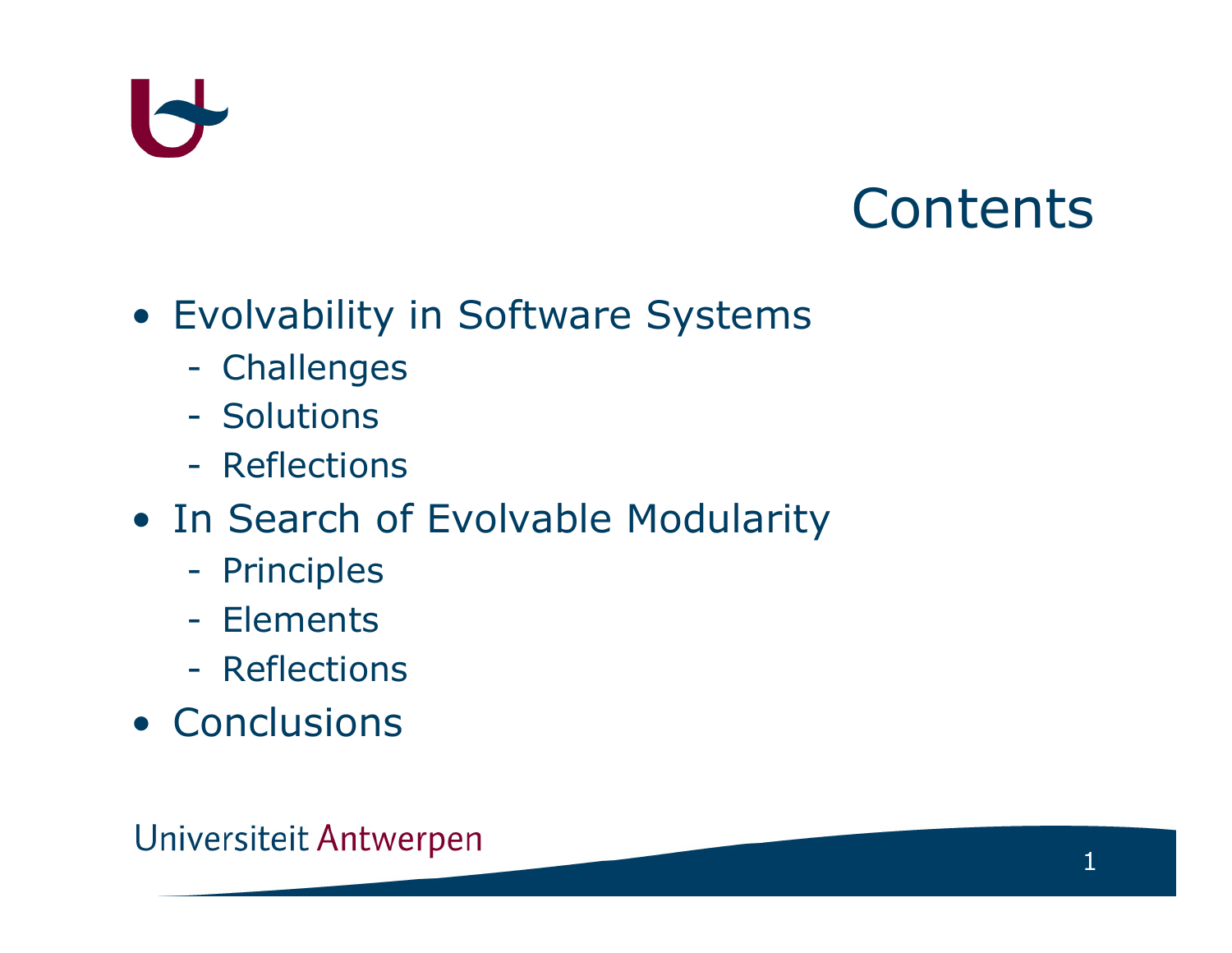#### **Contents**

- **Evolvability in Software Systems**<br>- Challenges
	- Challenges
	- **Solutions**<br>**Reflection**
	- Reflections
- In Search of Evolvable Modularity<br>- Principles
	- **Principles**
	- Elements<br>**Deflection**
	- Reflections
- Conclusions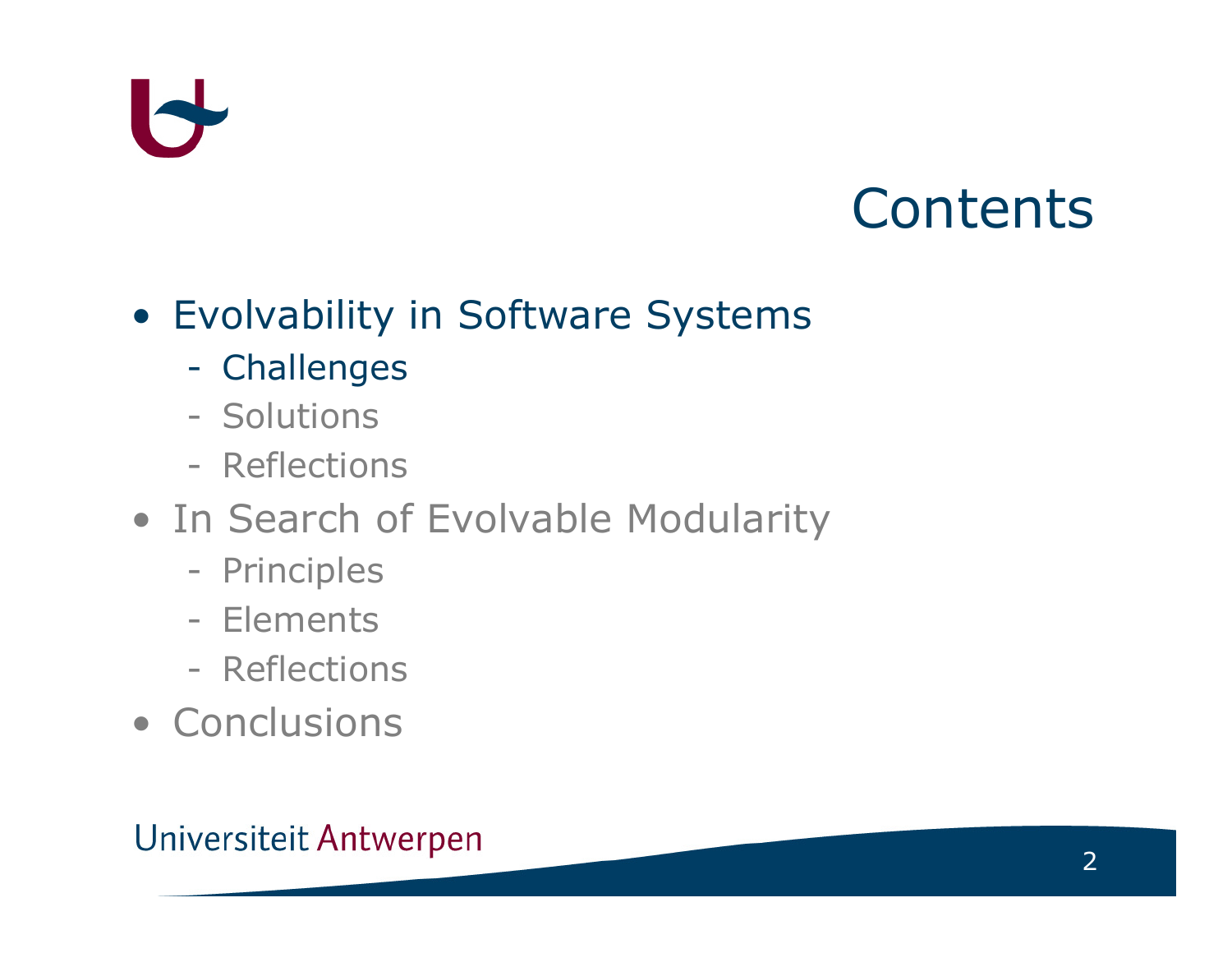

### The Business Challenge

#### • The **Agile Organization**<br>Centinually seans its as

- Continually scans its ecosystem
- Reacts quickly to opportunities and is innovative<br>las 3 Characteristies
- Has 2 Characteristics<br>Complexity
	- Complexity
		- Multi-channel vs. single channel<br>• Diversify offerings (Additional co
		- Diversify offerings/Additional services
	- Change/Evolvability/Flexibility
		- "These things are changing so fast it's invention in the<br>hands of the owner " (Hansen et al., 2007) hands of the owner." (Hansen et al., 2007)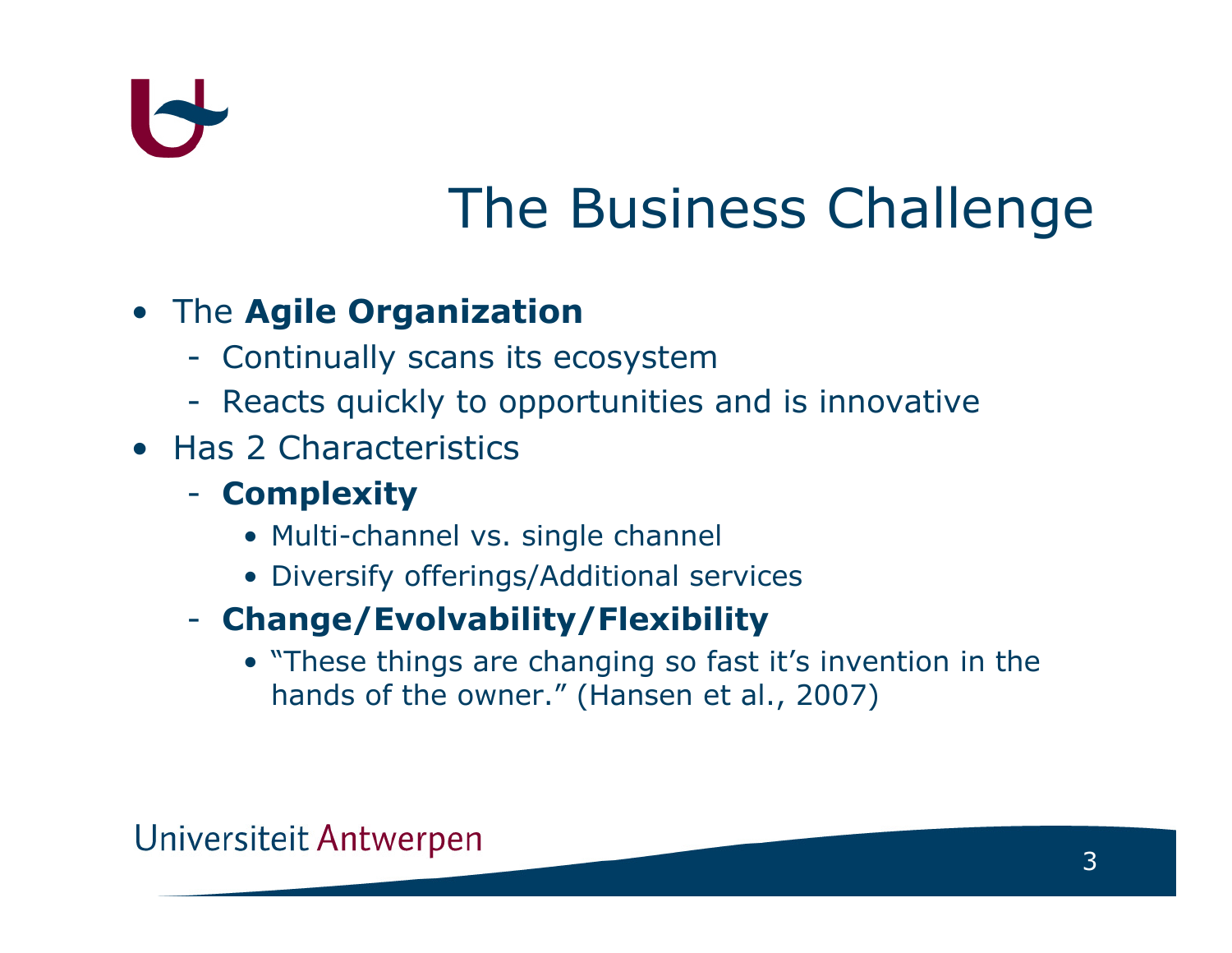

### The ICT Challenge – Part 1

- Modular structures of Information Systems in this complex, quickly changing environment, need to be:
	- Very flexible<br>
	Reliable (ave
	- Reliable (even mission-critical)<br>Tatally sesure
	- Totally secure<br>Lleer friendly
	- User friendly<br>Partable
	- Portable
	- Preferably affordable !
	- ...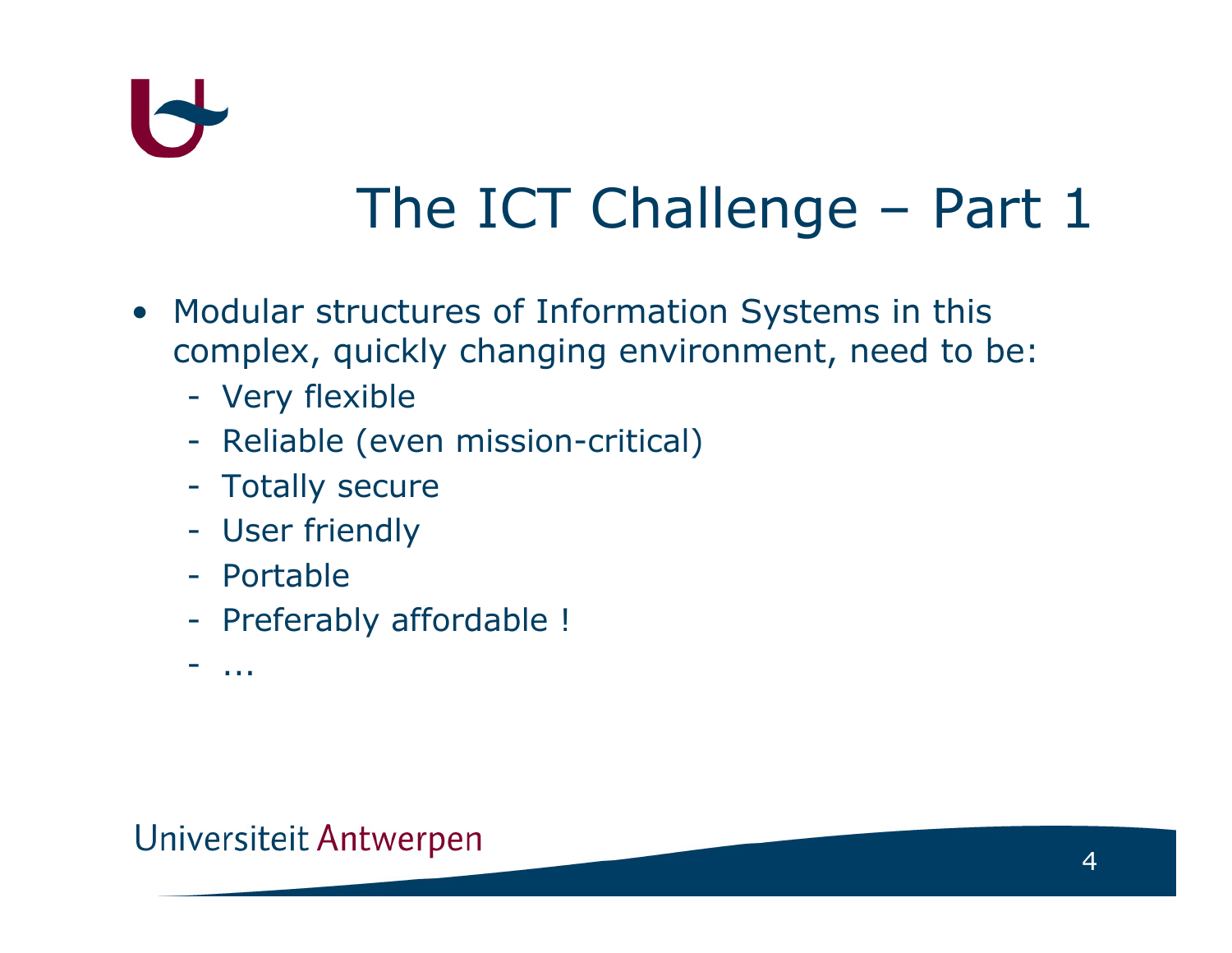

### The ICT Challenge – Part 2

- Complexity
	- -Compare JEE/.NET to COBOL
	- $-$
- … Change
	- -Structured Development – 70's
	- -Object Oriented Development – 80's
	- Component-Based Development 1995-
	- -Service-Oriented Development – 2000-
	- -The Next Hype…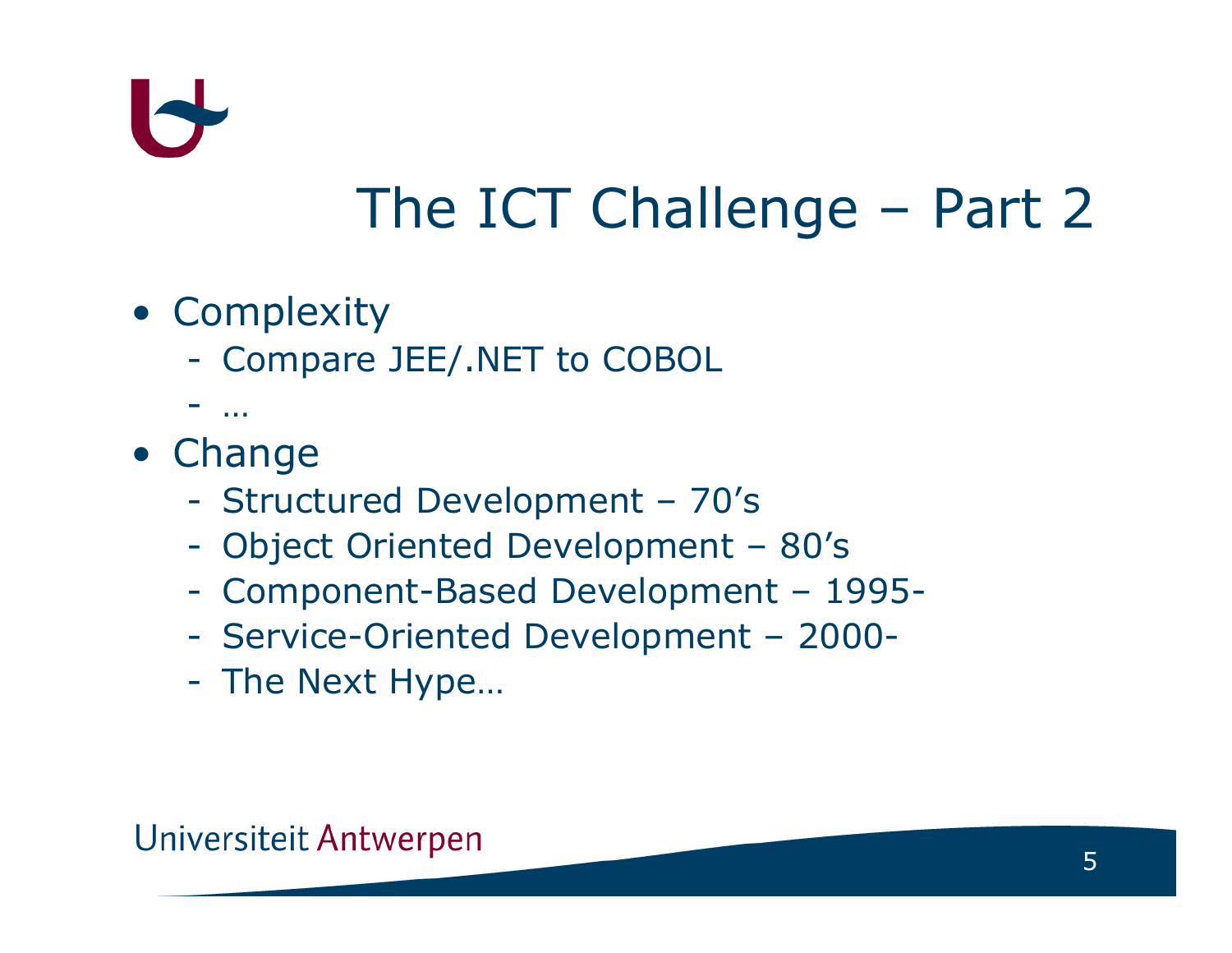

#### The ICT Challenge – Part 3

#### The Law of Increasing Complexity Manny Lehman

"As an evolving program is continually changed, its complexity, reflecting deteriorating structure, increases unless work is done to maintain or reduce it."

Proceedings of the IEEE, vol. 68, nr. 9, september 1980, pp. 1068.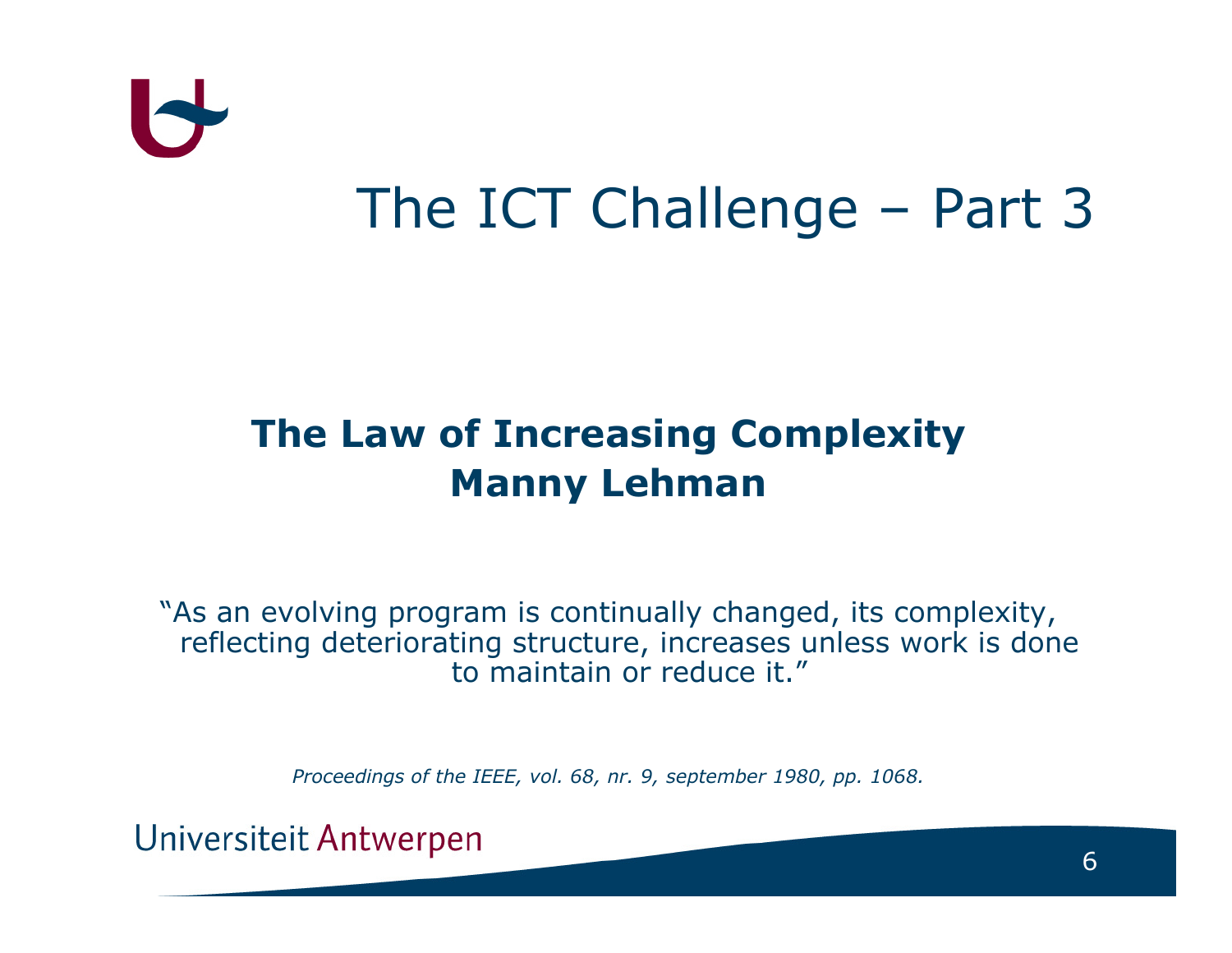#### Lehman's Law

#### •Suggests

- **Interpretation 1**<br>• Even if we can (
	- Even if we can (ever) offer the desired levels of evolvability in information Even is we can desired a can evolvability in the desired decrease over time, unless ever increasing perfective maintenance is performed
- **Interpretation 2**<br>That the margina
	- That the marginal cost of a change to a system, is ever increasing over time
- Interpretation 3<br>Fhat systems
	- That systems
		- Require ever higher budgets<br>- Require ever larger IT-depar
		- Require ever larger IT-departments<br>- Eventually have to be replaced any
		- Eventually have to be replaced anyway, thereby effectively writing off the complete investment in the development and maintenance of the system !
- Interpretation 4<br>As change increa
	- As change increases, complexity increases, so the two main challenges seem interrelated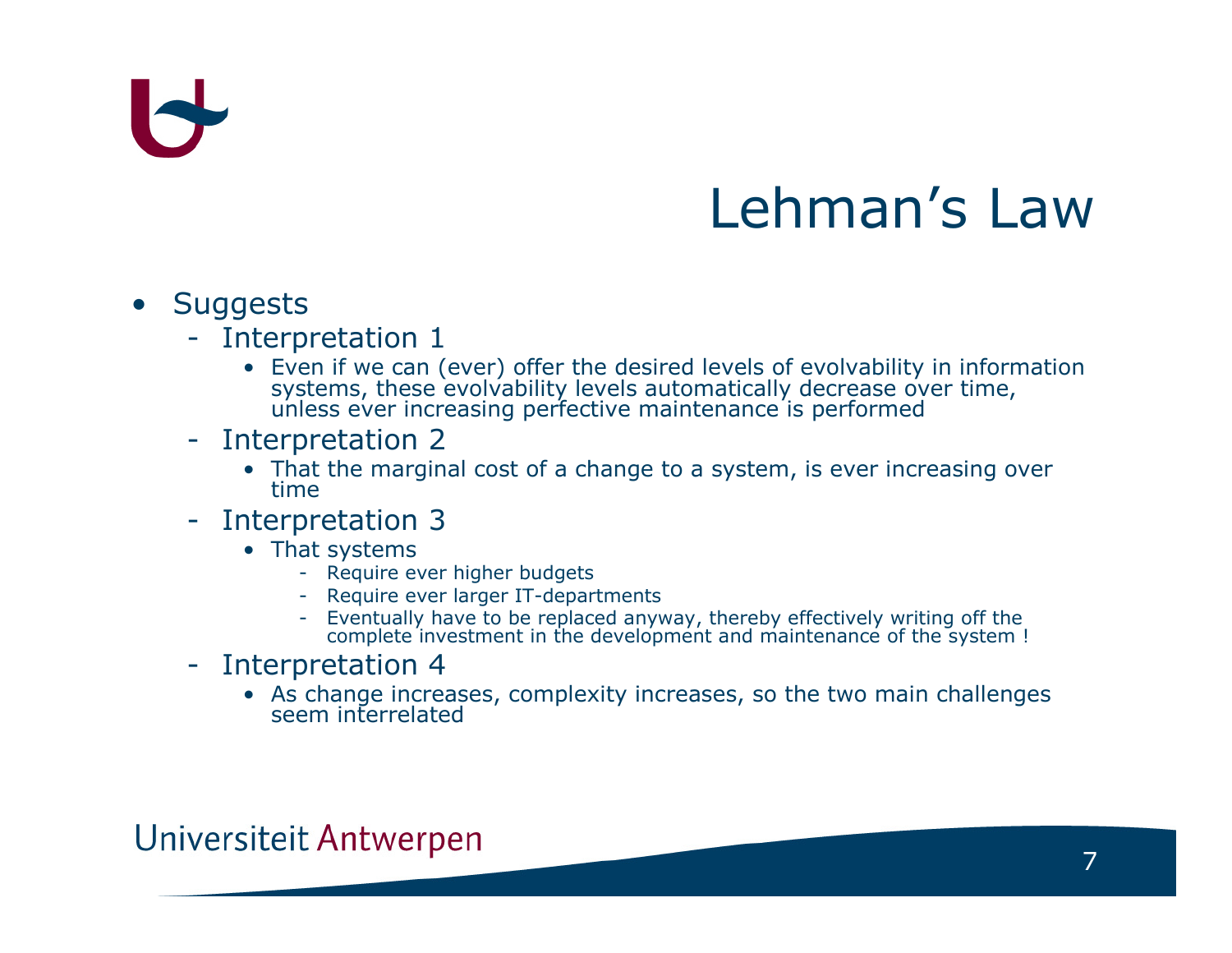#### **Contents**

### **• Evolvability in Software Systems**<br>challenges

- Challenges
- **Solutions**
- Reflections
- In Search of Evolvable Modularity<br>- Principles
	- **Principles**
	- Elements<br>**Deflection**
	- Reflections
- Conclusions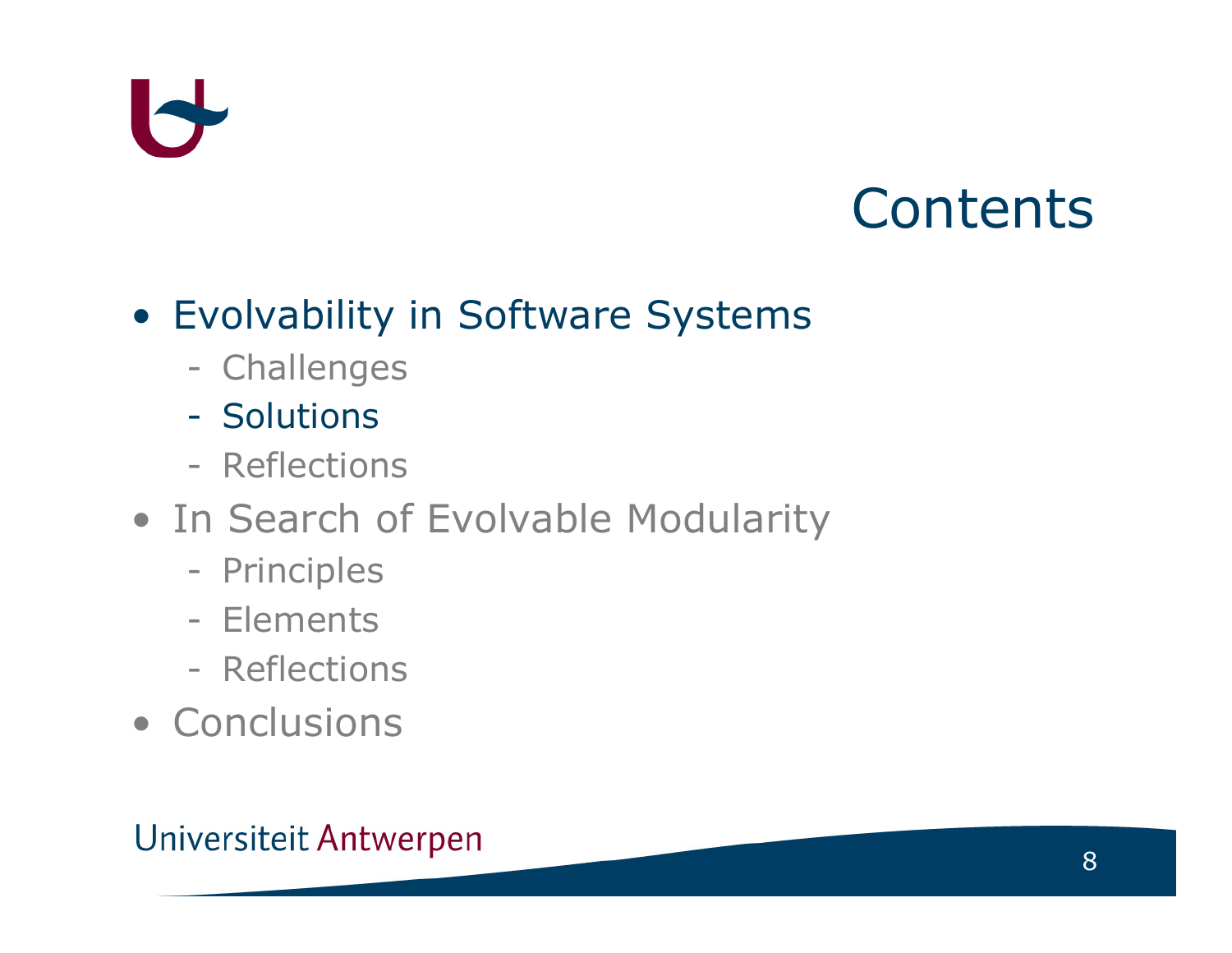

#### The Good News - Modularity

- Very complex systems already exist, for example, in hardware, telecommunications, space industry.
- They are based on proven engineering concepts such<br>as: as:
	- Modularity
	- $\mathcal{L}^{\text{max}}_{\text{max}}$ **Standards**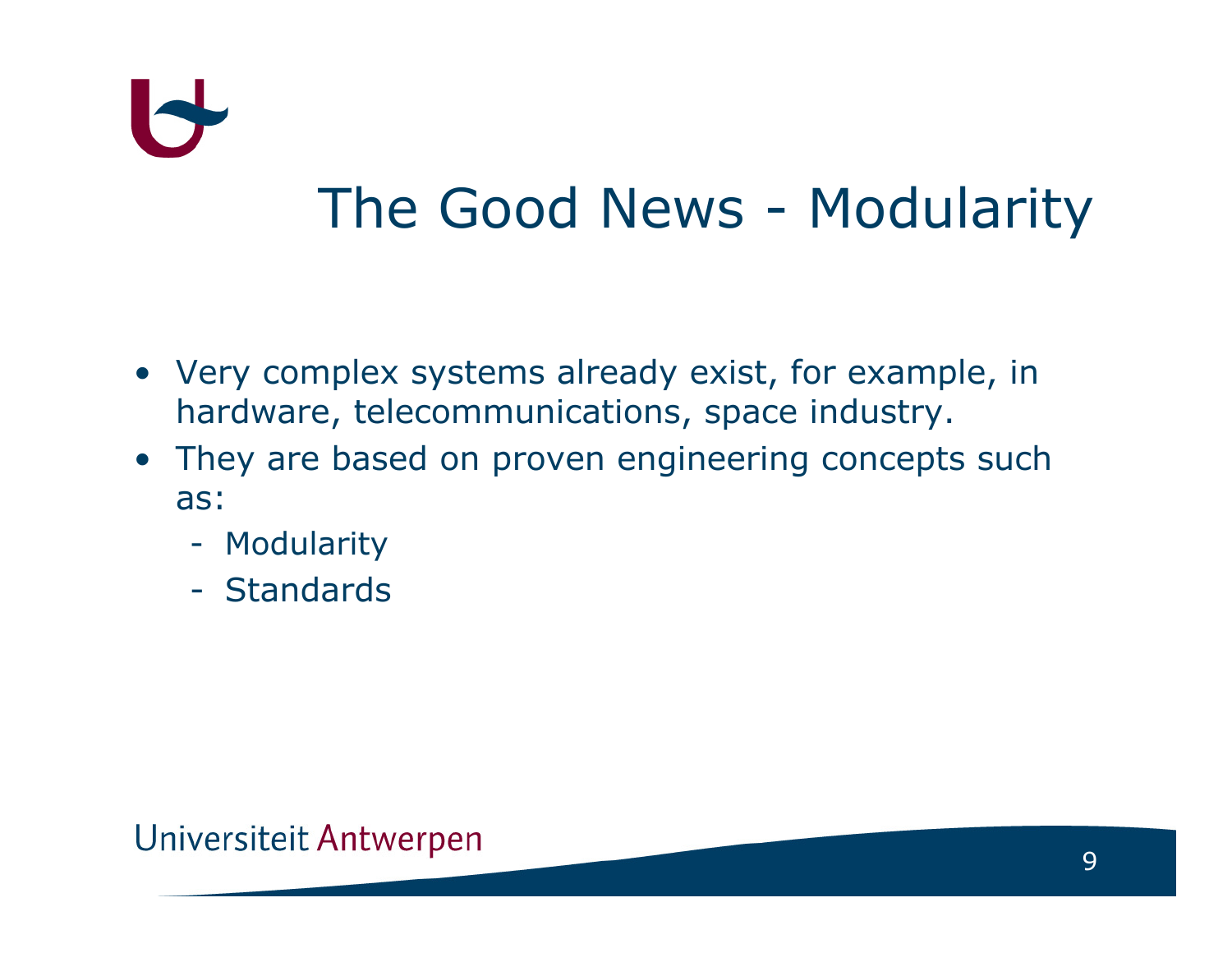

### Modularity in Software

- Modularity has been the basis of Information<br>Systems Design since the '60s Systems Design since the '60s
	- $\mathcal{L}^{\text{max}}_{\text{max}}$ Has proven its relevance in the past  $\Rightarrow$  no<br>hyne I hype !
	- -And will probably play a decisive role in the future future
- Independent of programming language,<br>Prackages frameworks, even paradigms packages, frameworks, even paradigms !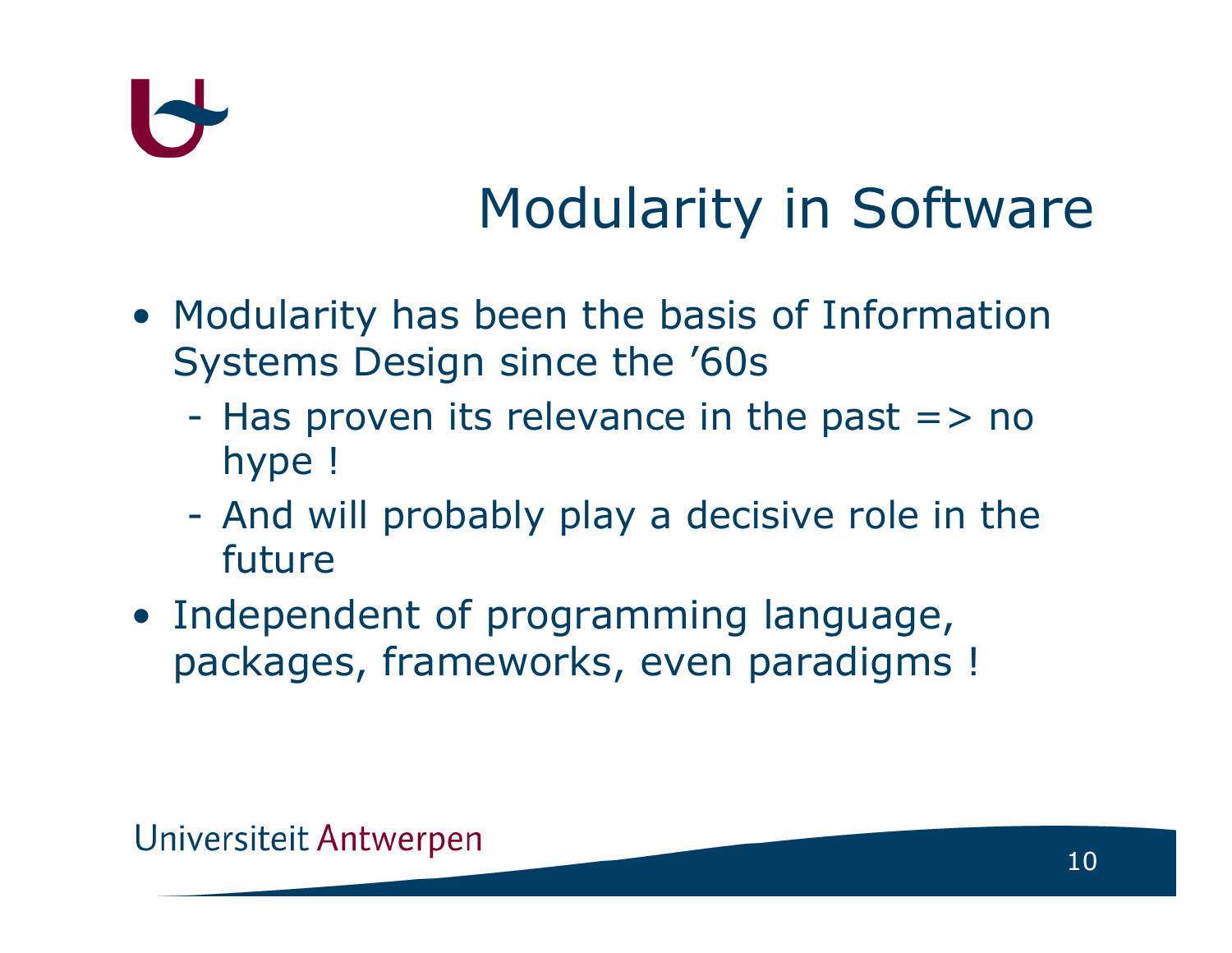

#### The Promise of Modularity



#### "expect families of routines to be constructed on *rational*<br>principles so that families fit together as **building blocks"**

uit: McIlroy, Mass Produced Software Components,<br>1968 NATO Conference on Software Engineering, Garmisch, Germany.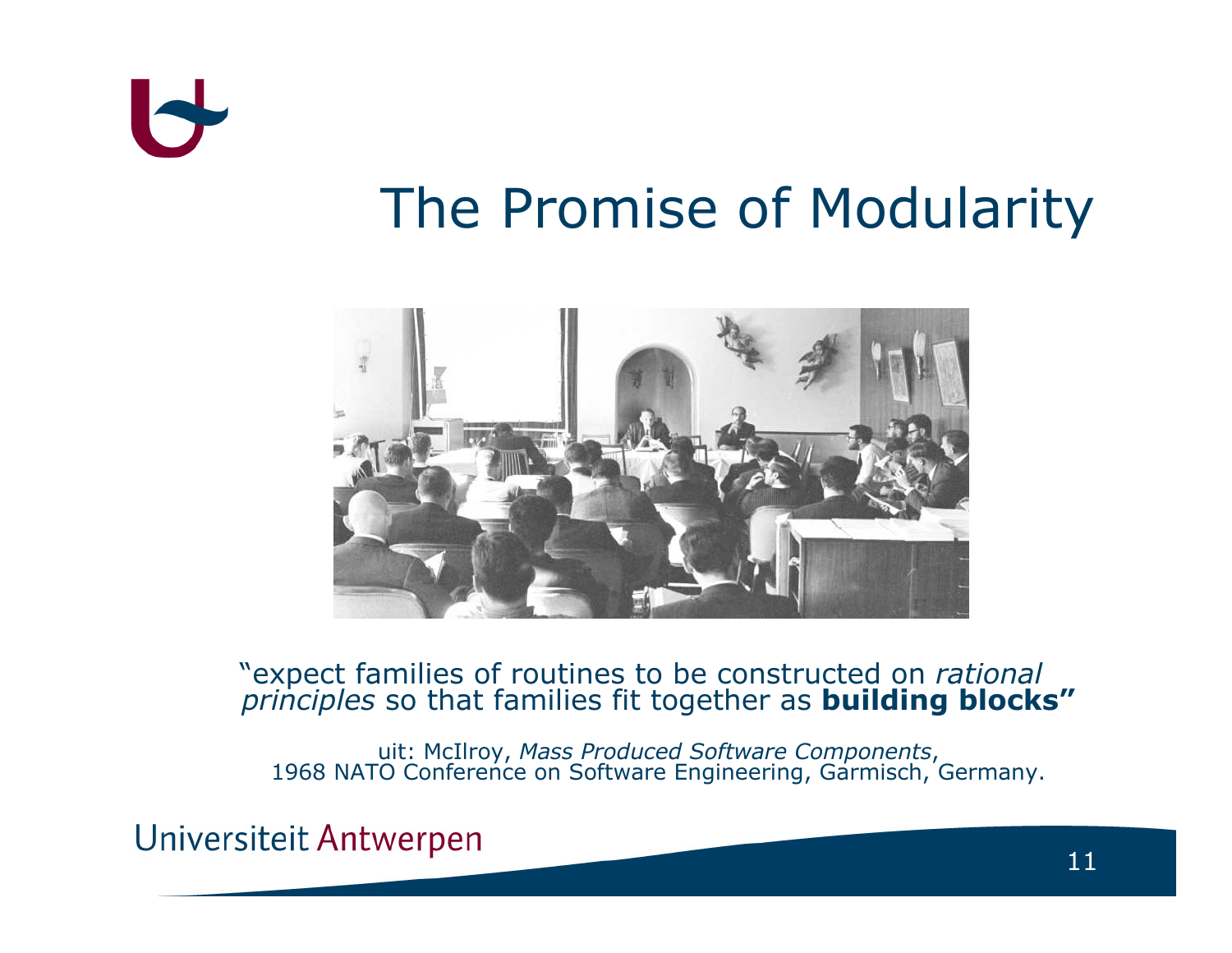

#### Modules – Advantages

#### Complexity Reduction

Reuse

Evolvability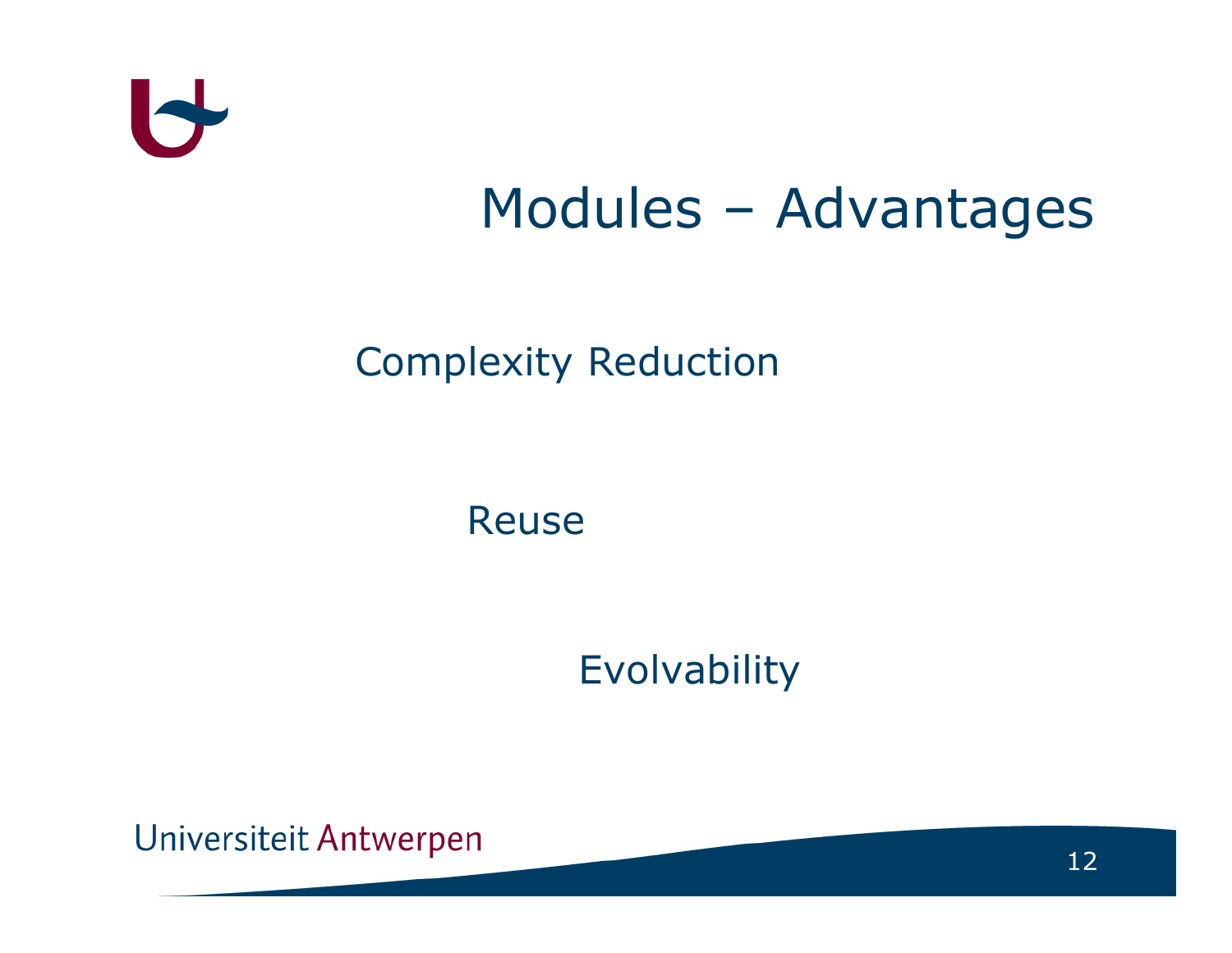

#### Modularity - Constructs

- Modules are implemented in constructs, which<br>are becoming increasingly powerful are becoming increasingly powerful
	- -Functions/procedures,
	- Objects,<br>Compone
	- -**Components**<br>Services
	- -Services
	- Aspects
	- -
- We are making progress !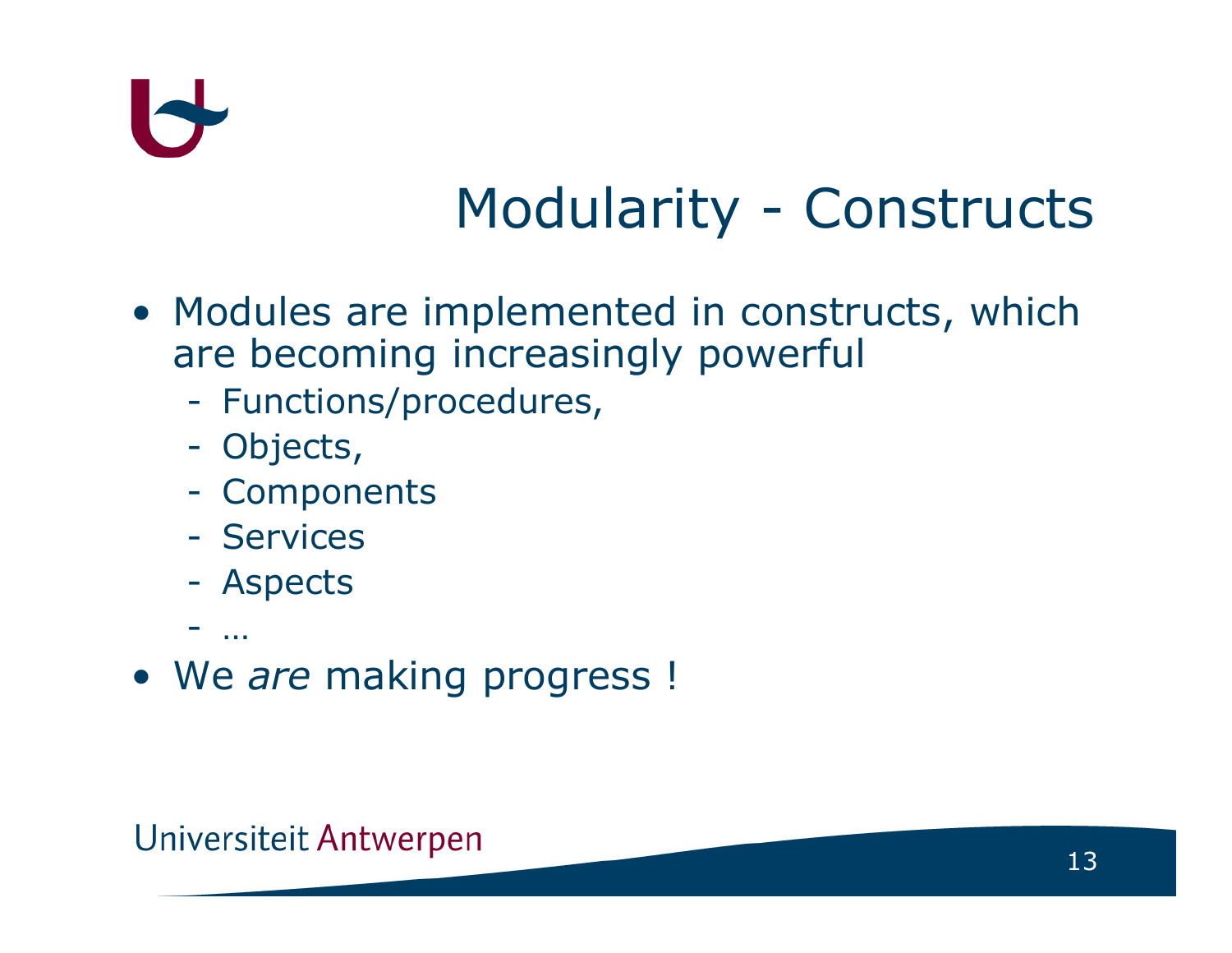

• **Coupling** is a measure of the dependencies<br>hetween modules between modules

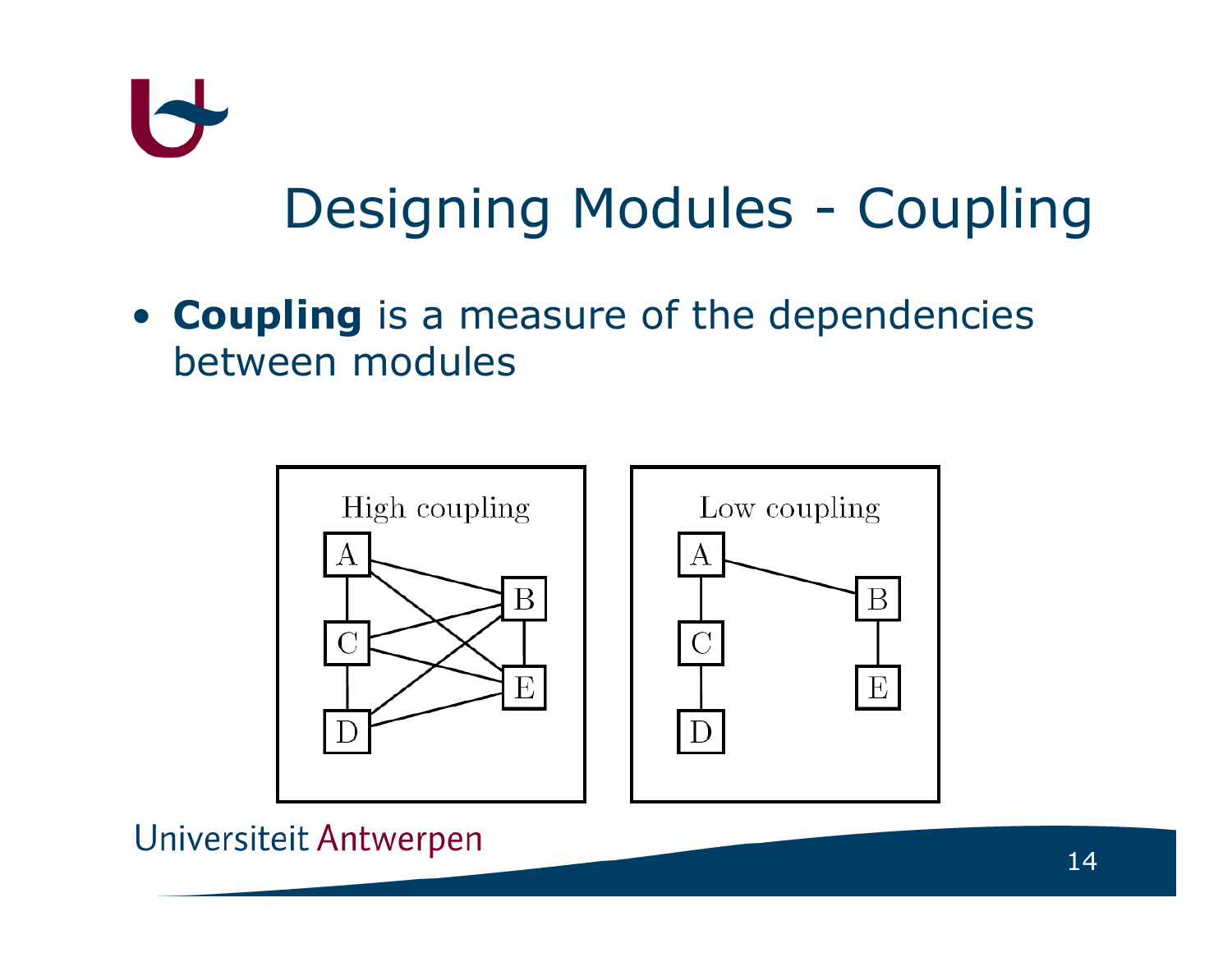## $\blacktriangleright$ Designing Modules - Cohesion

• **Cohesion** is a measure of how strongly the<br>elements in a module are related elements in a module are related



• Good design=

**Low** coupling and **high** cohesion!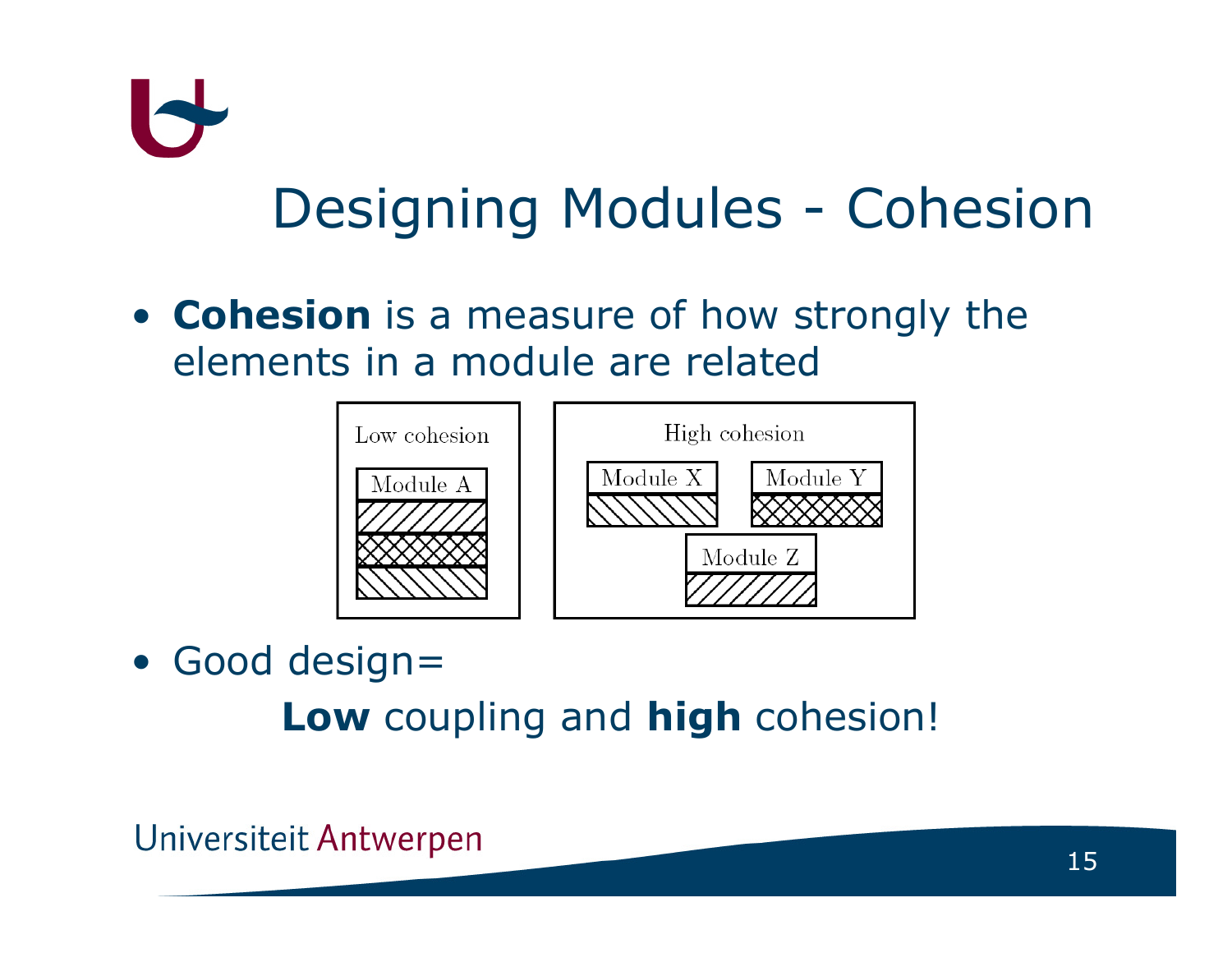#### **Contents**

### **• Evolvability in Software Systems**<br>challenges

- Challenges
- Solutions<br>**Deflection**
- -Reflections
- In Search of Evolvable Modularity<br>- Principles
	- **Principles**
	- Elements<br>**Deflection**
	- Reflections
- Conclusions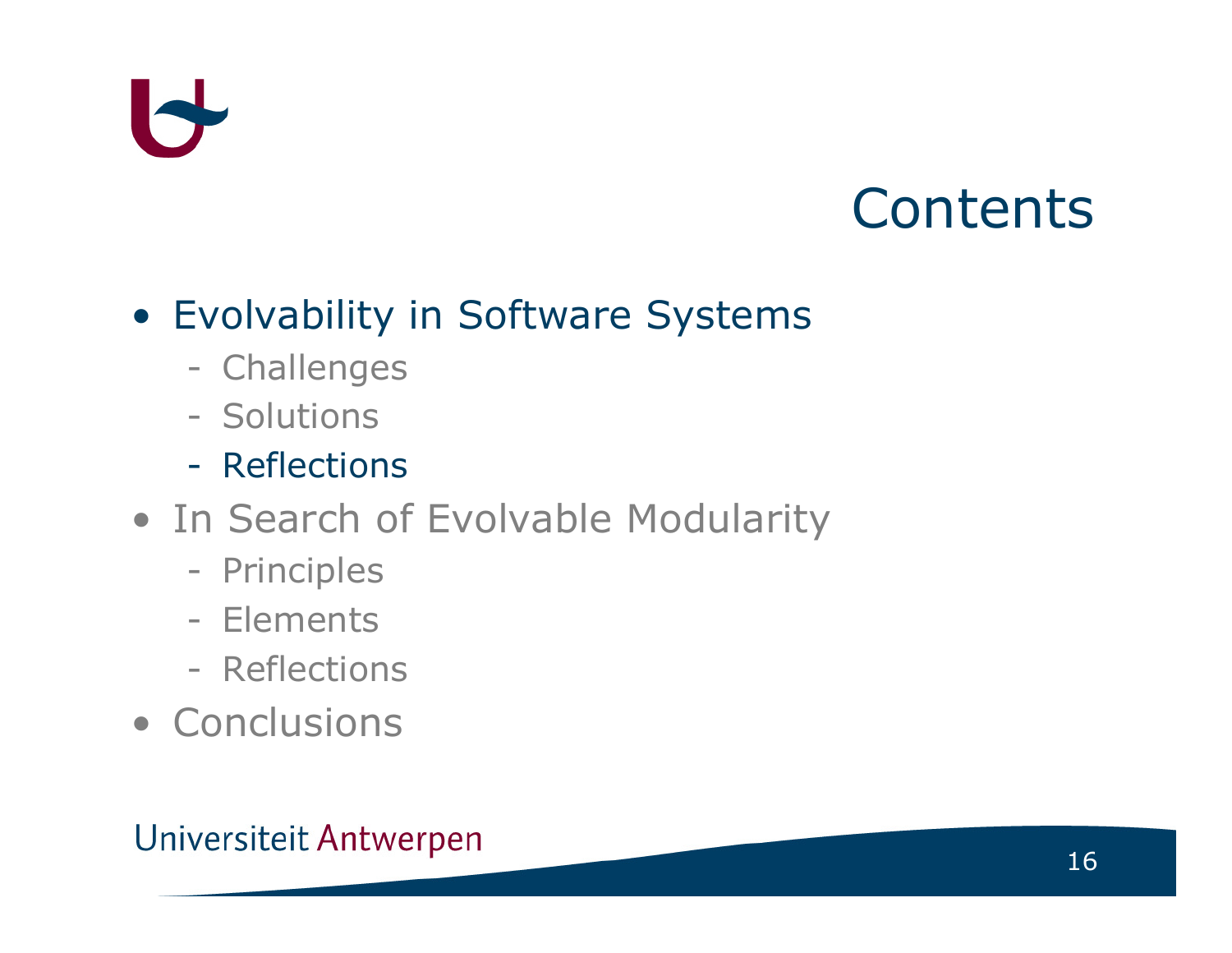

# The Dream: Doug Mc Ilroy



#### "expect families of routines to be constructed on *rational*<br>principles so that families fit together as **building blocks"**

uit: McIlroy, Mass Produced Software Components,<br>1968 NATO Conference on Software Engineering, Garmisch, Germany.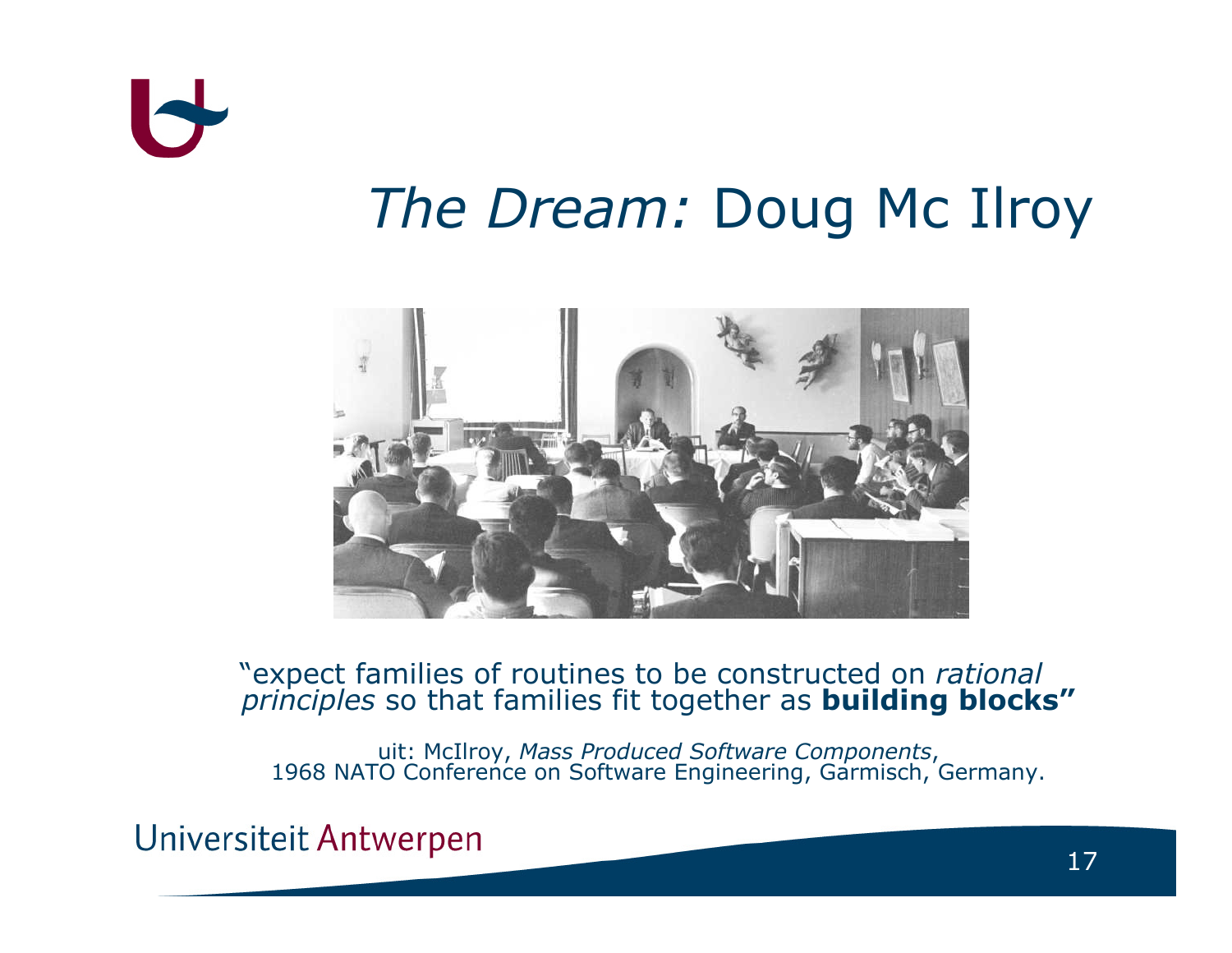

# The Reality: Manny Lehman

#### The Law of Increasing Complexity Manny Lehman

"As an evolving program is continually changed, its complexity, reflecting deteriorating structure, increases unless work is done to maintain or reduce it."

Proceedings of the IEEE, vol. 68, nr. 9, september 1980, pp. 1068.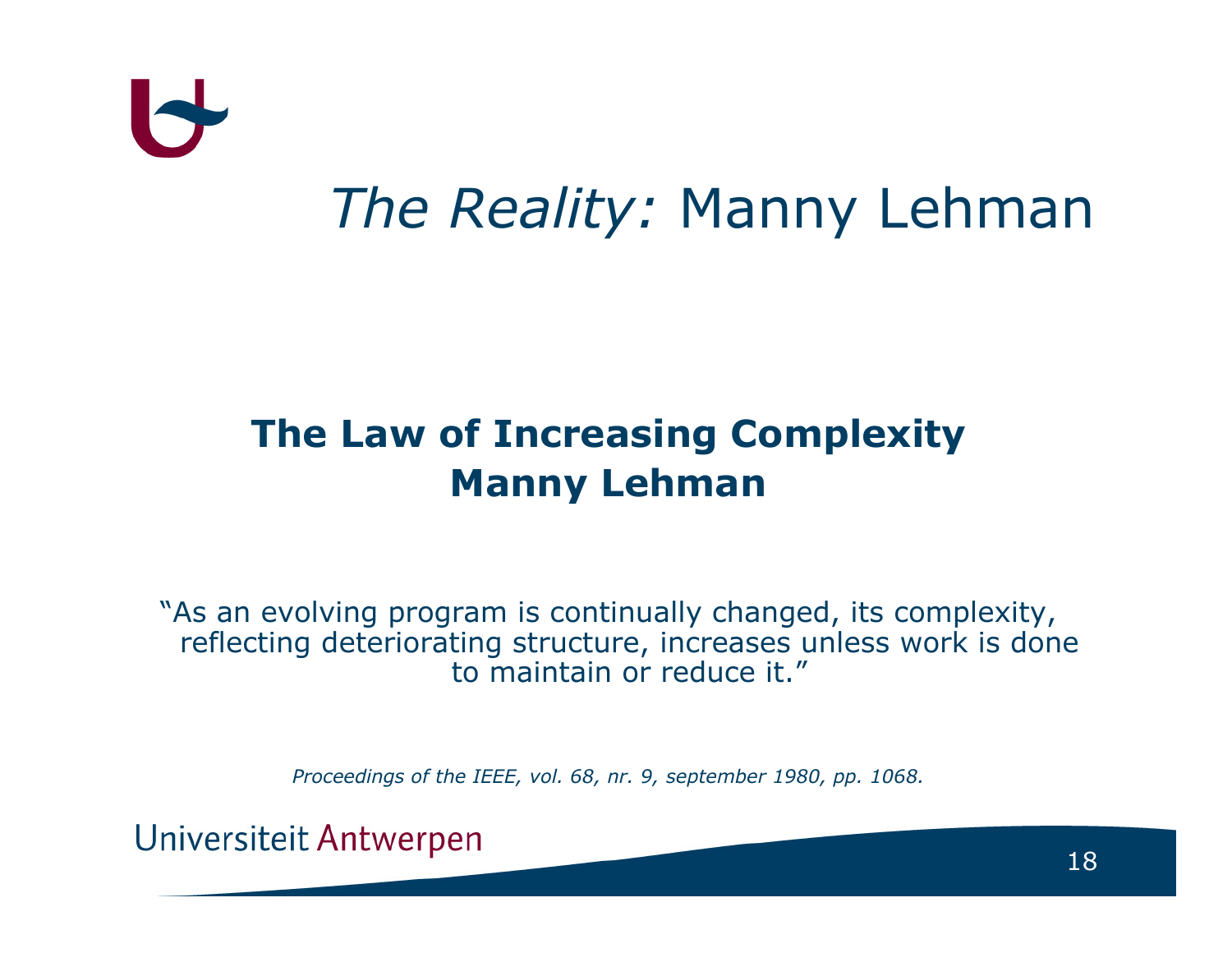#### Better constructs,

#### but how to design evolvable modular structures with them?

#### Low coupling and high cohesion. Everybody knows this. The question is how to do this.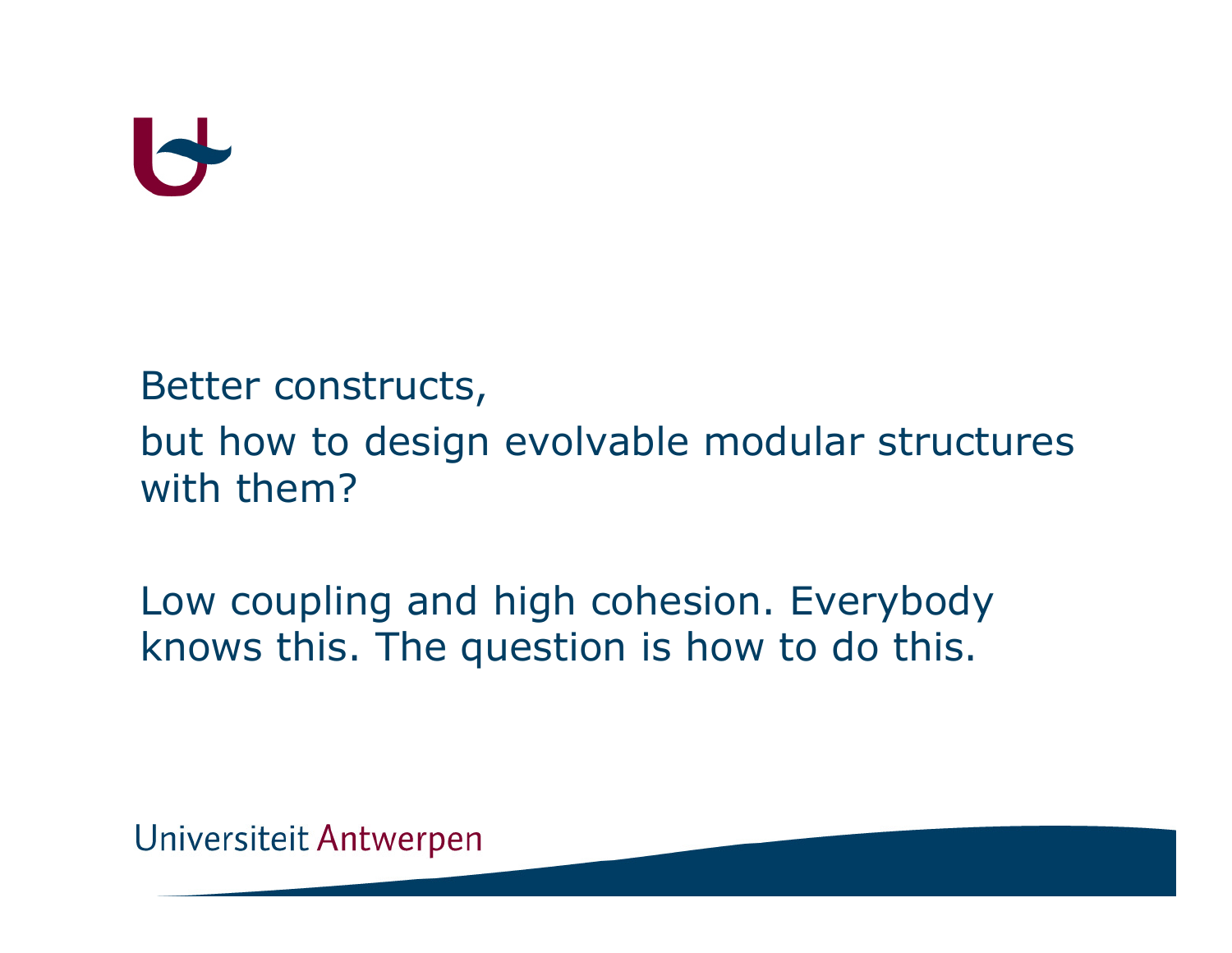

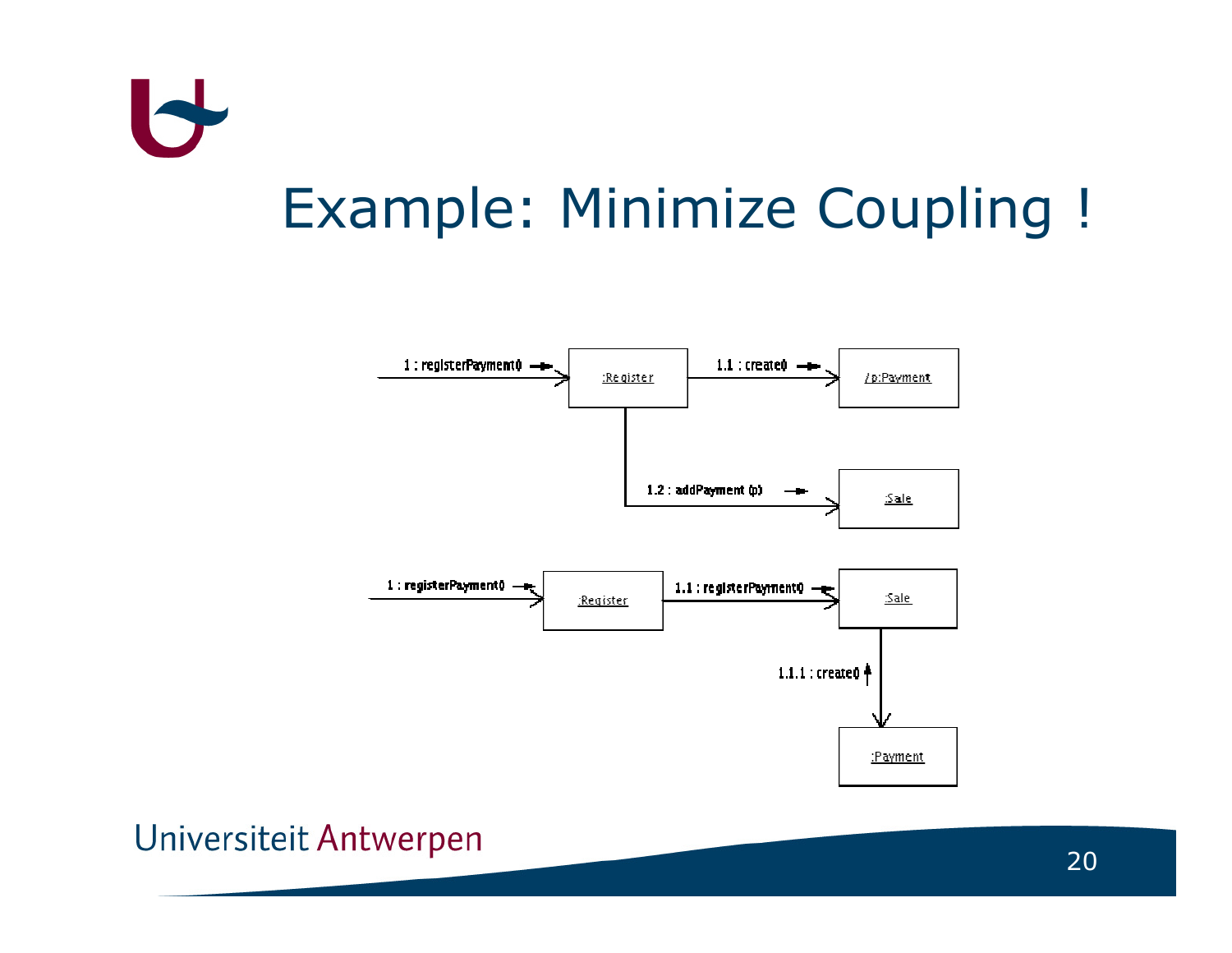# IS

### The Problem – Part 1

- Different opinions about 'good' design<br>- "Lew coupling" is tee yaque L
	- "Low coupling" is too vague !<br>"Information hiding" was form
	- "Information hiding" was formulated by Parnas in 1972, but still needs to be refined
	- - Philippe Kruchten (2005): "We haven't found the fundamental laws in software like in other engineering disciplines"

### • Limited, unsystematic application of 'good' design

- Technical difficulties
- Project Management difficulties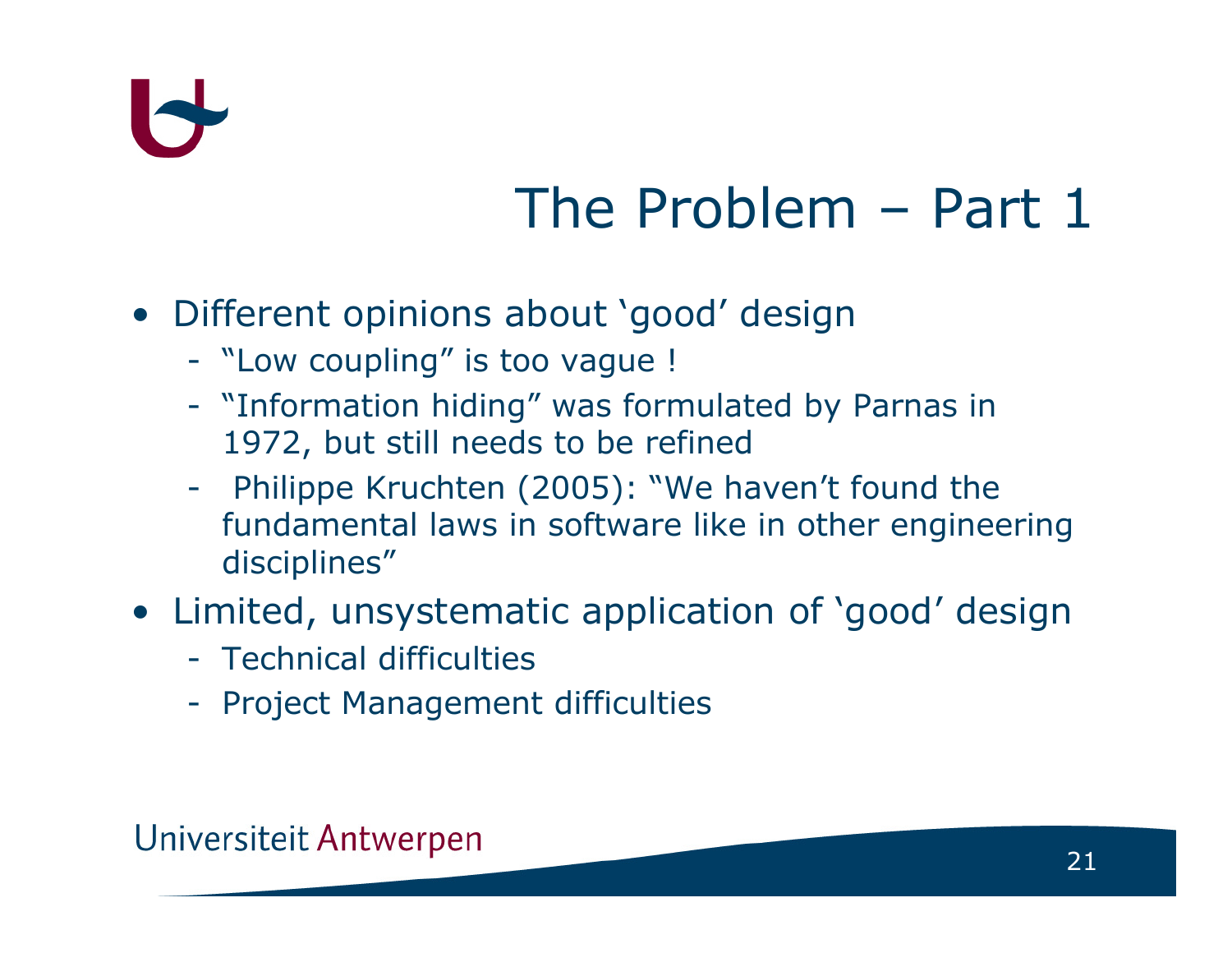

#### The Problem – Part 2

- Modularity in other disciplines, like hardware and<br>space, is static modularity. It does not space, is static modularity. It does not accomodate continuous changes. We need evolvable modularity.
- Design, the mapping from functional requirements<br>to constructive primitives is a complex activity to constructive primitives, is a complex activity. It cannot be done on a 1-1 basis.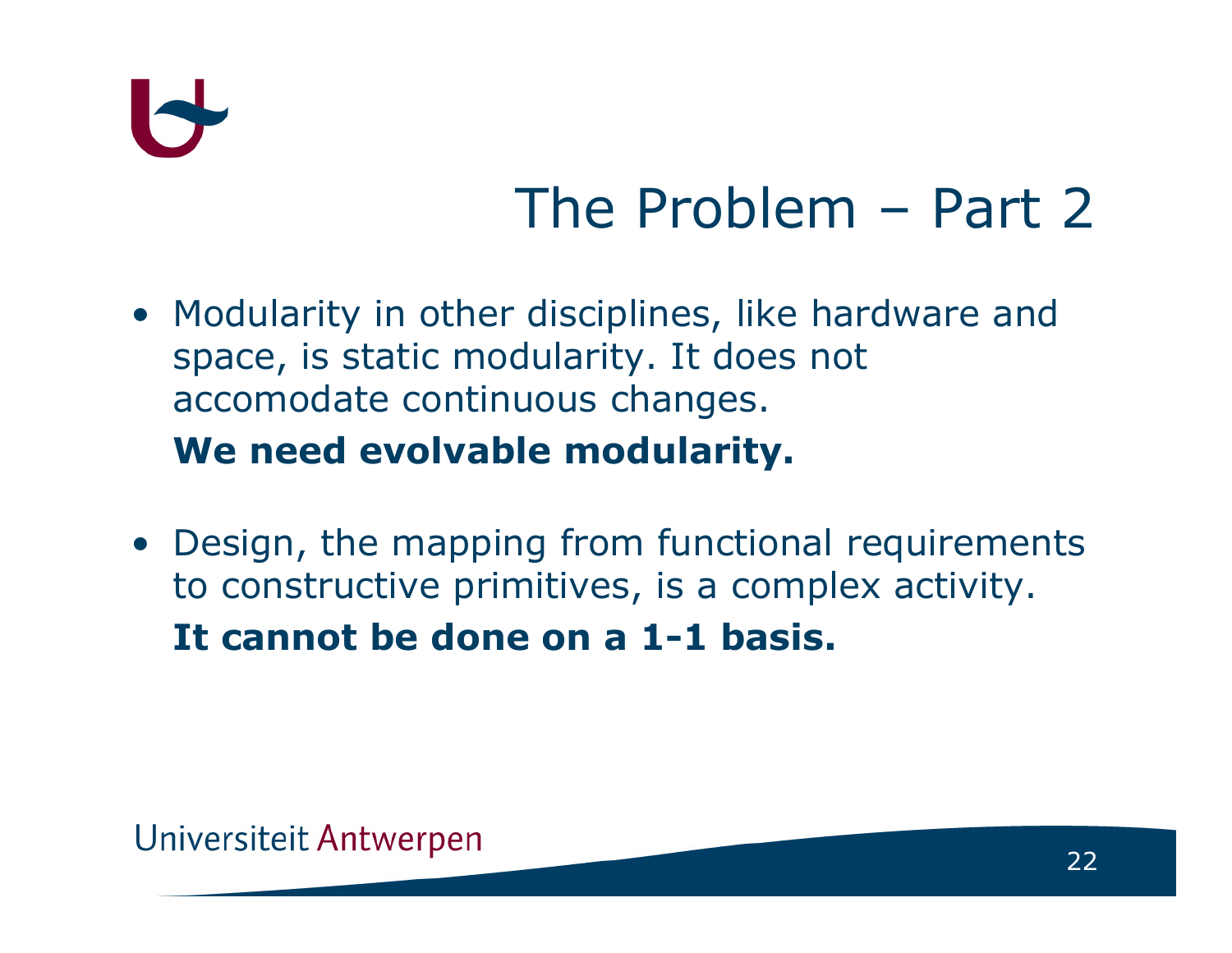### The Theories – Part 1

- Stability in System Dynamics:<br>Fig. systems theory, the dynamic
	- In systems theory, the dynamic evolution is<br>studied based on a differential/difference equ studied based on a differential/difference equation
	- -A system is stable if and only if:
		- a bounded input results in a bounded output
		- it has poles in the left plane or inside the unit circle:<br>Circle is a set of the set of the set of the set of the set of the set of the set of the set of the set of the
	- -For a first order model, **stability**  $\leftrightarrow$  **a<0:**<br>
	•  $d\nu(t)/dt = \nu(t) + a\nu(t) \leftrightarrow \gamma(s)/\chi(s) = 1/(s-a)$ 
		- dy(t)/dt = x(t) + ay(t)  $\leftrightarrow$  Y(s)/X(s) = 1/(s-a)<br>• xEk + 11 xEk1 = xEk1 + ayEk1  $\leftrightarrow$  X(z)/X(z) = 1/
		- $y[k+1] y[k] = x[k] + ay[k] \leftrightarrow Y(z)/X(z) = 1/(z-(1+a))$
	- -This means that the increment cannot have a<br>nositive contribution from the size of the system positive contribution from the size of the system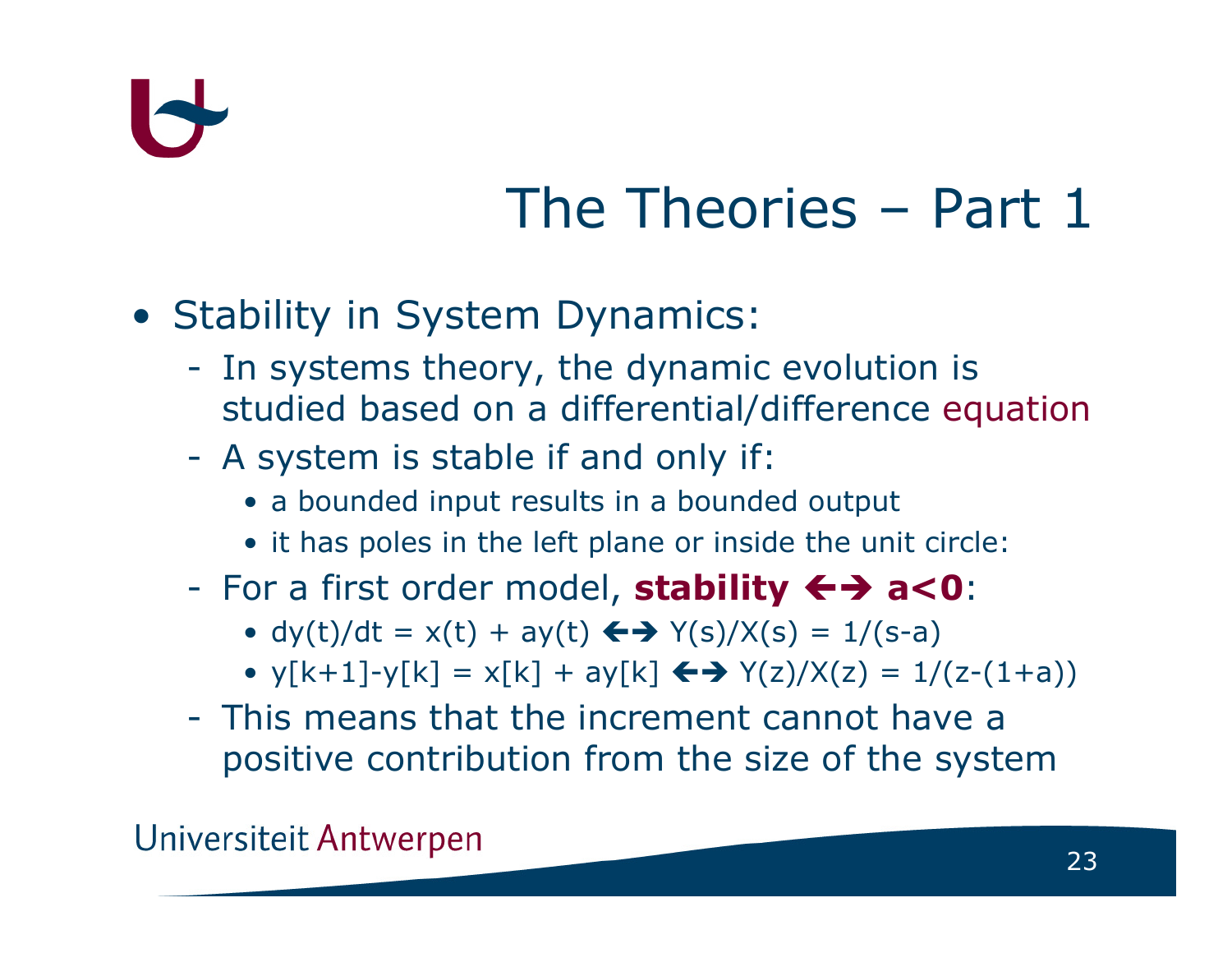# Example: Enterprise Service Bus

• The effort to include an additional component<br>may or may not vary with the system size may or may not vary with the system size



Source: http://nl.wikipedia.org/wiki/Enterprise\_Service\_Bus

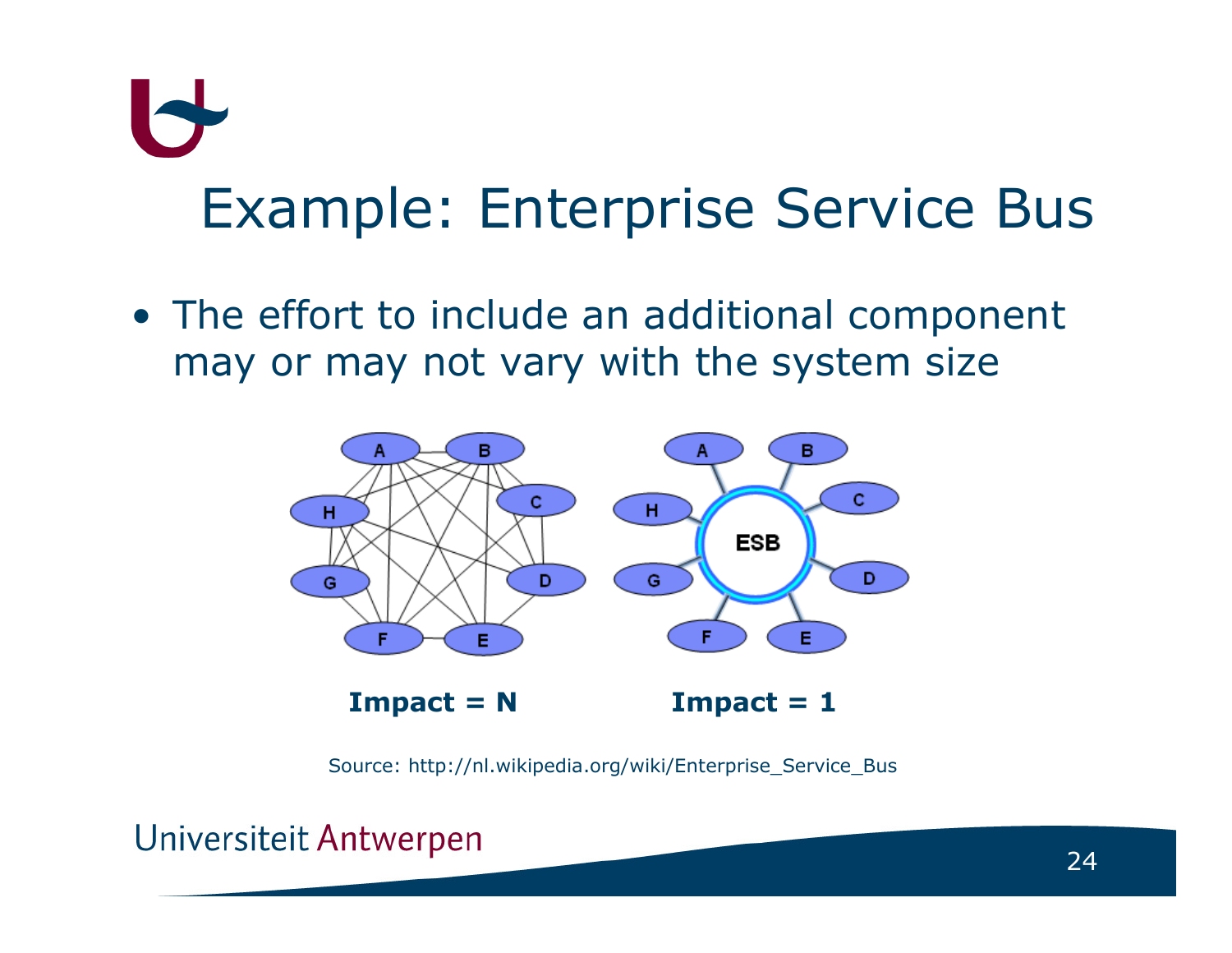### The Theories – Part 2

- Entropy in Thermodynamics:<br>Fin thermodynamics, the dy
	- In thermodynamics, the dynamic evolution is<br>represented by the entropy of a system represented by the entropy of a system
	- A system will always increase its entropy, which<br>hasically represents the irreversibility in nature basically represents the irreversibility in nature
	- In statistical thermodynamics, Boltzmann defined entropy as the number of possible microstates for <sup>a</sup> given macrostate, such as:
		- a number of coins with or without partitions<br>• ass container with or without partitions
		- gas container with or without partitions
	- In information theory, Shannon defined entropy<br>similarly as the expected value of uncertainty: similarly as the expected value of uncertainty:
		- $\Sigma_{\mathsf{i}}$  p(x<sub>i</sub>) log(p(x<sub>i</sub>))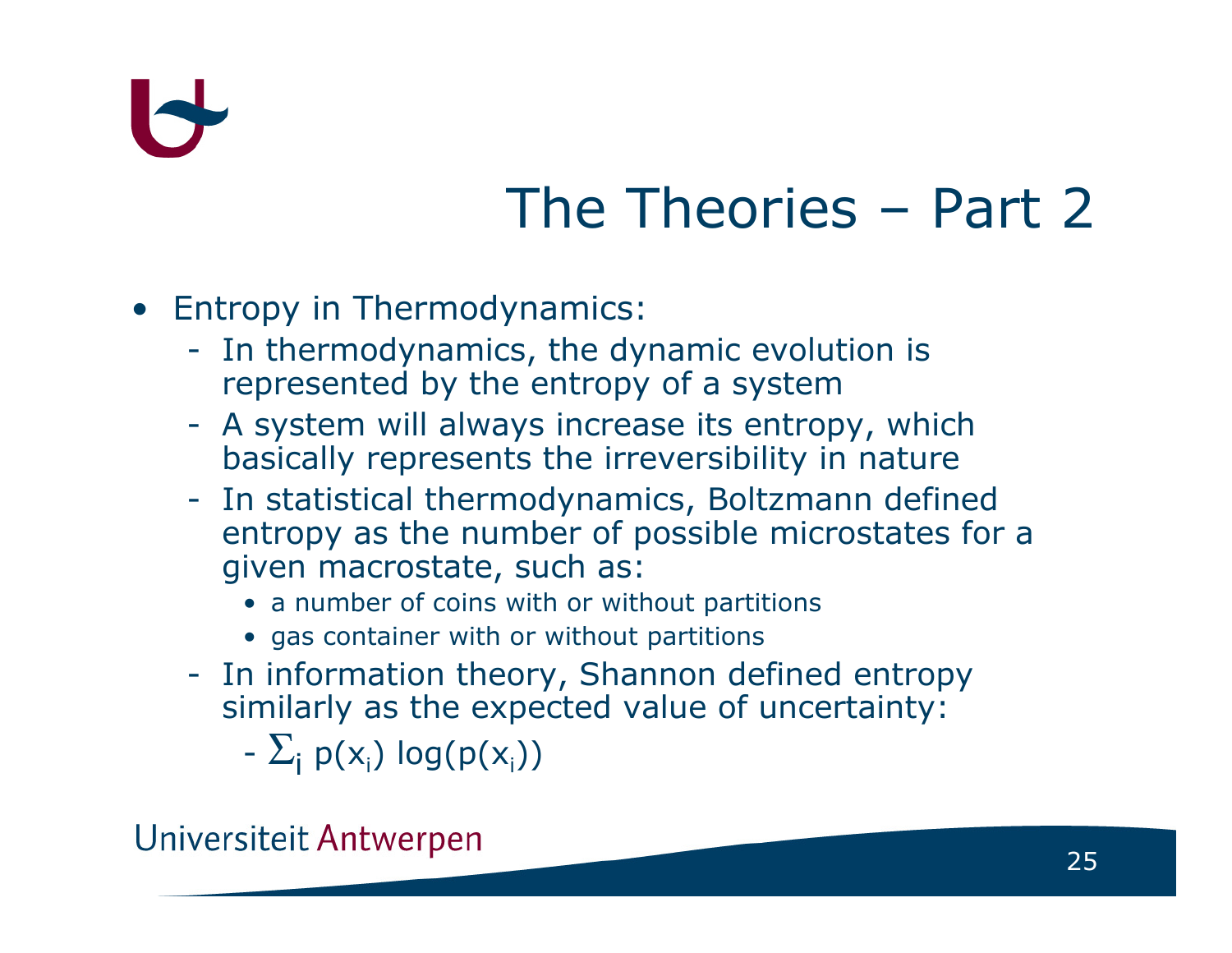## $\blacktriangleright$ Example: Workflow Controllers

• The effort to debug a system after adding<br>• another component may or may not incre another component may or may not increase



Uncertainty =  $N$  Uncertainty = 1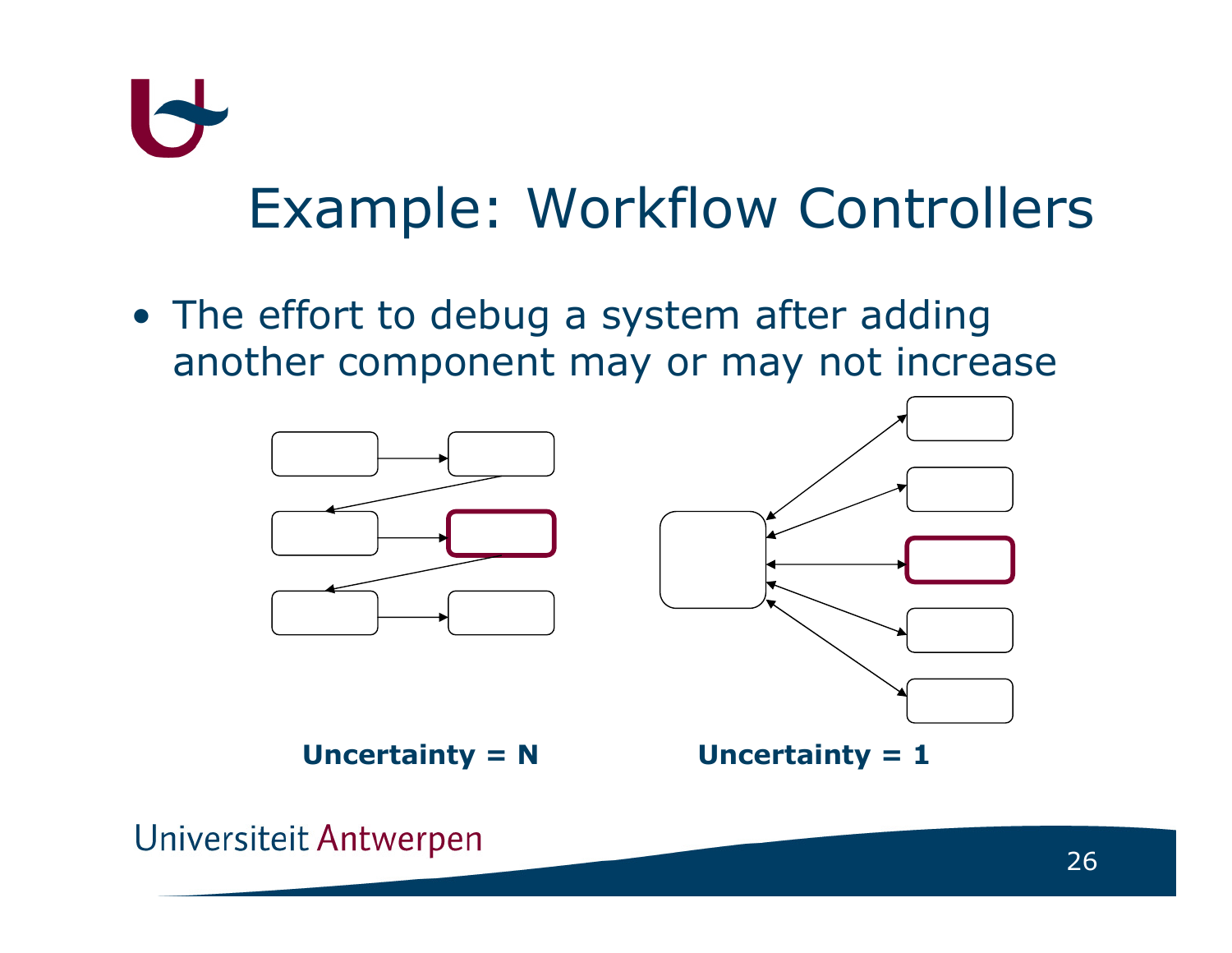#### **Contents**

- Evolvability in Software Systems
	- Challenges
	- **Solutions**<br>**Reflection**
	- Reflections
- In Search of Evolvable Modularity<br>- Principles
	- -**Principles**
	- Elements<br>**Deflection**
	- Reflections
- Conclusions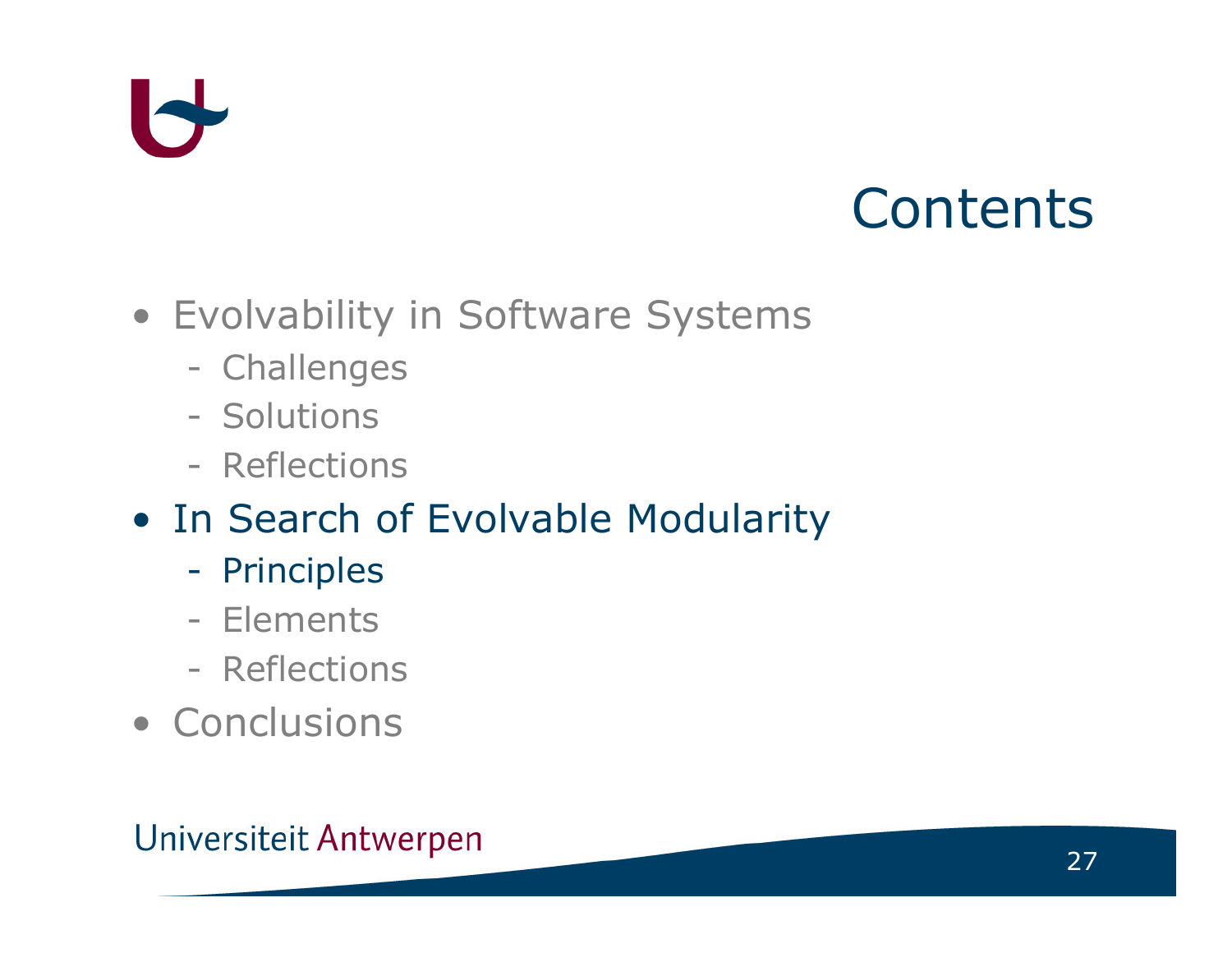### Basic Information Systems Model

- Context:
	- - Technology environment: language/package/… acting as omnipresent background technology
	- -Software entities: instantiations of constructs
- Primitives:
	- Data entity: entity with attributes and/or links<br>Action optity: optity representing operation at
	- Action entity: entity representing operation at a<br>modular level, containing one or more tasks modular level, containing one or more tasks
	- Task: chunk of code performing a functionality,<br>considered to be a *change driver* considered to be a change driver
- -External technology: presence of entities of<br>another technology environment, *implies a t* another technology environment, *implies a task !*<br>Universiteit Antwerpen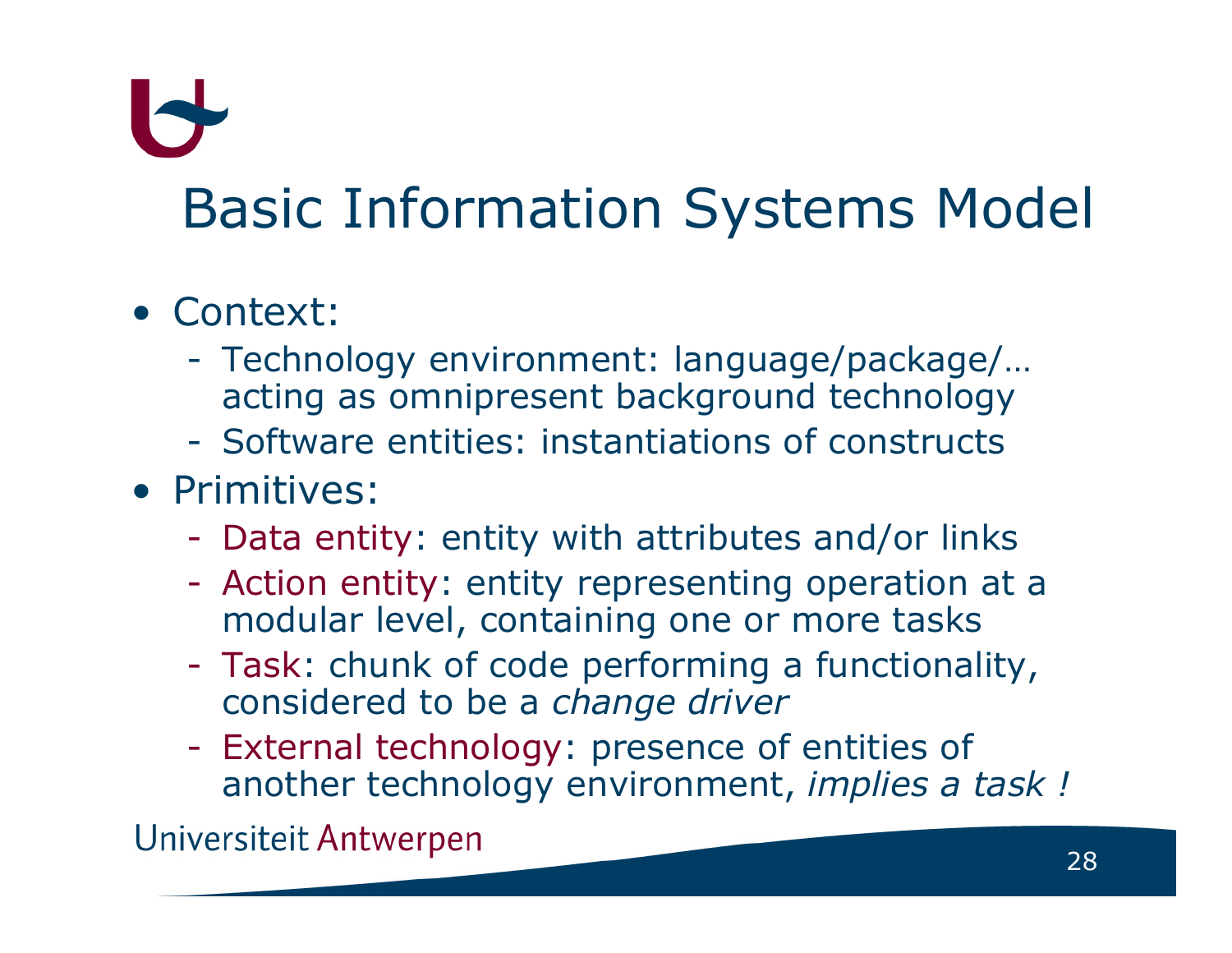

### Model and System Stability

- $Y[k]$ : the number of all software entities at  $k$ , including the various versions including the various versions
- $X[k]$ : the number of (versions of) software<br>entities to be added to the system at k entities to be added to the system at k
- $Y[k+1]$ : the number of all software entities at<br>k+1 when the system works again properly k+1 when the system works again properly
- Stability: the output function Y stays bounded<br>For every hounded input function X for every bounded input function <sup>X</sup>
- $aY[k]$  = combinatorial effects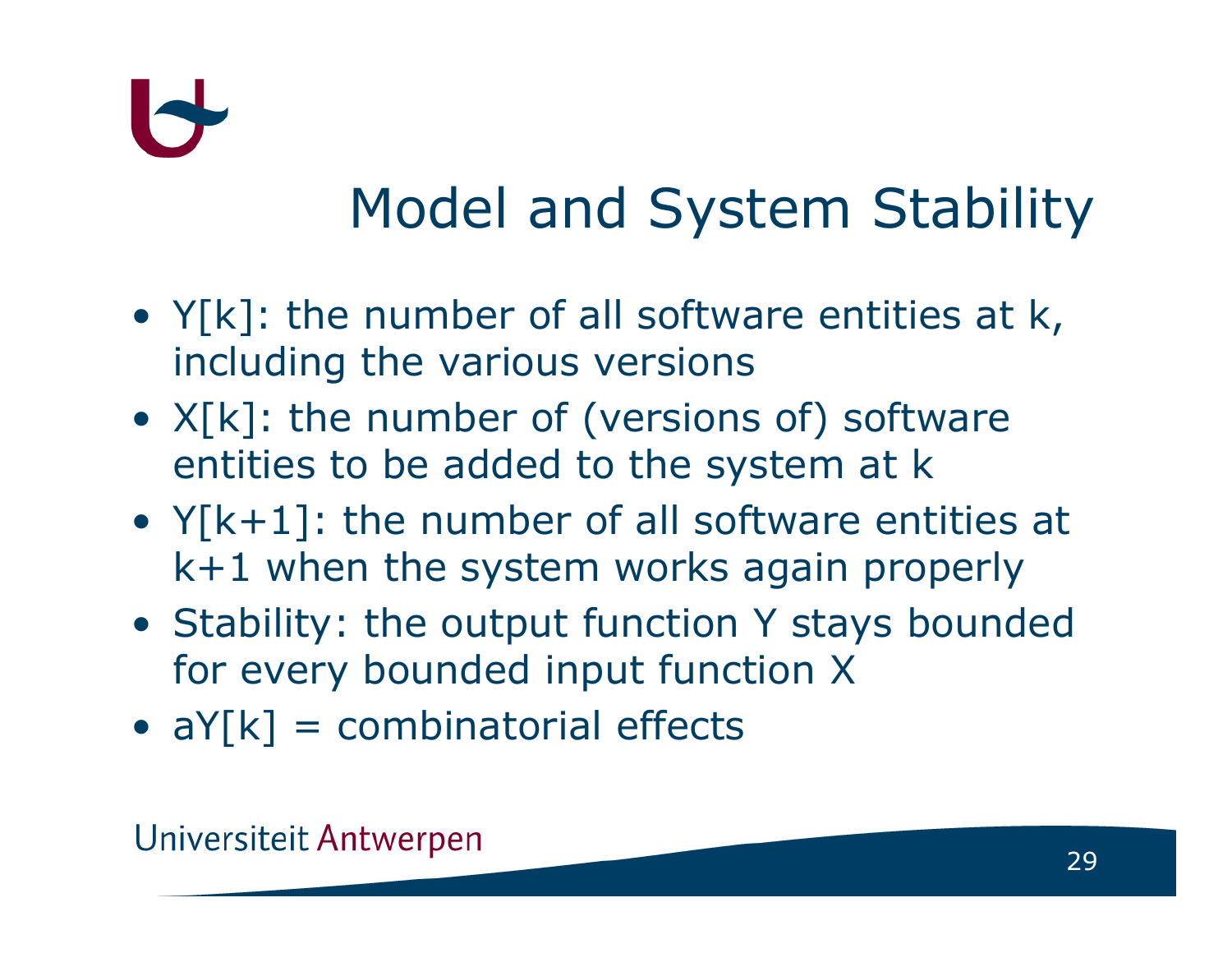

#### Model and System Entropy

- Macrostate: an observable output and or state<br>
of the information system of the information system
- <u>Microstate</u>: the whole of all states and results<br>of all software entities of the running system of all software entities of the running system
- <u>Partitions</u>: software entities that externalize<br>the system state of control and/or workflow the system state of control and/or workflow, i.e. transactions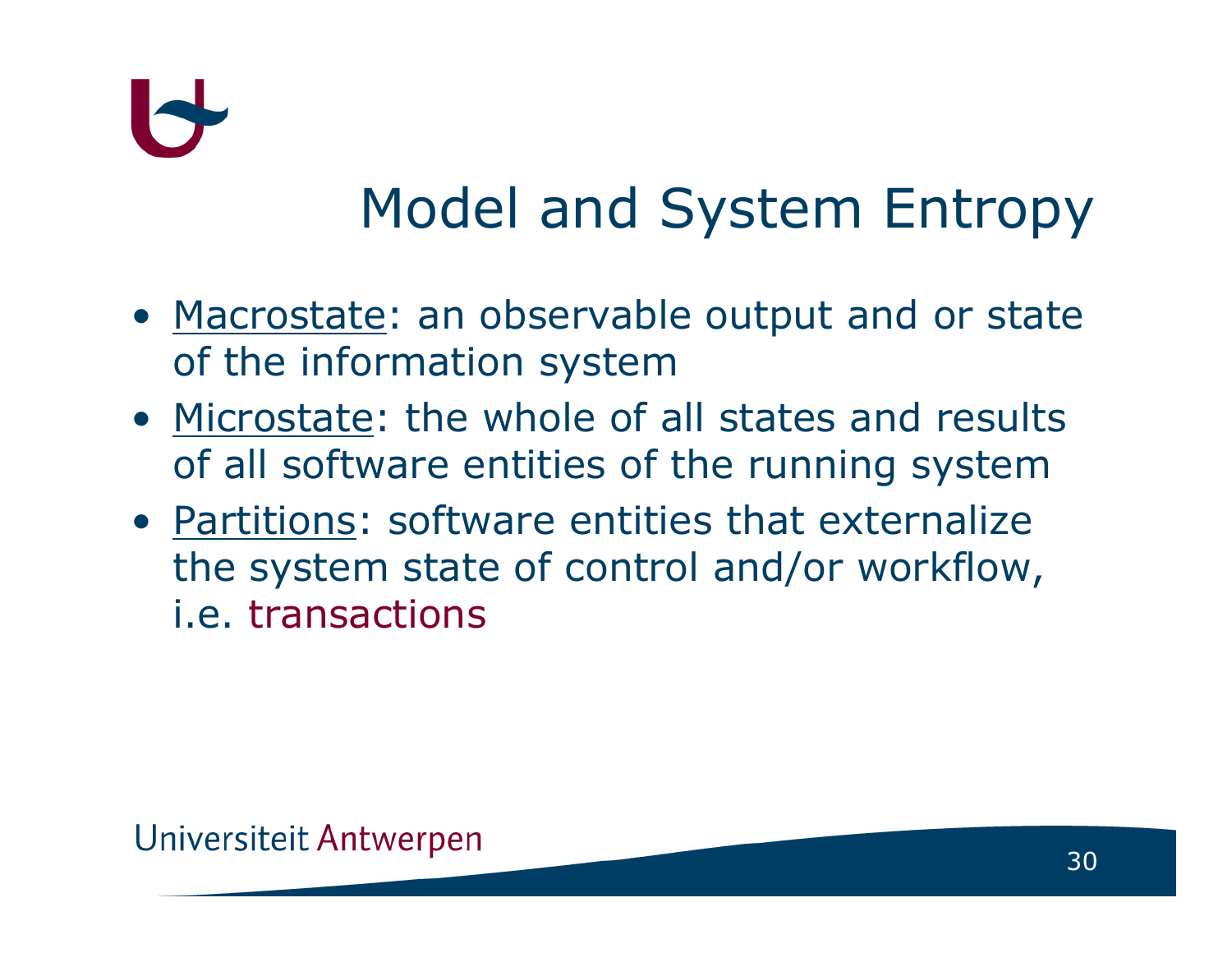# Stability and Normalized Systems

- Systems theoretic stability: bounded input results in bounded output for infinite time
- Software stability: bounded amount changes results in bounded impacts for infinite time
- Assumption of unlimited system evolution:<br>number of all primitives and all dependenci number of all primitives and all dependencies between them become unbounded
- *Normalized systems*: information systems that<br>are stable wrt defined set anticipated changes are stable wrt defined set anticipated changes
- *Postulate*: Information systems need to be stable wrt defined set of anticipated chang stable wrt defined set of anticipated changes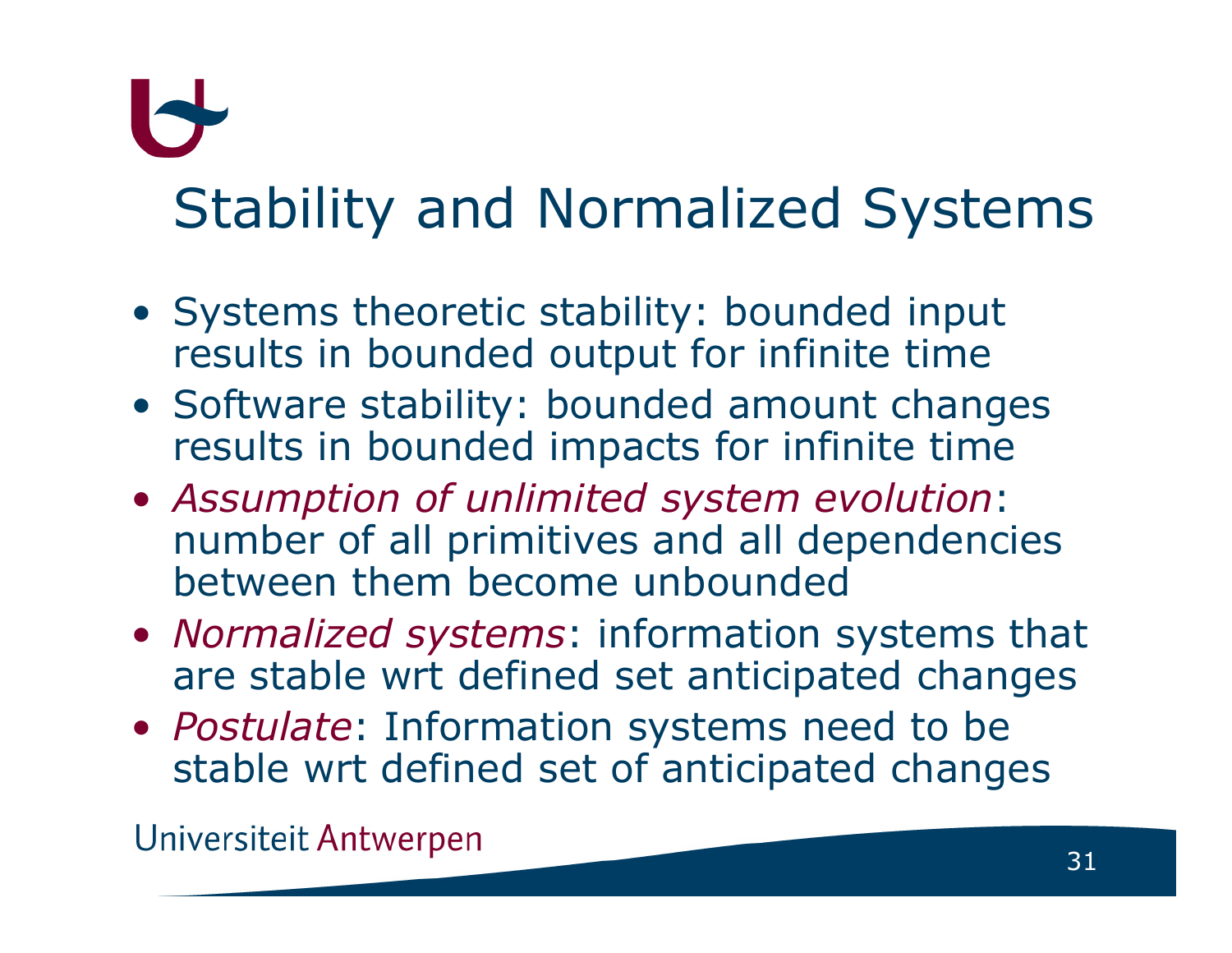### Basic Information Systems Model

### • Changes:<br>Addition

- Additional data entity
- Additional data attribute
- -Additional action entity, incl. receive/call existing
- -Additional task version, incl. mandatory/new state
- Assumptions:
	- -Unlimited number of entities
	- Unlimited number actions receiving 1 data entity<br>Unlimited number actions salling 1 action entity
	- Unlimited number actions calling 1 action entity<br>Unlimited number of versions of 1 task
	- Unlimited number of versions of 1 task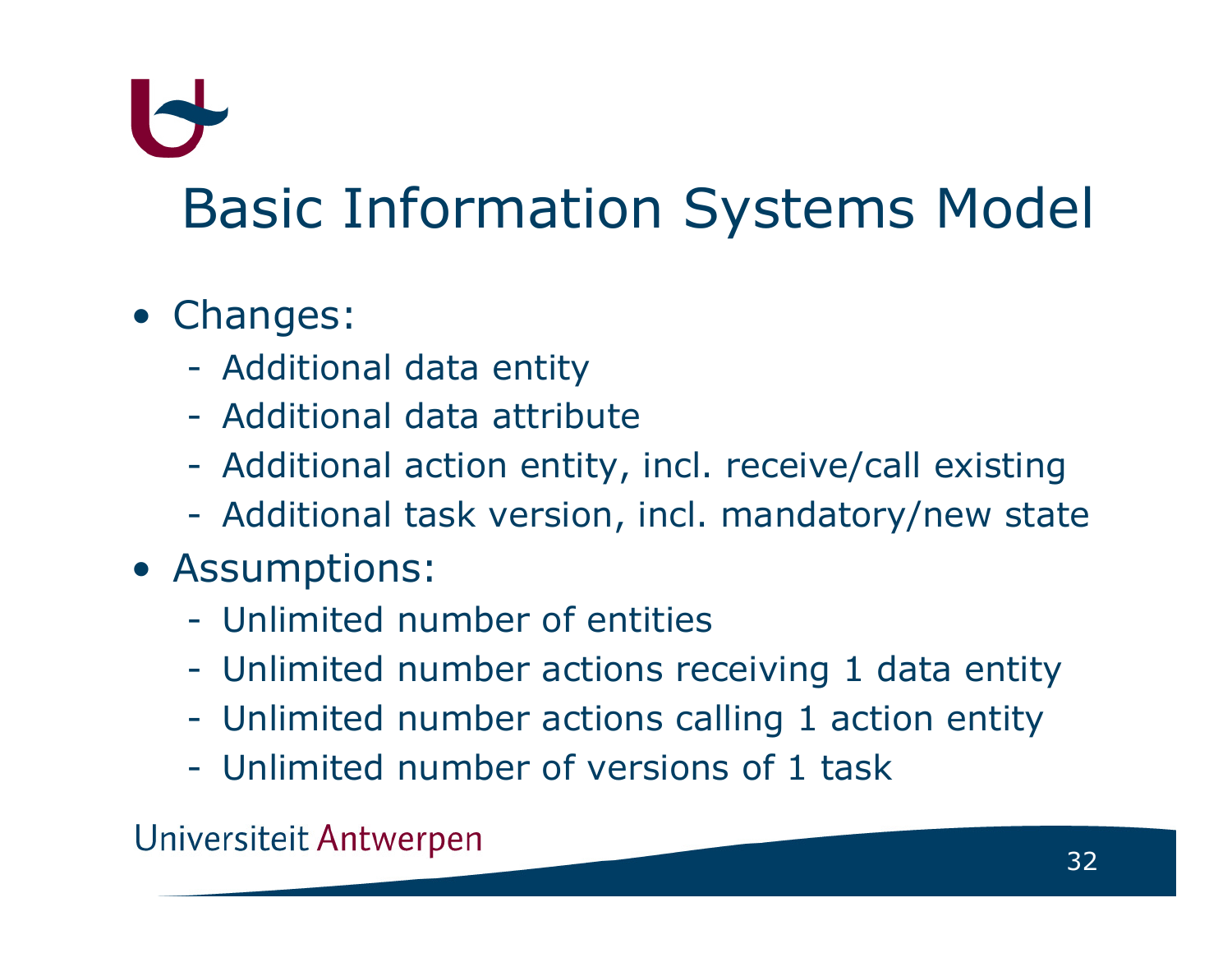### Separation of Concerns

- An action entity can only contain a single task<br>• Preaf (DaA):
- Proof (RaA):
	- Action entities  $E_i$  combine A with version  $B_i$ <br>Additional mandatory version of A (change
	- Additional mandatory version of A (change 4)
	- -Number impacts  $E_i$  unbounded (assumption 2)
- Manifestations:<br>Danifiation archit
	- -Multi-tier architectures
	- -External workflow systems
	- Separating cross-cutting concerns
	- Use of messaging, service, integration bus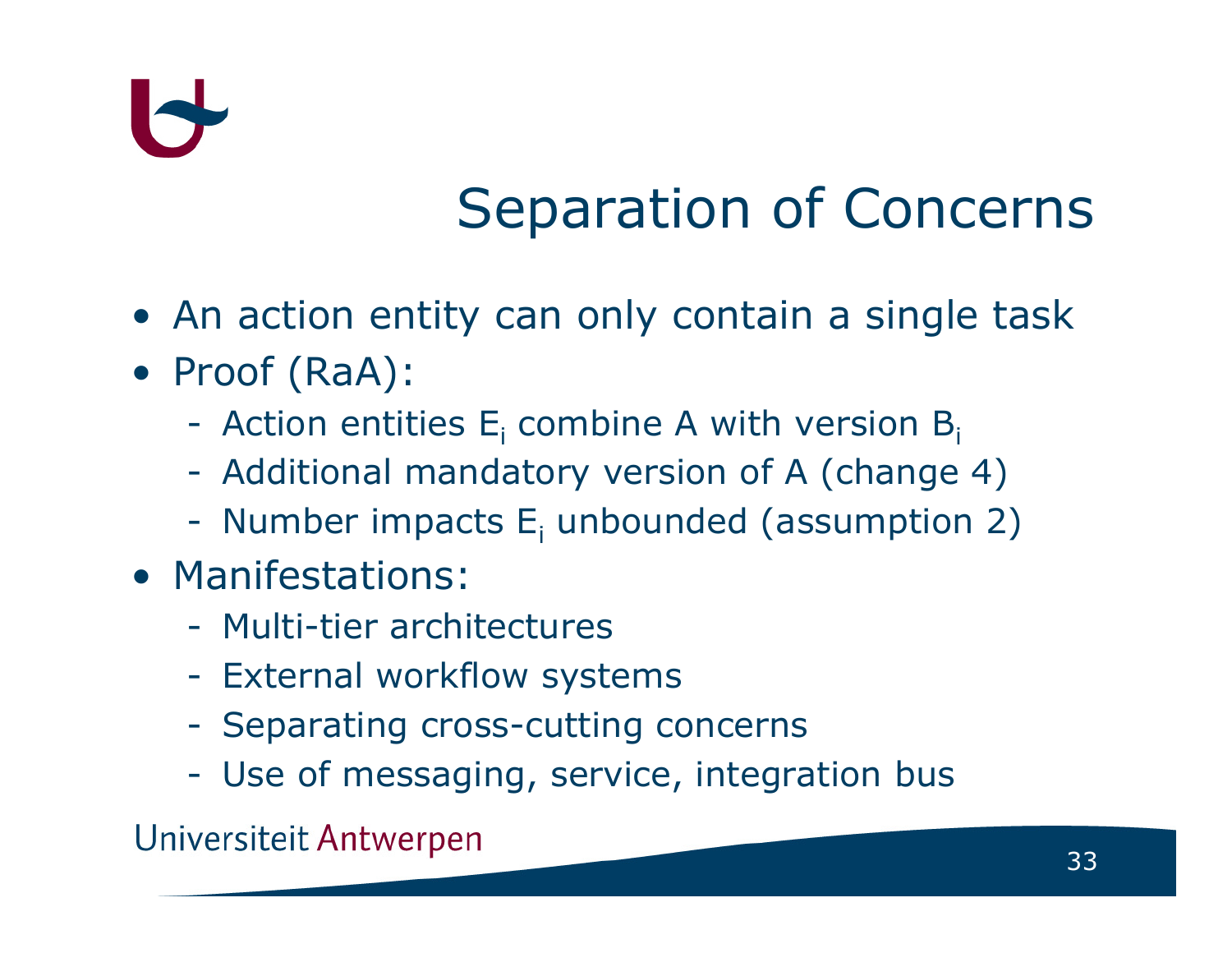

#### SoC: Multiple Version Task

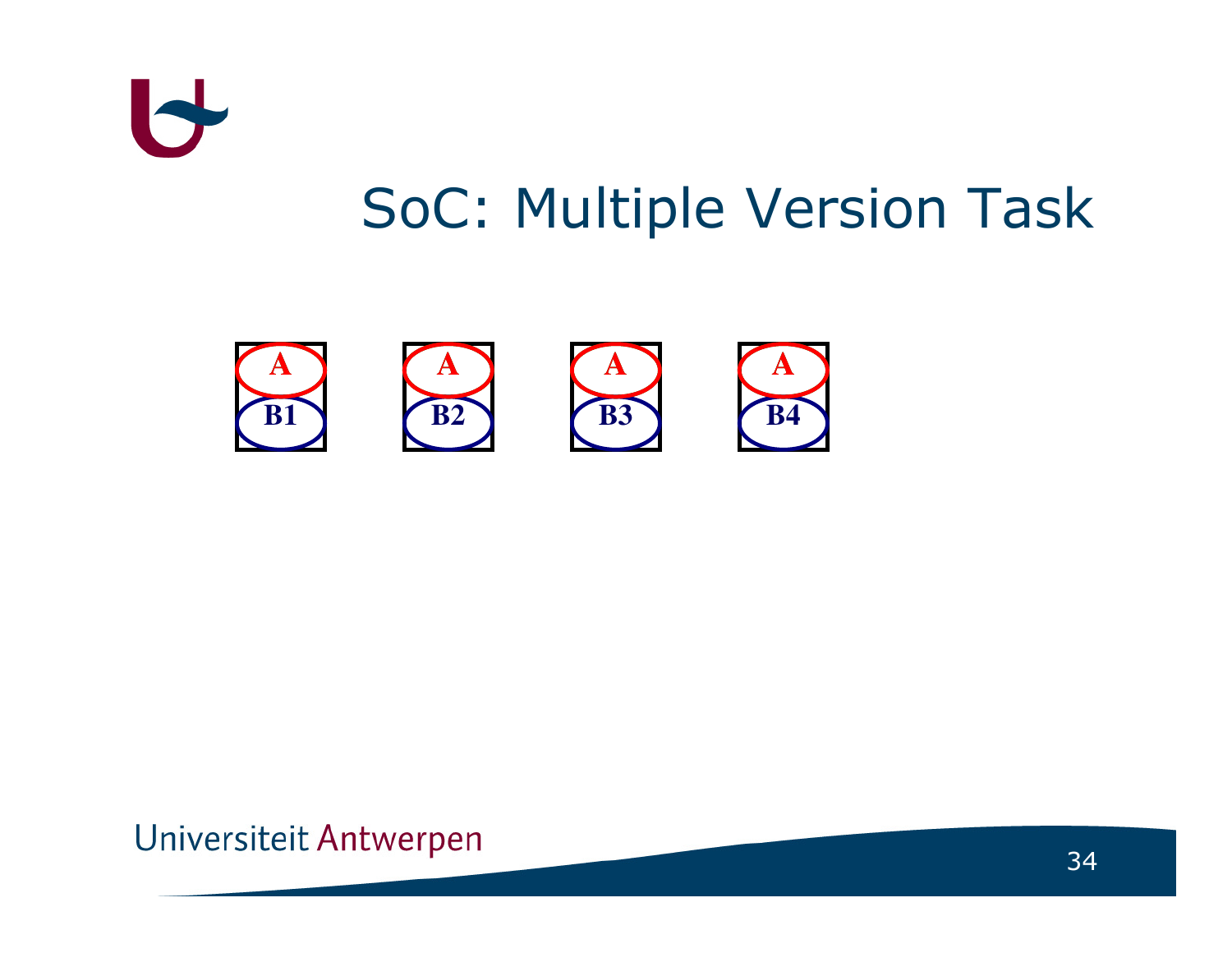### SoC: Applying Theories

### • Stability:

- $X[k]$ : new version of task A<br>a<br> $X[k]$ : the various new yers
- $aY[k]$ : the various new versions of the entities<br>due to the multiple versions of B due to the multiple versions of B
- Entropy:
	- Macrostate: successful outcome of A+B
	- -Microstates: the possible versions of the<br>combined entity that may have been use combined entity that may have been used and that may hide that A is not working properly in another version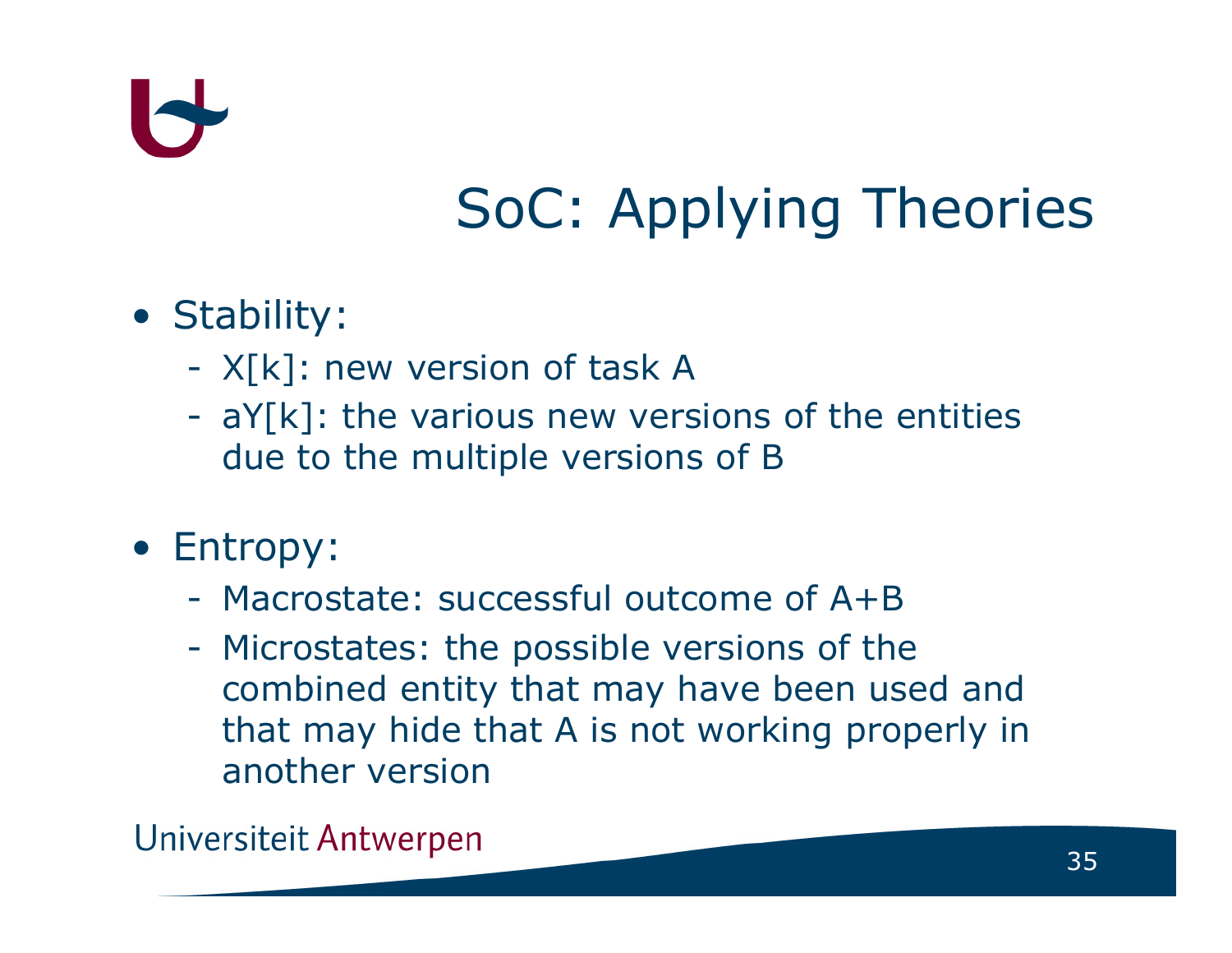

#### SoC: Non-Encapsulated Task

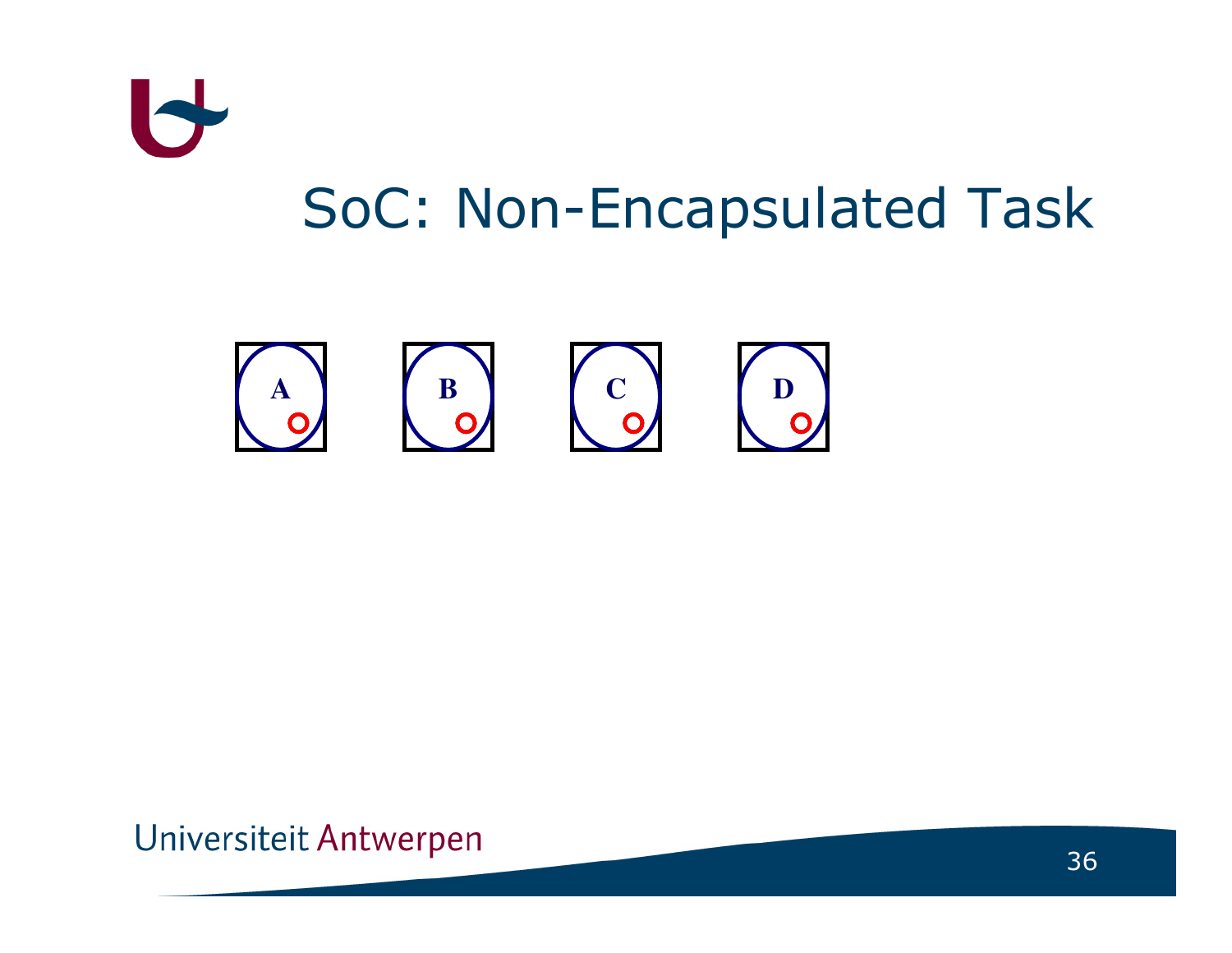## $\blacktriangleright$ Example: Enterprise Service Bus



Source: http://nl.wikipedia.org/wiki/Enterprise\_Service\_Bus

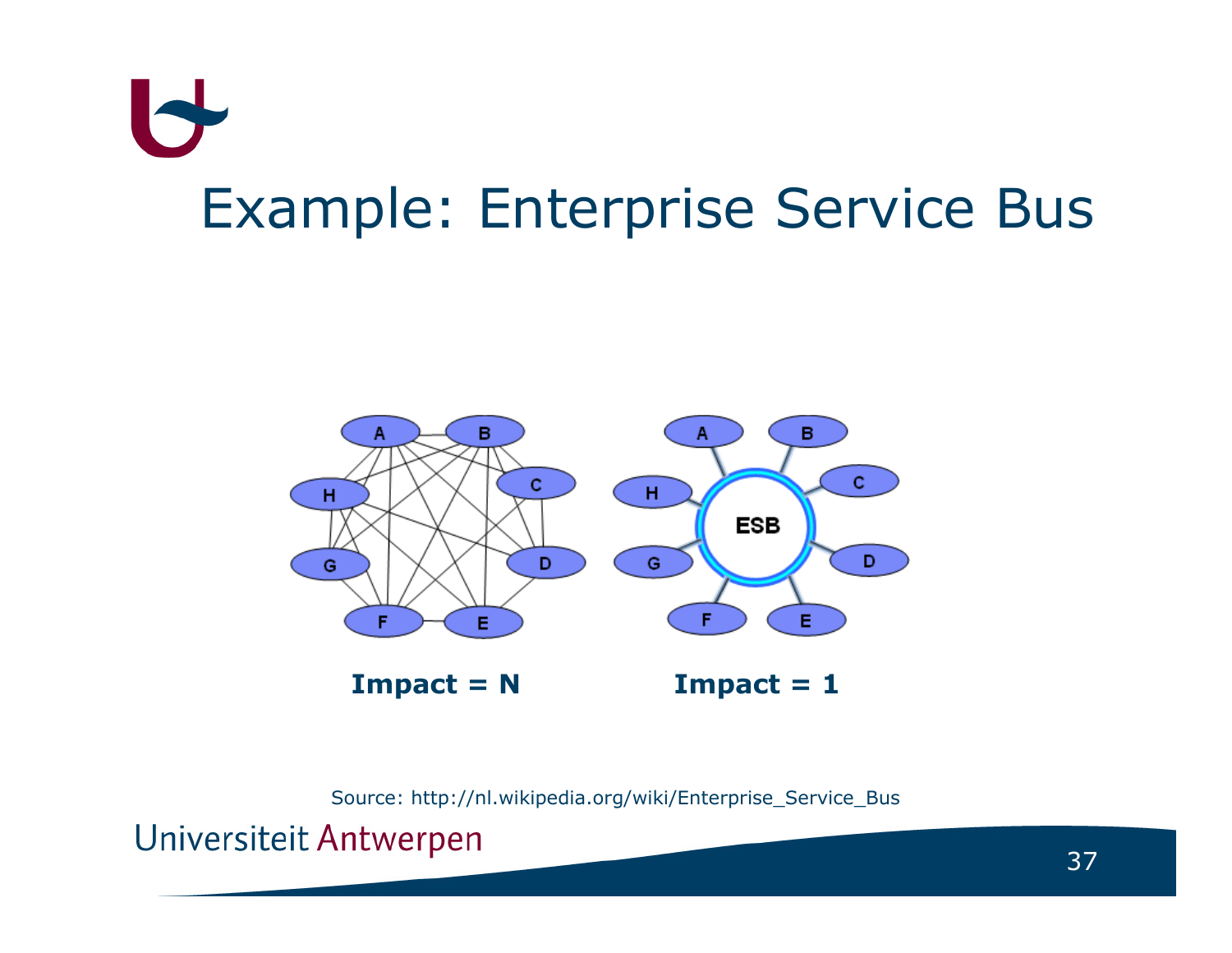#### Data Version Transparency

- Data entities received/produced by action entities need to exhibit version transparency
- Proof (RaA):
	- Action entities  $E_i$  receive D<br>Additional attribute in D (c
	- Additional attribute in D (change 2)
	- -Number impacts  $E_i$  unbounded (assumption 2)
- Implementations:<br>Jacket Markins Sarvice
	- -XML / Web Services at run-time
	- -OO / JavaBeans at compile-time
	- Tag-Value pairs in legacy systems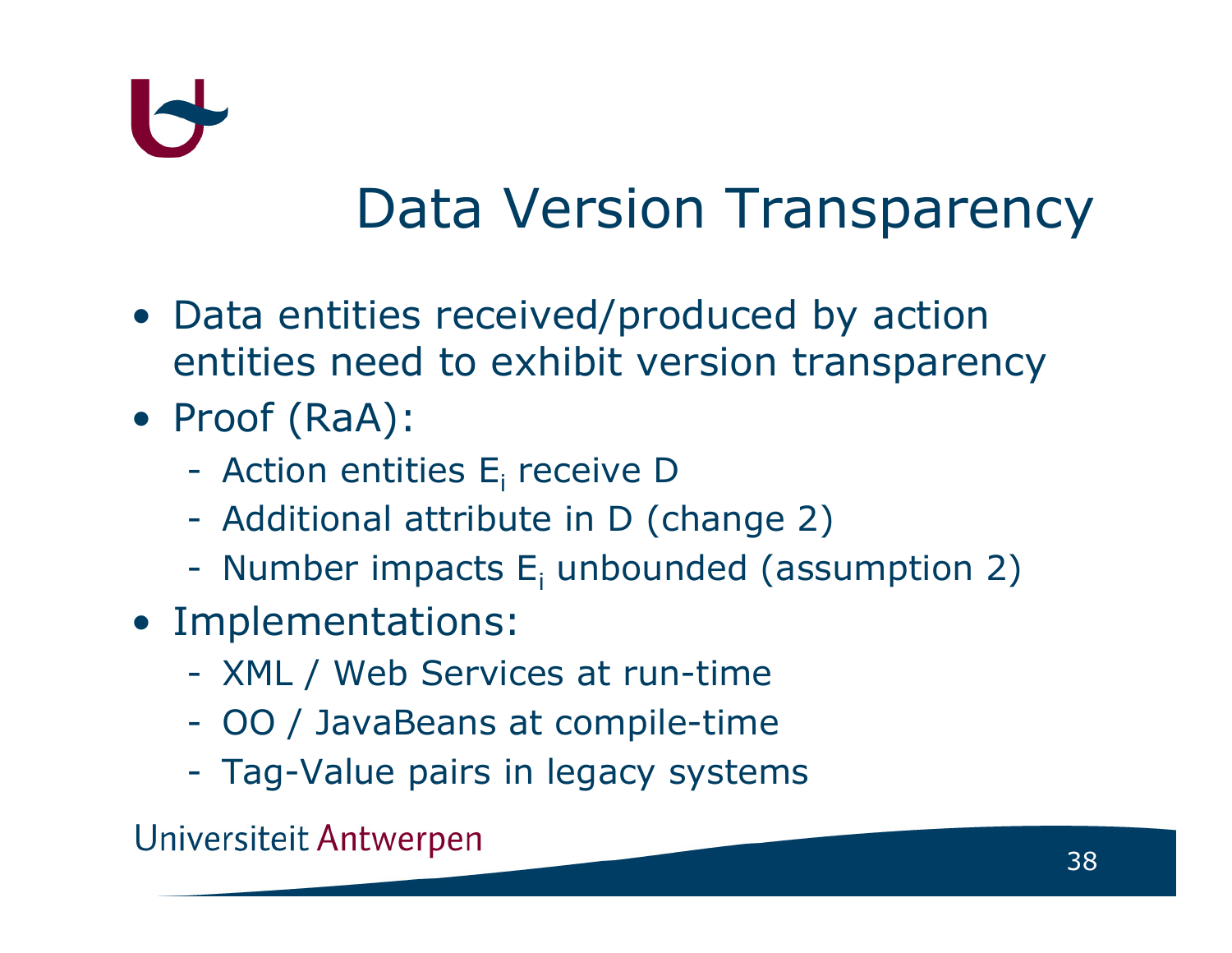

#### DvT: Multiple Version Data

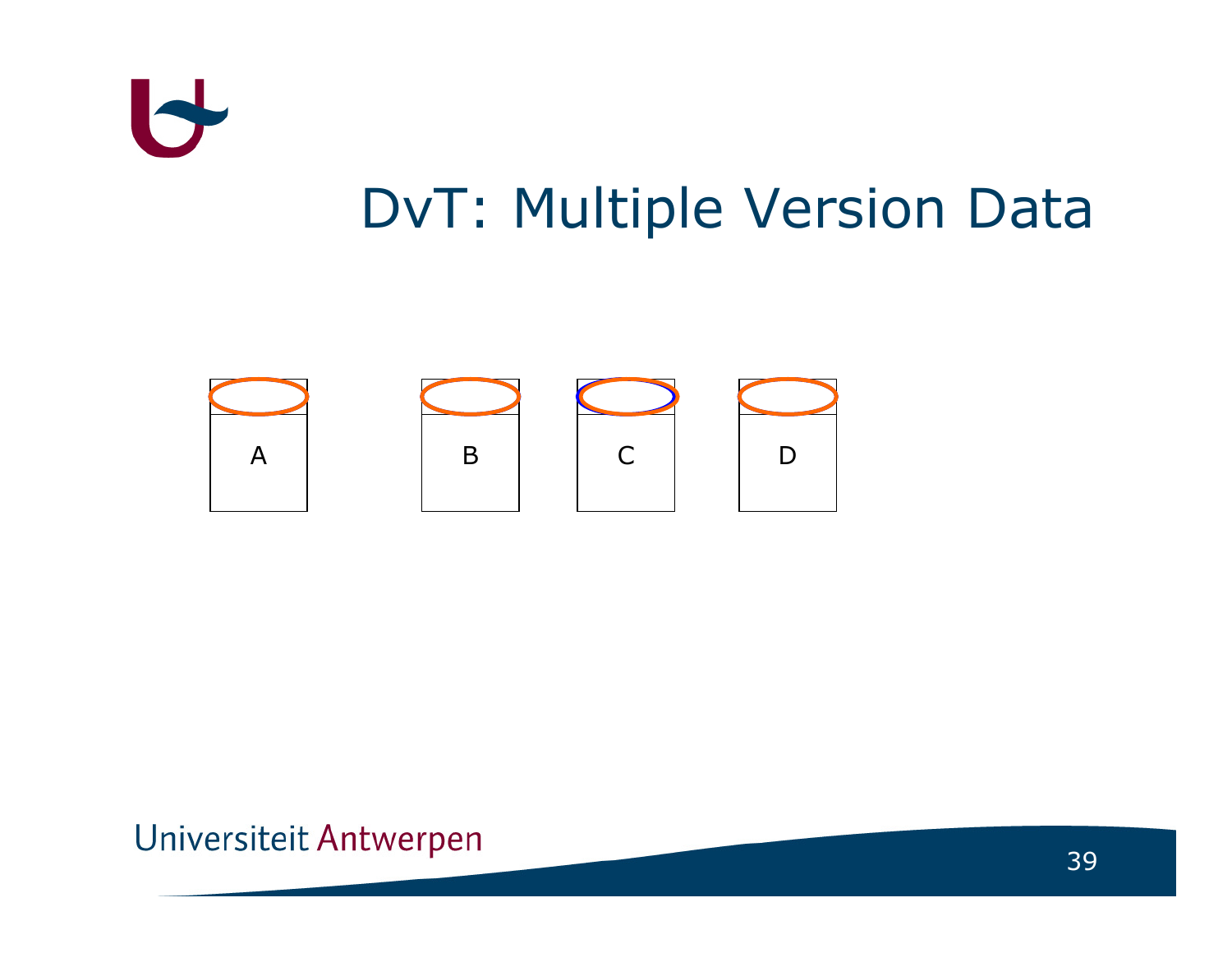

#### Action Version Transparency

- Action entities called by other action entities need to exhibit version transparency
- Proof (RaA):
	- Action entities  $E_i$  call A<br>Additional version of A
	- Additional version of A (change 4)
	- -Number impacts  $E_i$  unbounded (assumption 3)
- Implementations:<br>- OO facade pattern
	- -OO facade patterns
	- -Procedural wrapper functions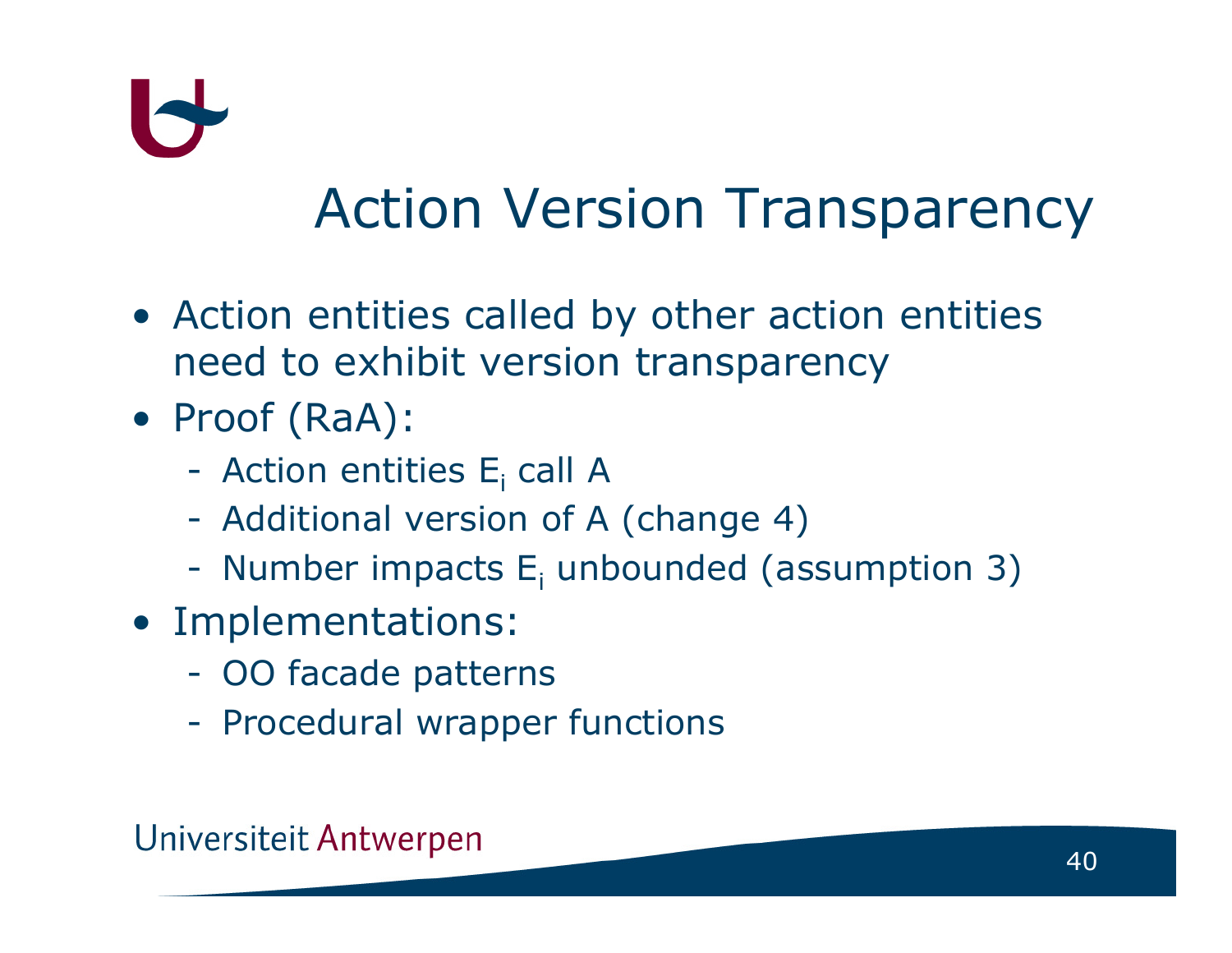

### AvT: Changing the Interface

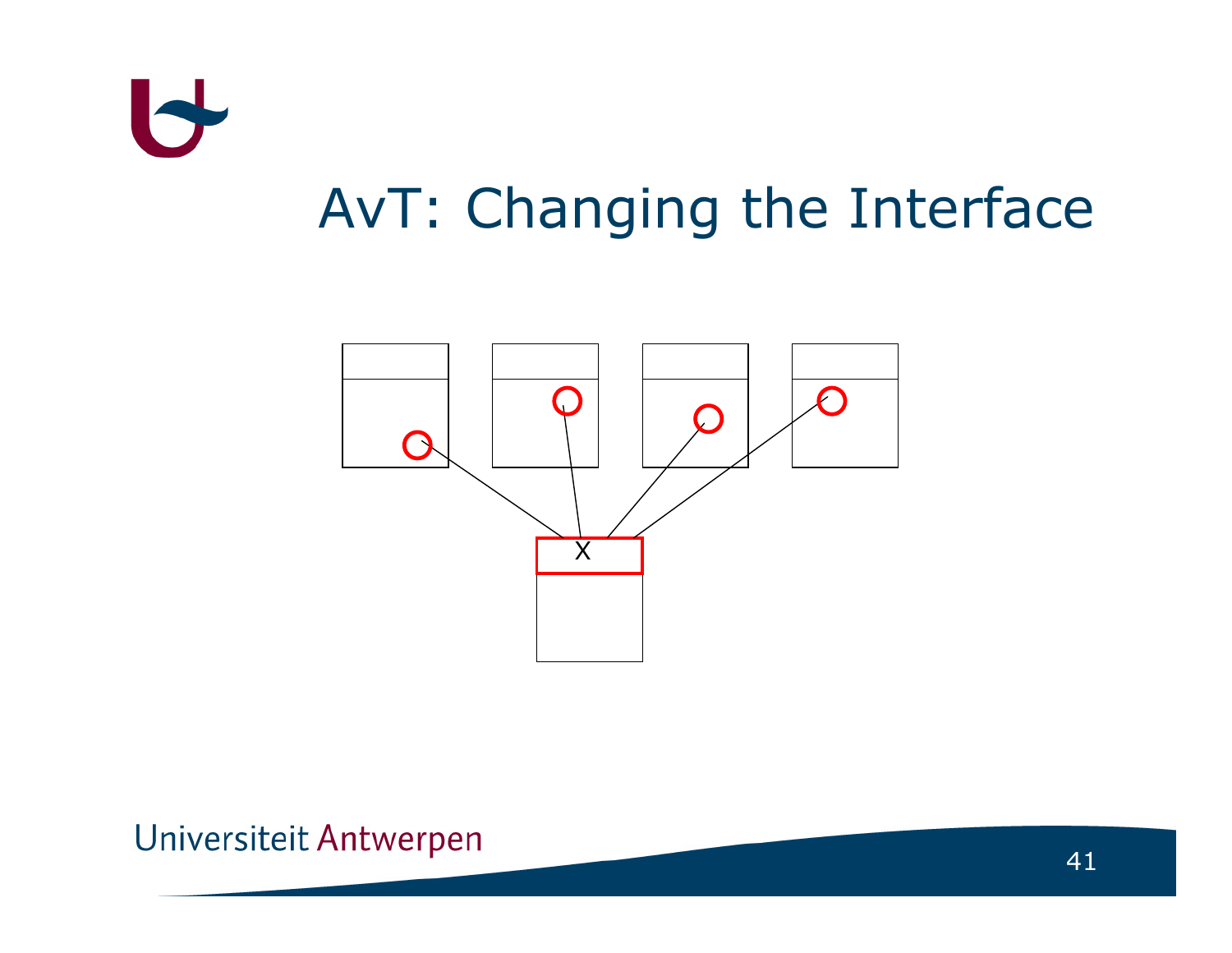# I~

### Separation of States

- The calling of an action entity by another<br>action entity needs to exhibit state keepii action entity needs to exhibit state keeping
- Proof (RaA):
	- -Action entities  $E_i$  calling action entity A<br>Additional version of A new state (shape)
	- Additional version of A new state (change 4)<br>Number impacts E unbounded (assumption
	- -Number impacts  $E_i$  unbounded (assumption 3)<br>
	anligations:
- Implications:
	- -Stateful workflow systems
	- State related to instance of data entity<br>No stateless synchronous pinelines allo
	- -No stateless synchronous pipelines allowed
- Manifestation: async communication systems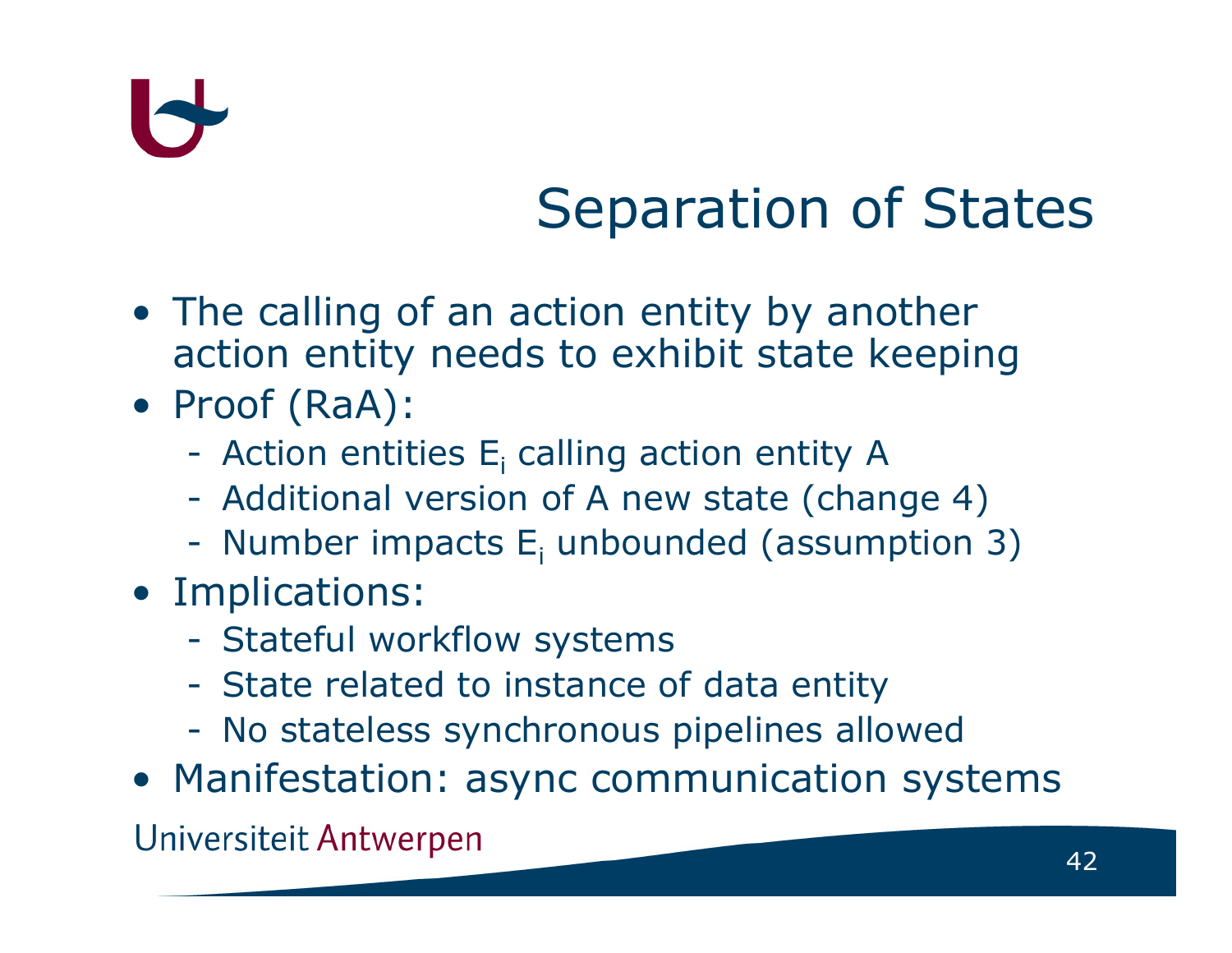

#### SoS: Non-Encapsulated State

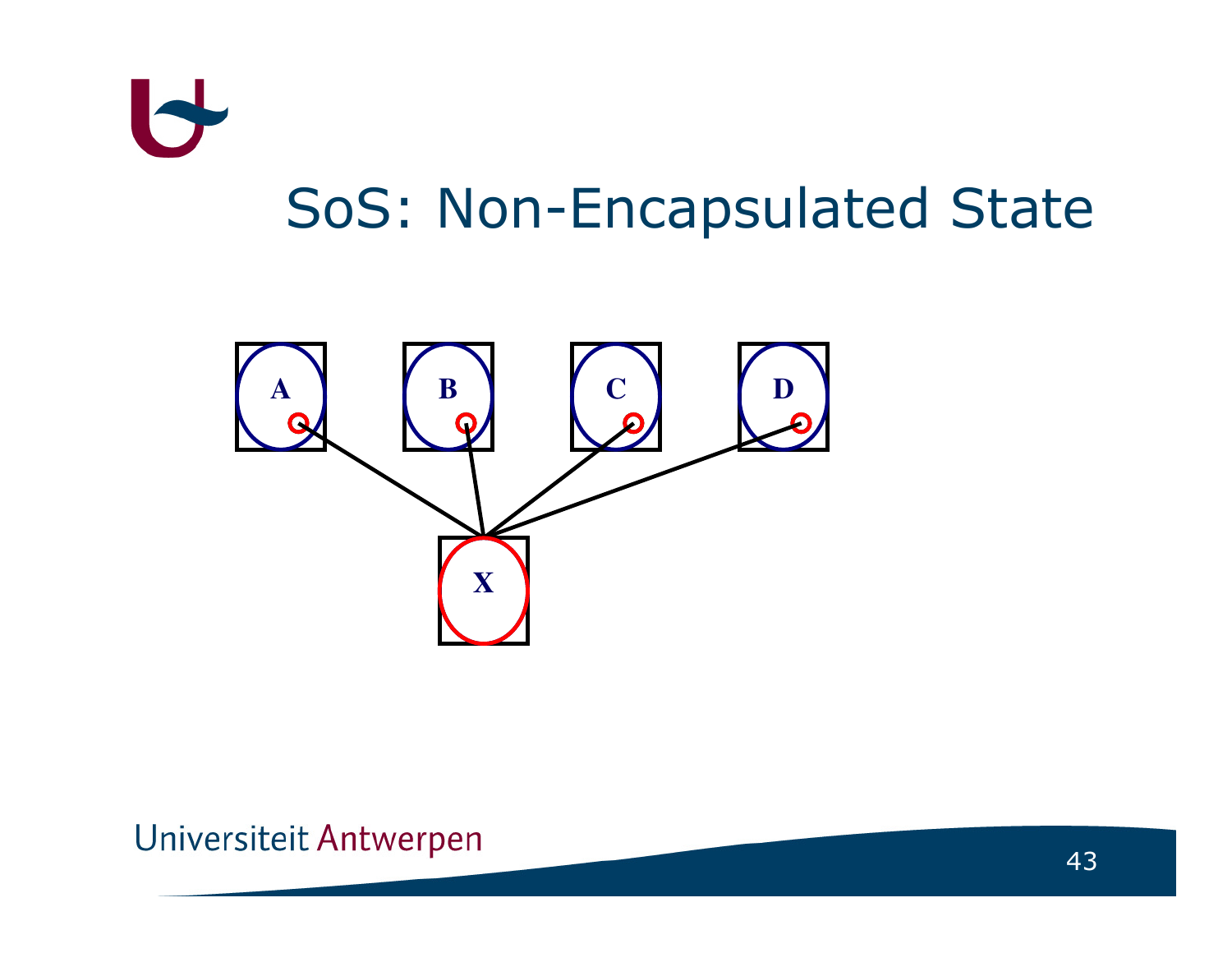### SoC: Applying Theories

### • Stability:

- X[k]: new version of task X<br>aY[k]: the various new yers
- aY[k]: the various new versions of the tasks A, B,  $\Gamma$  and D that cone with the new condition C, and D that cope with the new condition

### • Entropy:

- -Macrostate: unsuccessful outcome of A+X
- Microstates: the fact that A might have failed, or<br>X or A might have reacted in an inanpropriate X, or A might have reacted in an inappropriate way to the failure of X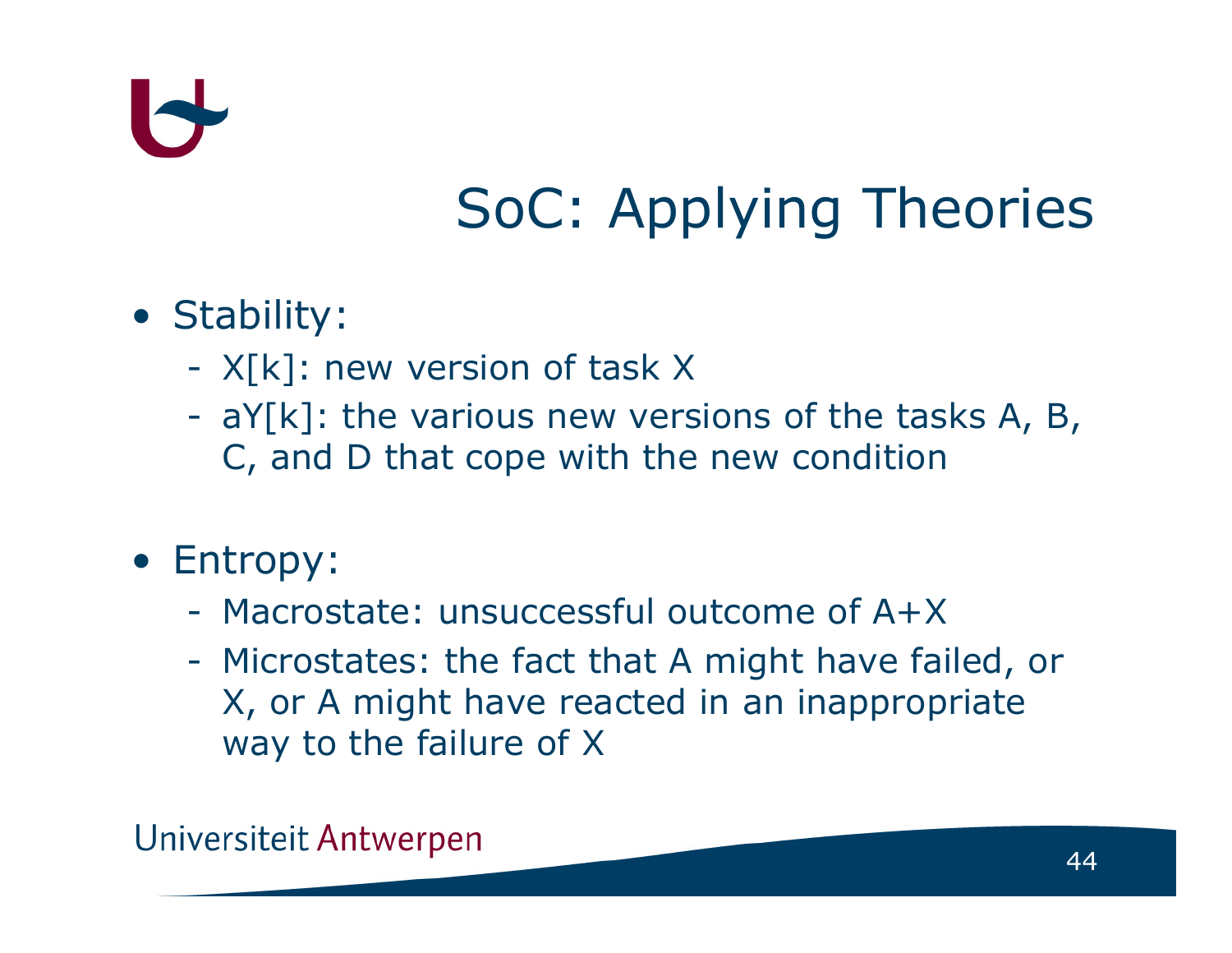# Normalized Systems Principles

- Presented principles solve the vagueness in<br>identifying combinatorial effects: identifying combinatorial effects:
	- Until now, no clear principles
		- > subjectivity, ad hoc
	- McIlroy: "to be constructed on rational principles"
- Conclusion<br>Compinses
	- Omnipresent CE → No evolvable modularity !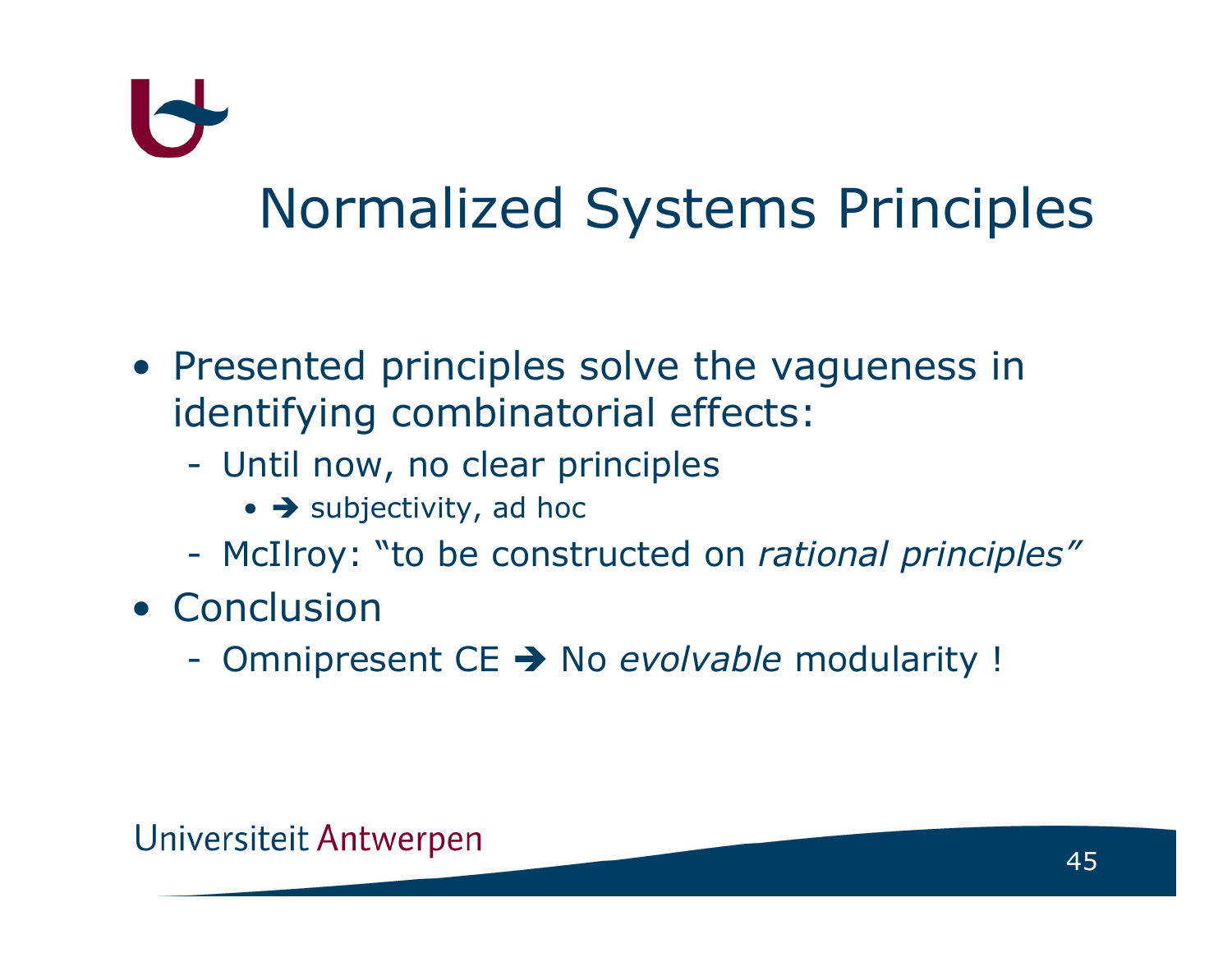#### **Contents**

- Evolvability in Software Systems
	- Challenges
	- **Solutions**<br>**Reflection**
	- Reflections
- In Search of Evolvable Modularity<br>- Principles
	- **Principles**
	- -Elements
	- Reflections
- Conclusions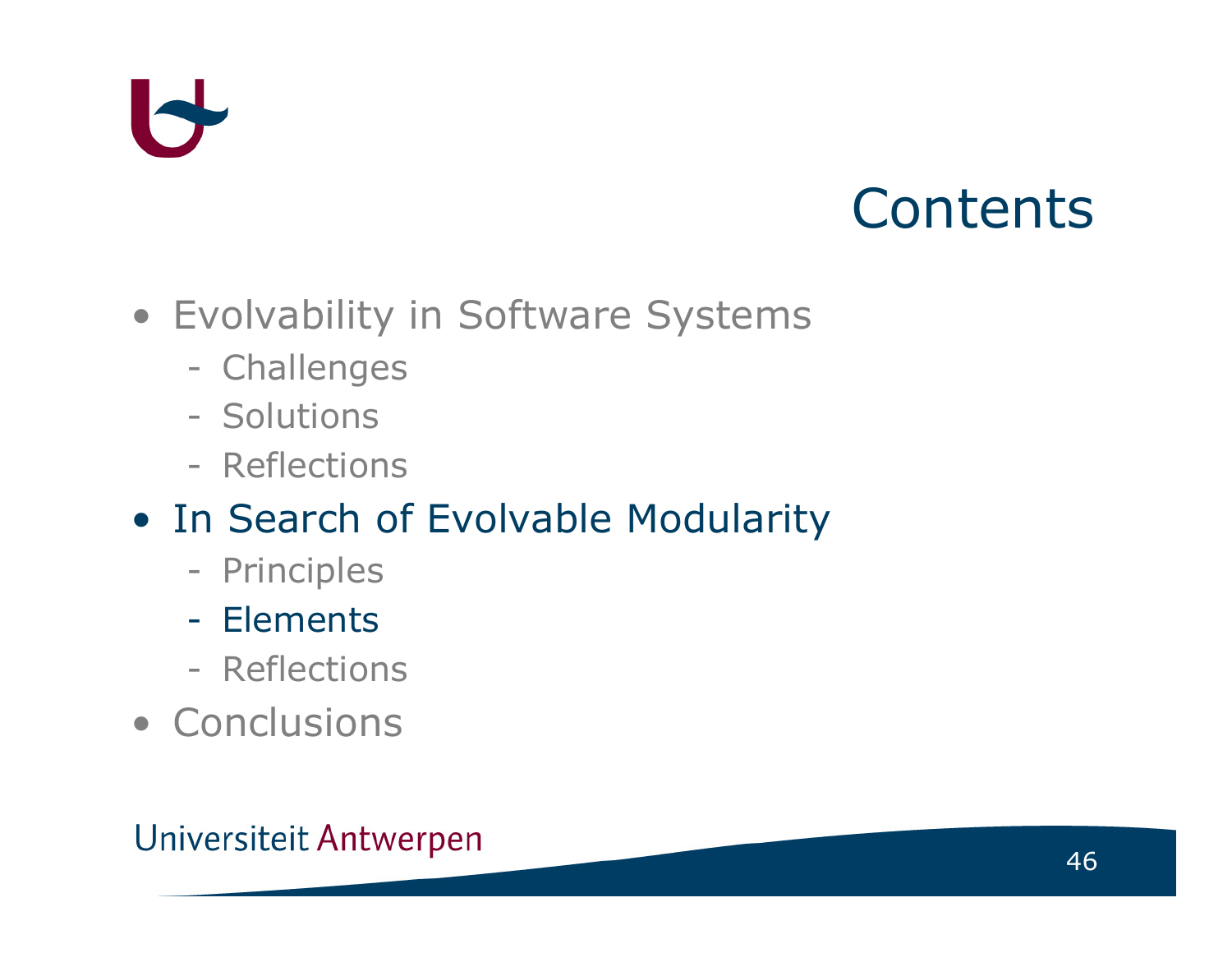# $\blacklozenge$

### Towards Elements

- • Dealing with CE
	- Mostly implicitly -<br>A The principles **:** 
		- The principles reflect well-known heuristic knowledge of designers
	- Mostly manual (even refactoring is only semi-automatic)<br>• Without generally-accented principles or laws
		- Without generally-accepted principles or laws<br>• Without avatematic application of laced' desig
		- Without systematic application of 'good' design
		- •
	- … And will remain manual even with improved constructs, which have been and will continue to be developed/improved gradually over time
	- Proposed principles can be applied, but even this is a manual<br>annroach approach…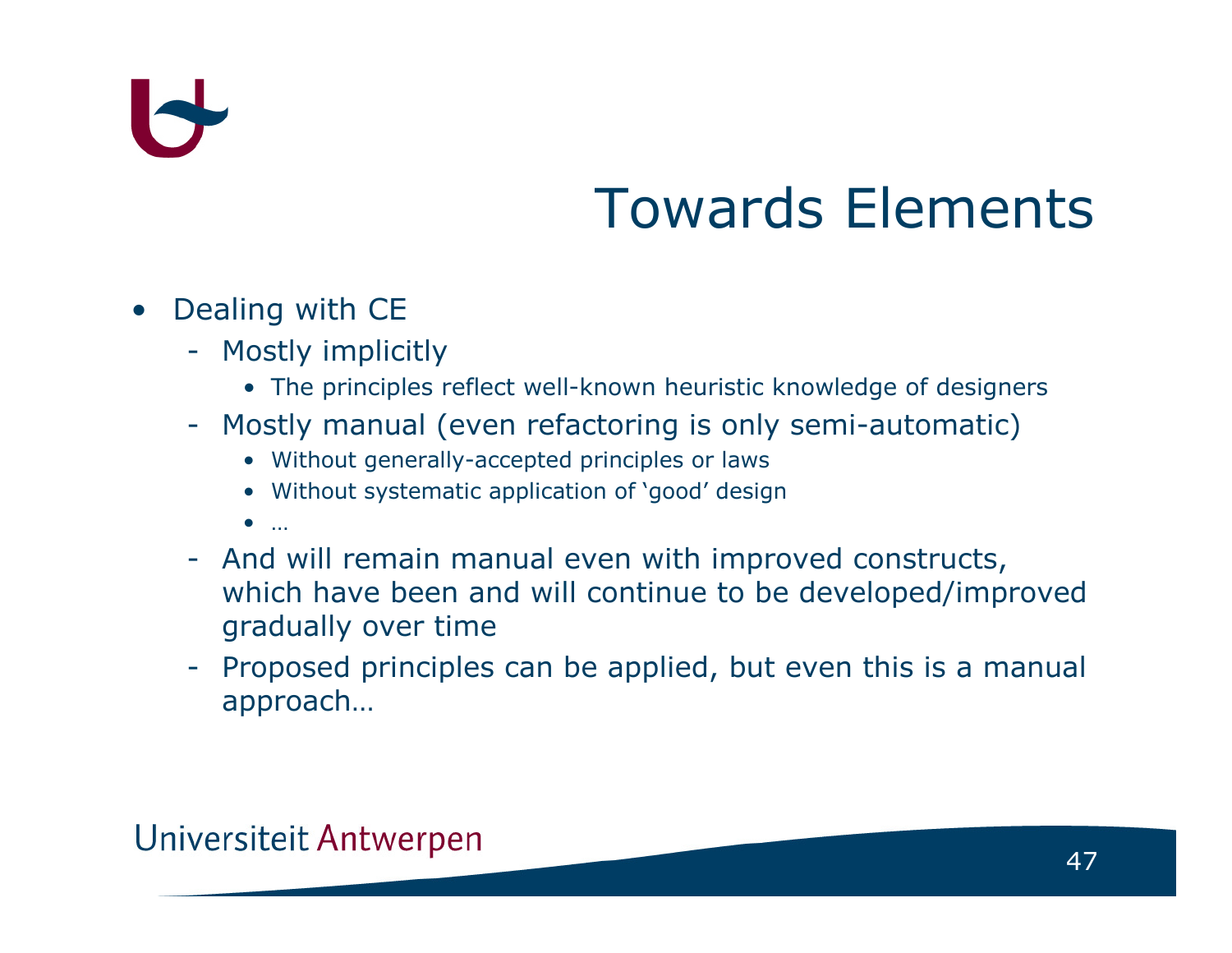### Normalized Systems Elements

- The proposed solution  $=$ 
	- Structure through Encapsulations, called Elements<br>A lava class is encapsulated in 8-10 other classes, dealing
		- A Java class is encapsulated in 8-10 other classes, dealing with<br>cross-cutting concerns, in order to deal with the anticipated cross-cutting concerns, in order to deal with the anticipated changes *without CE*, and fully separating the element from all<br>other elements other elements.
		- Every element is described by a "detailed design pattern". Every element builds on other elements.
		- Every design pattern is executable, and can be expande dautomatically.
	- Realizing the core functionality of Information Systems<br>
	reliantion instantiations of Flaments
- Application =  $n$  instantiations of Elements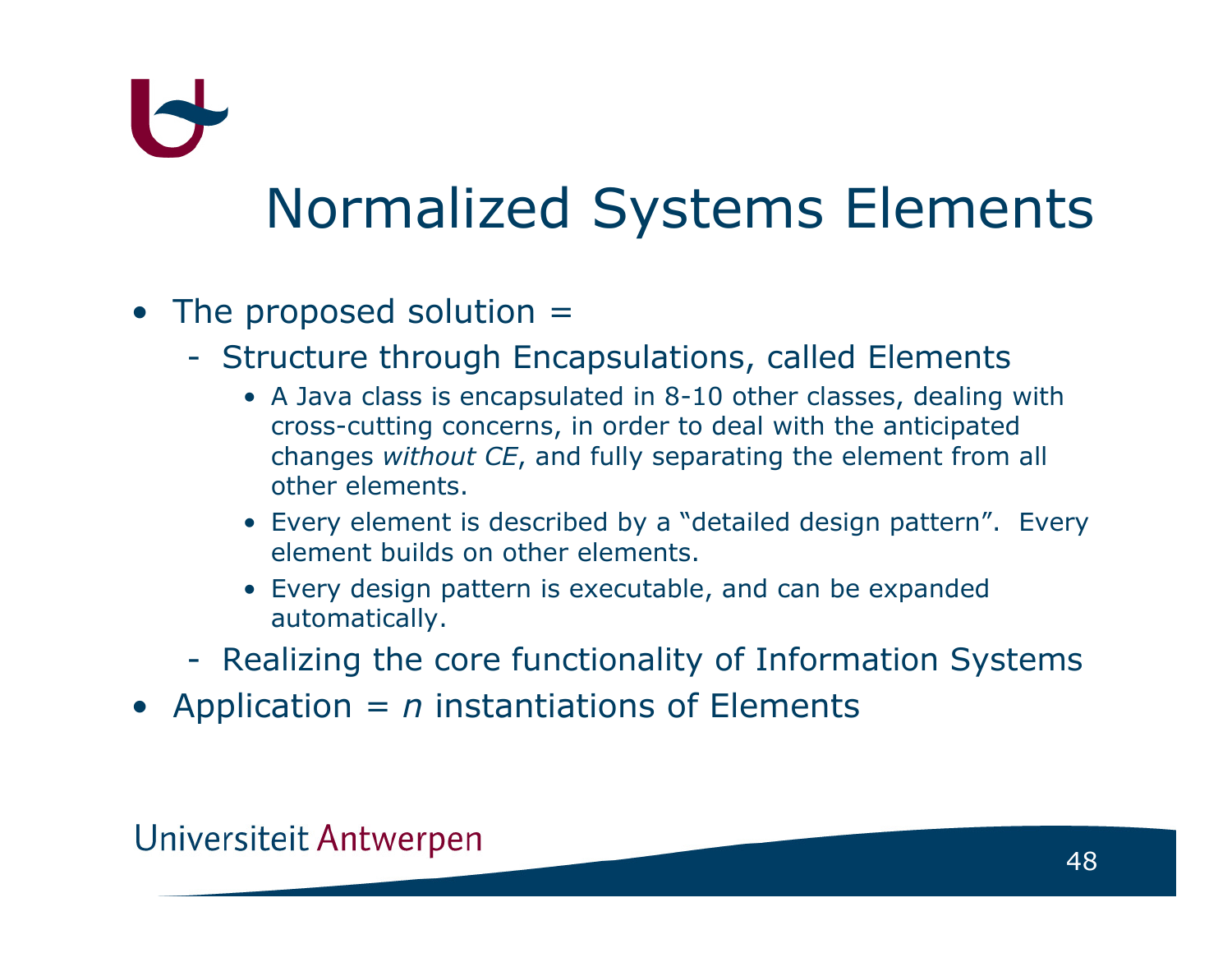

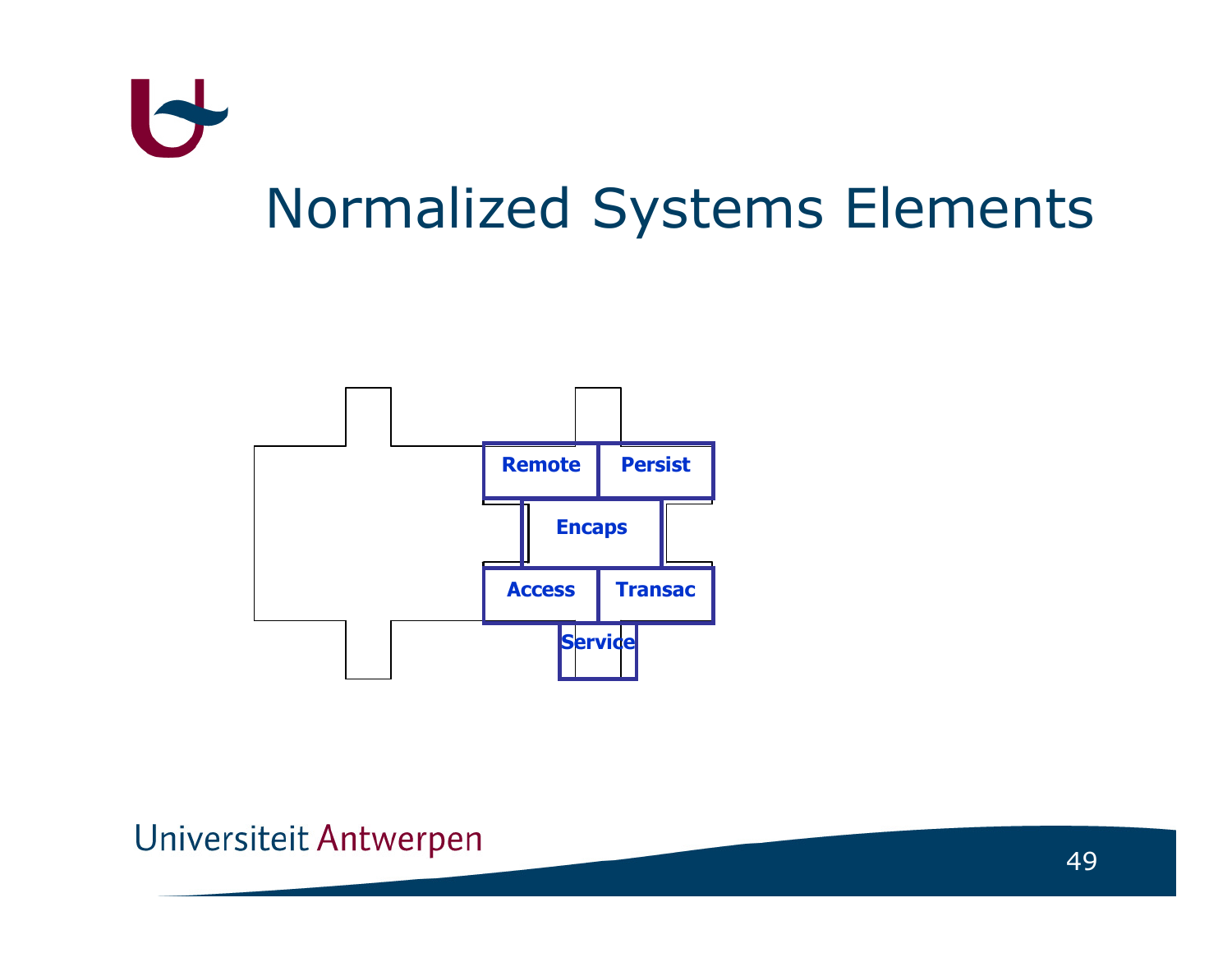# I<

### Choosing the Elements

- The same old primitives we have been using<br>for more than 6 decades: for more than 6 decades:
	- Data (registers, structs, records)
	- Actions (instructions, functions, procedures)
	- -Connectors (IO commands)
	- -Workflow (controllers, main programs)
- The elements should bridge the gap between<br>antronomornhism and senaration of concerns antropomorphism and separation of concerns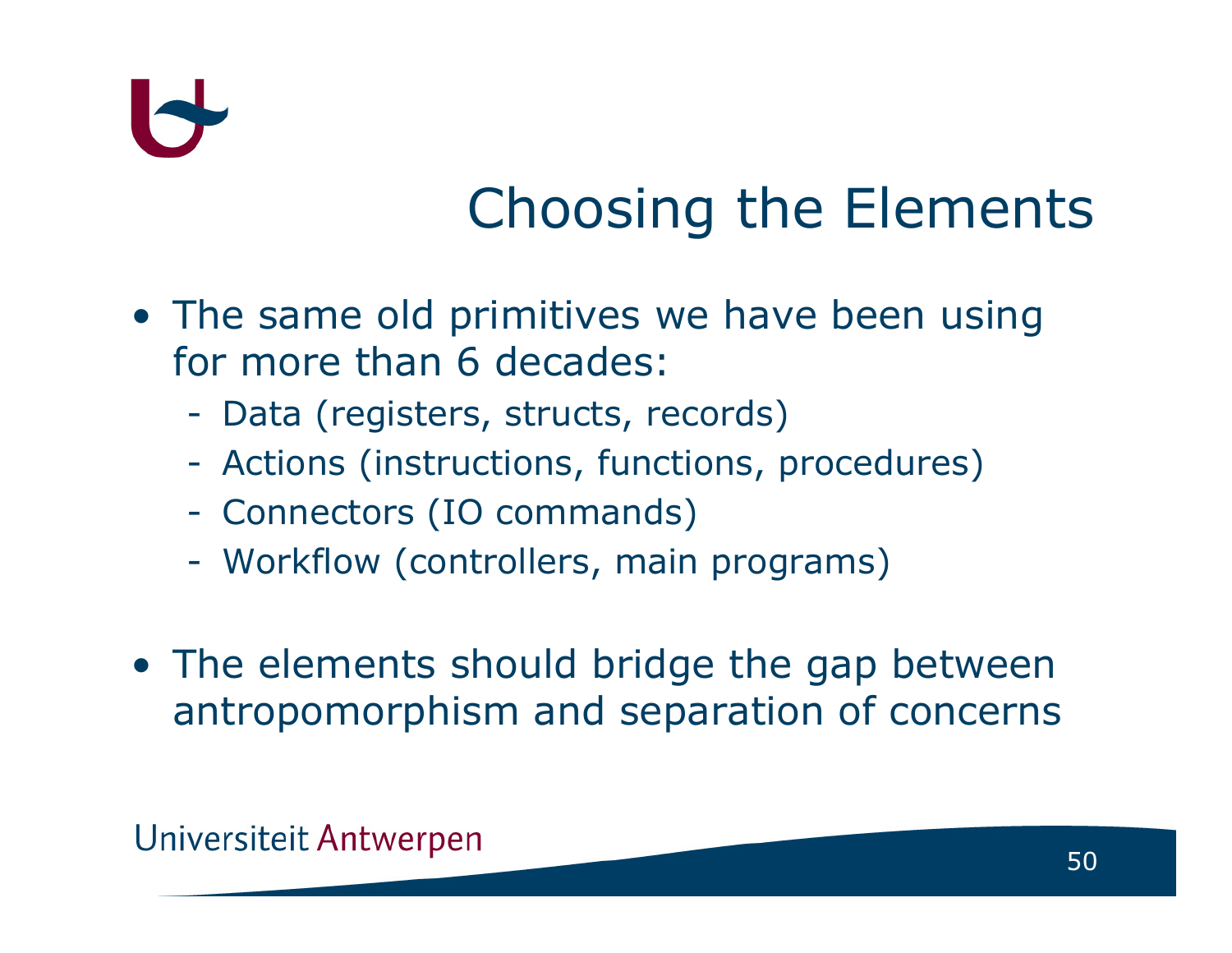

#### Building NS Applications

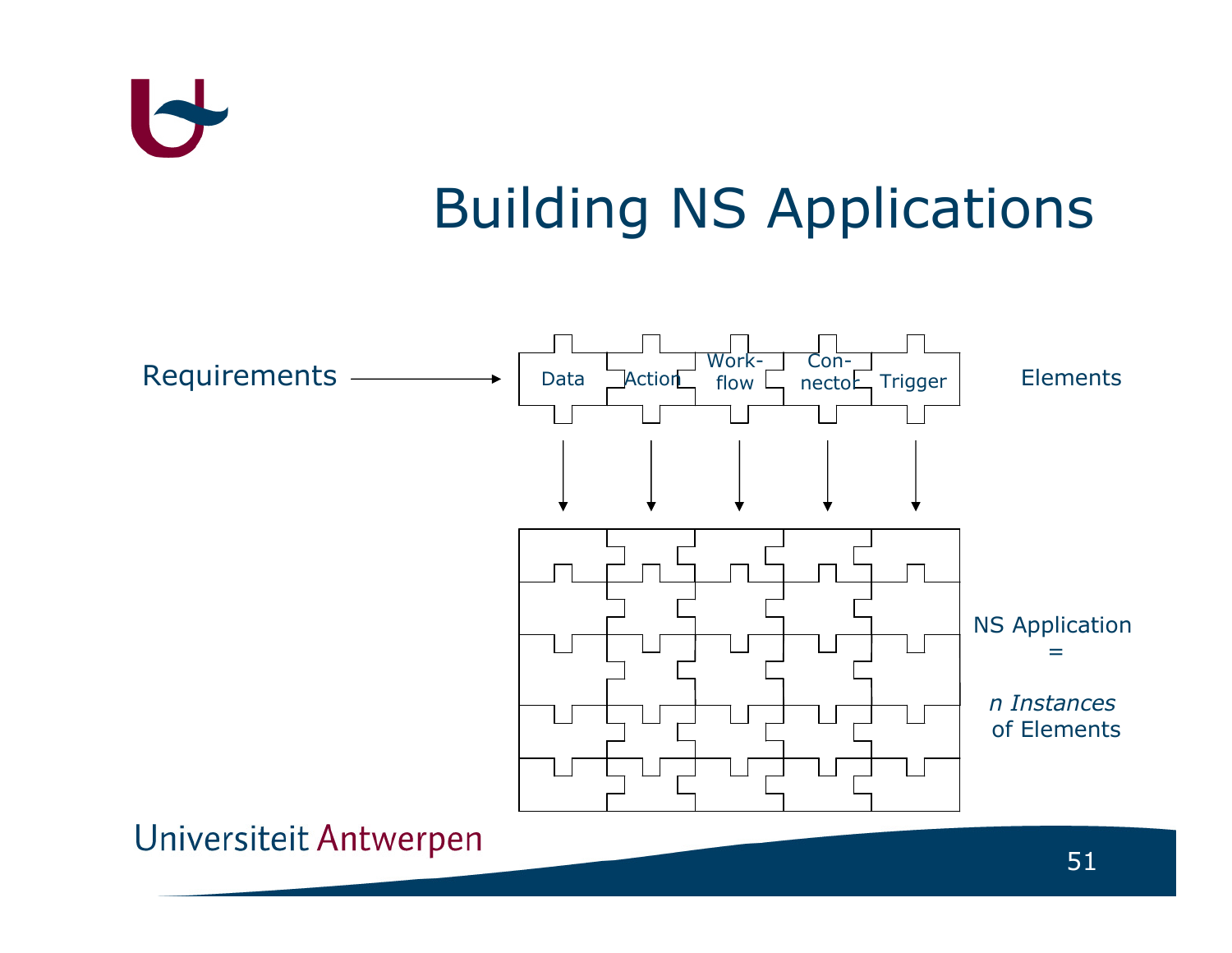#### **Contents**

- Evolvability in Software Systems
	- Challenges
	- **Solutions**<br>**Reflection**
	- Reflections
- In Search of Evolvable Modularity<br>- Principles
	- **Principles**
	- Elements<br>**Deflection**
	- Reflections
- Conclusions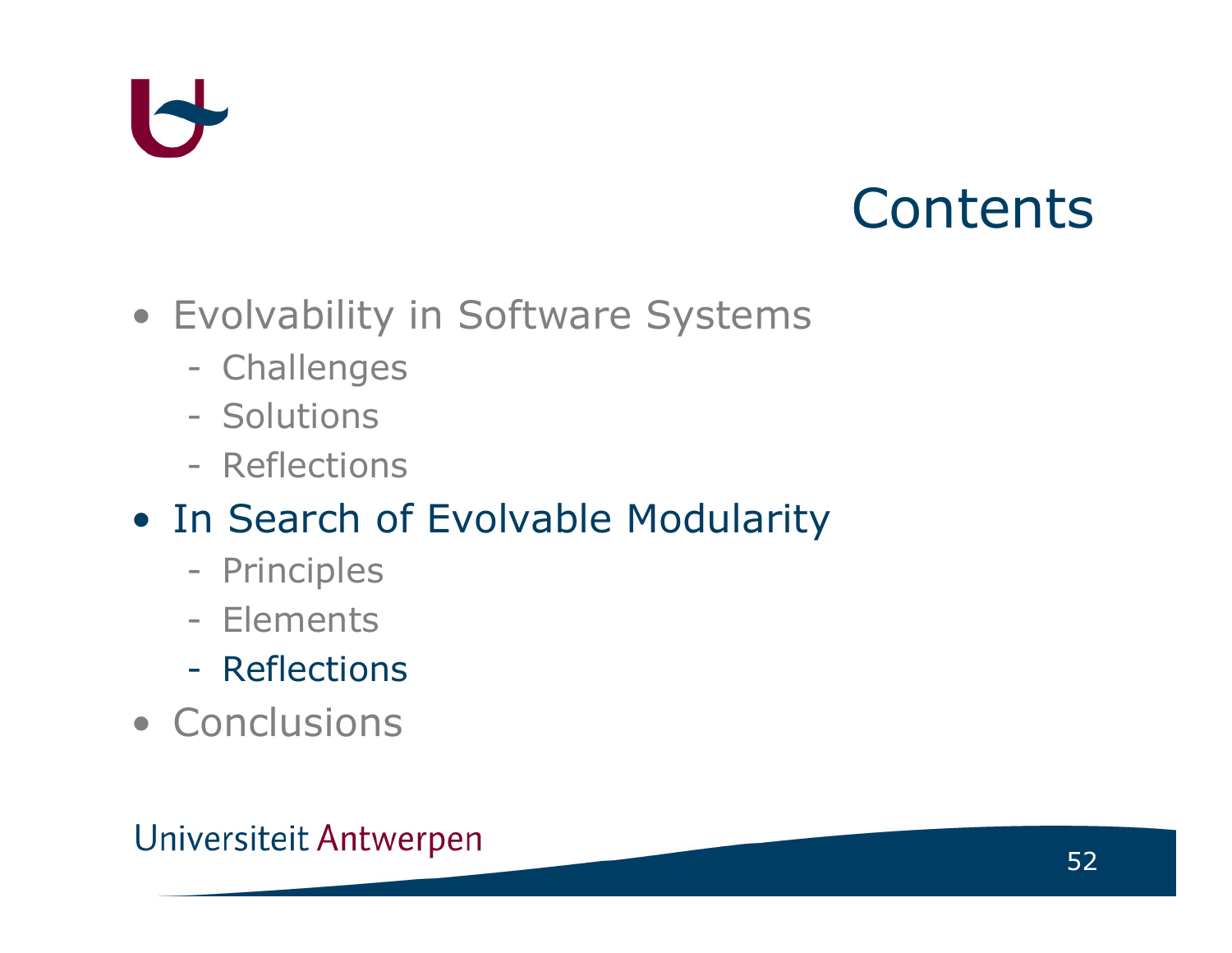### Normalized Systems Elements

#### • Characteristics<br>Fx ante pr

- -- Ex ante, proven evolvability
	- Wrt anticipated changes
	- Wrt anticipated changes Changes in packages, frameworks, programming languages...
- True Black Box, as the inside of an instantiation of the element is 'known', and therefore does not the element is 'known', and therefore does not<br>reguire black box inspection by the user. require black box inspection by the user.
	- McIlroy: "safely to regard components as black boxes "

#### -True Black Box realizes Reuse<br>• McIlroy: "families fit together as building

- McIlroy: "families fit together as *building blocks"*<br>• One cannot reasonably expect that modules can be
- One cannot reasonably expect that modules can be systematically reused, when there are no generally-accepted principles for dealing with coupling<br>and hundreds of developers are concurrently working on the same<br>information system...
- -True Black Box controls Lehman<br>• Any degradation does not affect other elemen
	- Any degradation does not affect other elements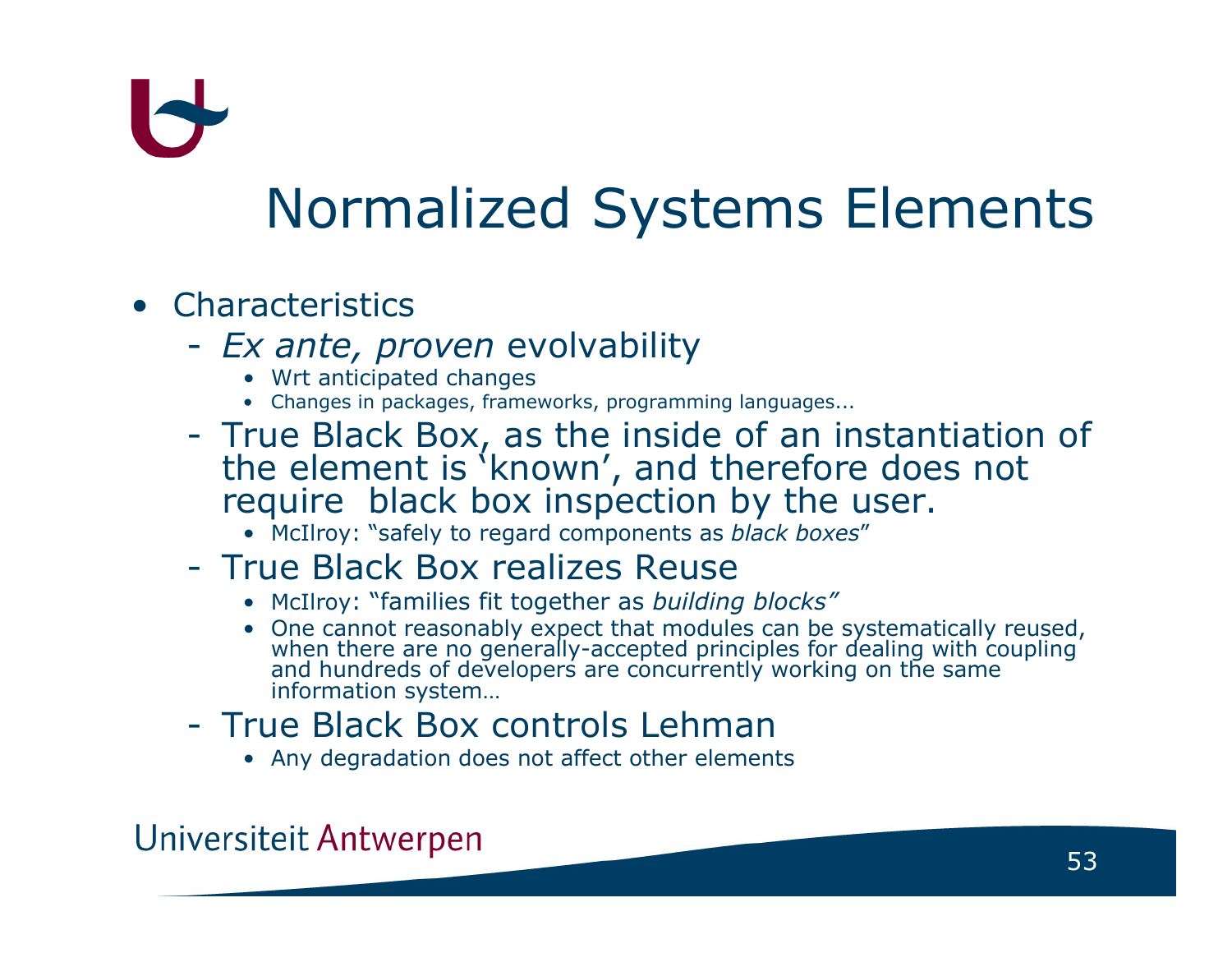### NS Elements

- Proposed elements offer evolvable modularity<br>Infinite and controlled evolution of information
	- Infinite and controlled evolution of information systems<br>System-theoretic bounded input/bounded output
	- System-theoretic bounded input/bounded output<br>- No Lehman, but McIlroy L
	- No Lehman, but McIlroy !<br>- Ex ante, proven evolvabilit
	- Ex ante, proven evolvability
- Evolvable modularity is based on Structure
	- Extremely fine-grained modular structure<br>Extremely systematic application of the p
	- Extremely systematic application of the principles<br>NOT on advanced code generation
	- NOT on advanced code generation<br>nd loads to Dotorminism
- And leads to Determinism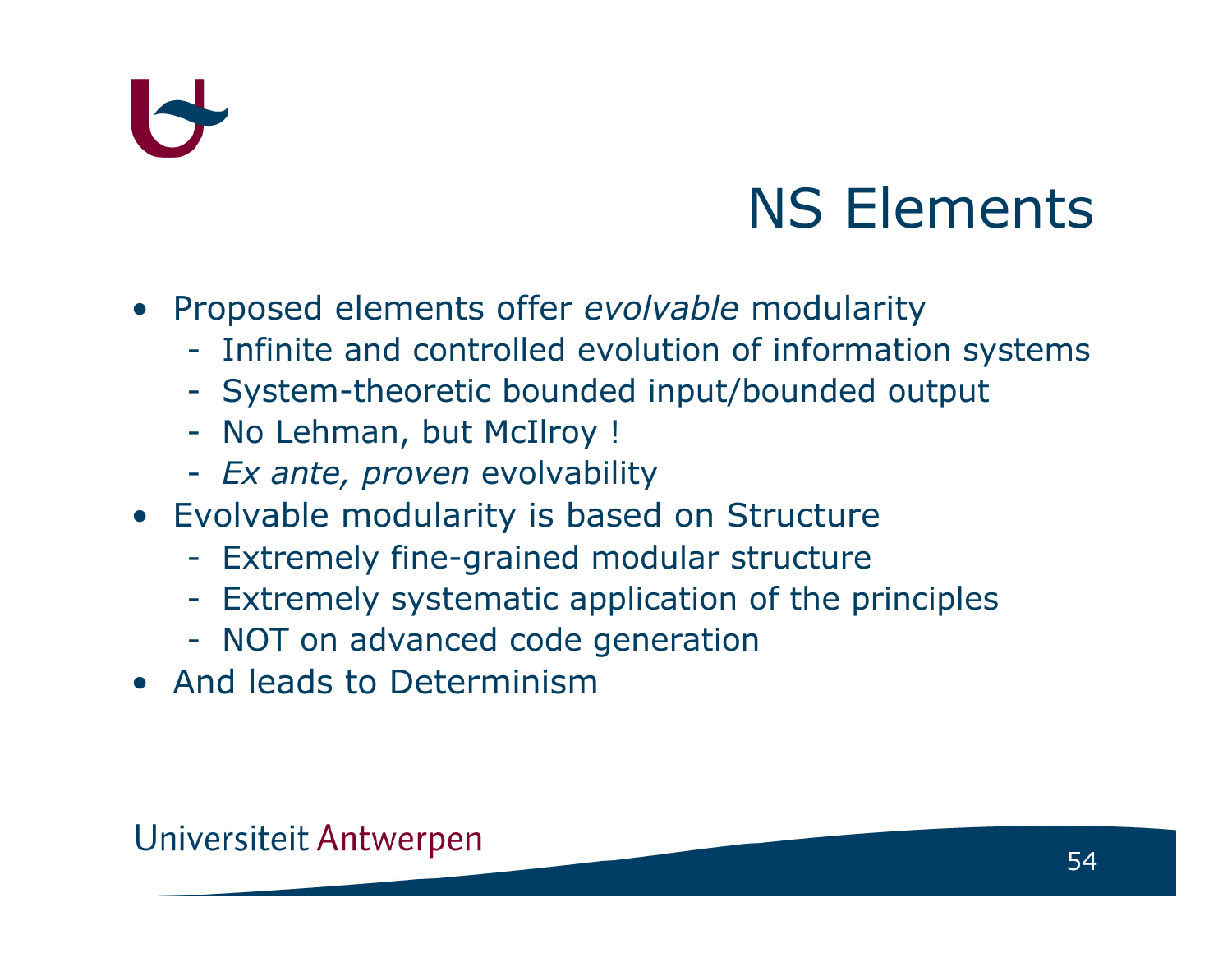

### The Cost of Modularity

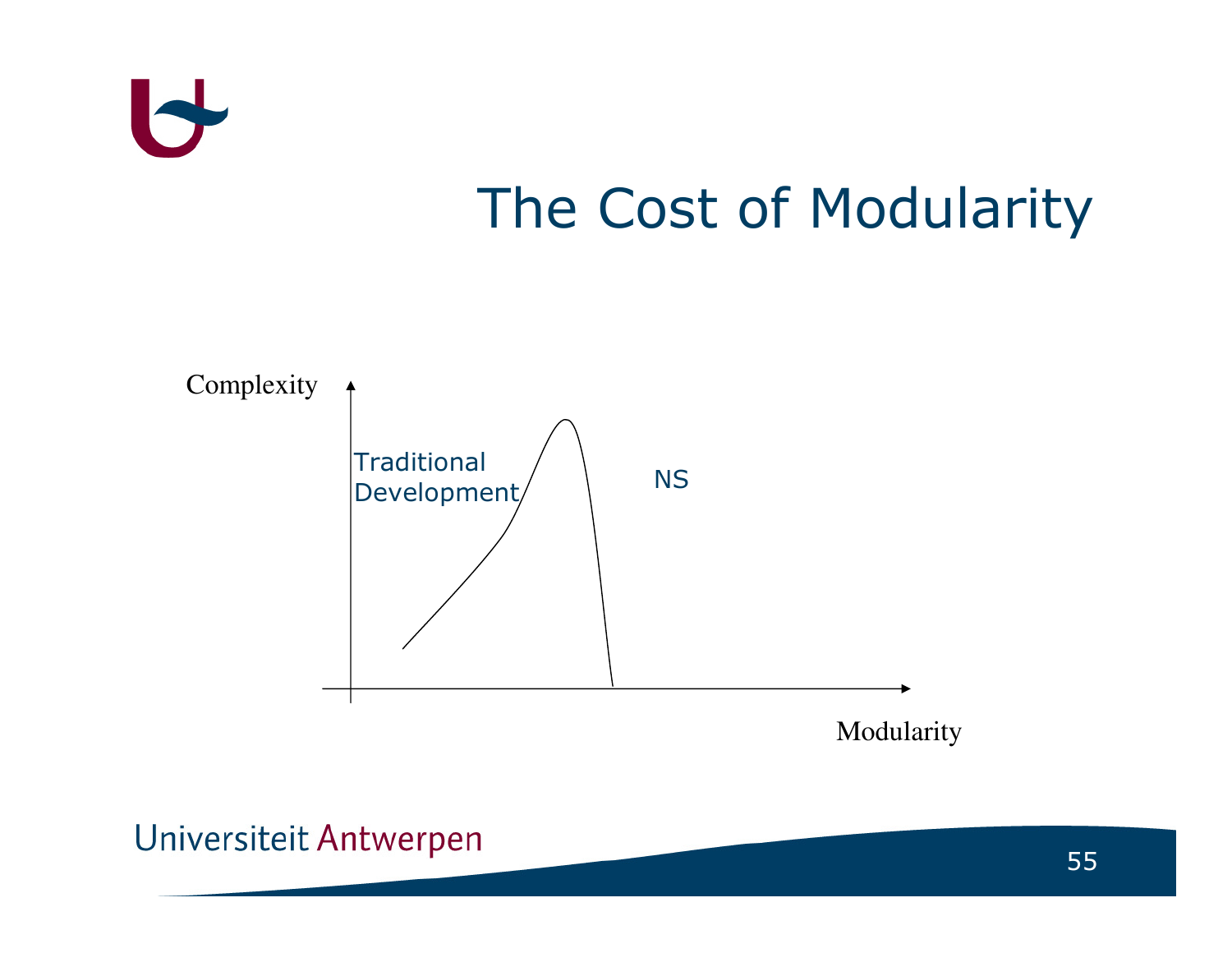### Implications on Constructs

- The OO class is an unprotected construct:<br>- Allows data and action opeansulation
	- Allows data and action encapsulation
	- Allows many concerns and combinatorial effects
	- -- Does not enforce any evolvability constraints
- More recent augmentations are consistent:<br>- JavaBean component model
	- -JavaBean component model
	- -Server-side component models
	- Service oriented architectures
	- Aspects for cross-cutting concerns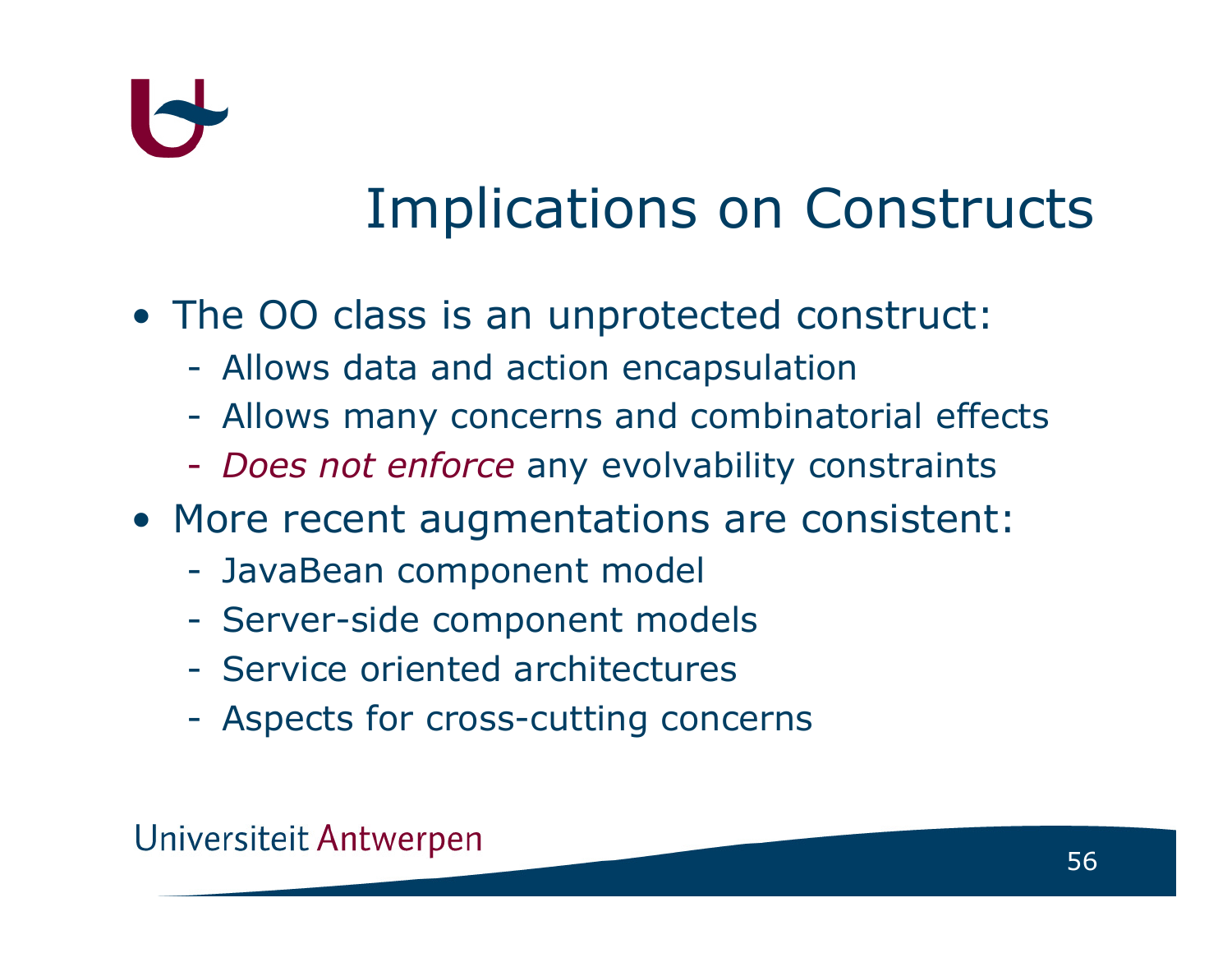#### Other Issues: Performance

#### • Stability theorems<br>Ne stateless syn

- No stateless sync<br>ninelines are alloy pipelines are allowed
- Calling an action needs to exhibit state keeping
- No stateless sync<br>Dinelines are allow pipelines are allowed
- An action can only<br>contain a single ta contain a single task
- OLTP commandments
	- Do not lock a system resource too long
	- Use transactions to clean up your mess
	- Reuse resources across<br>clients clients
	- Come in, do your work,<br>and get out and get out
	- Deal with large number<br>of small things of small things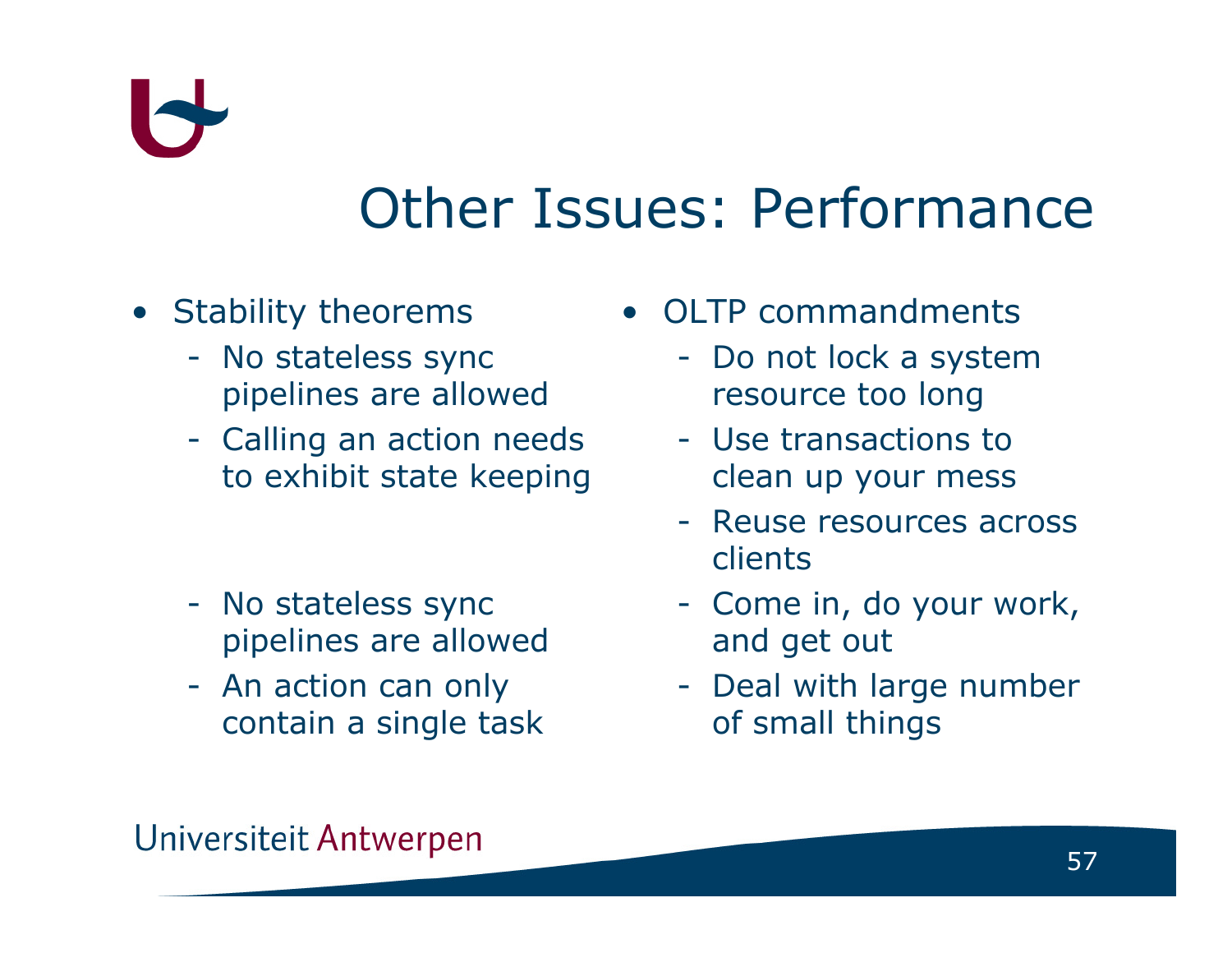### Other Issues: Testing / Docs

- In order to obtain stable building blocks, we propose<br>the encapsulation of software entities into higher-lev the encapsulation of software entities into higher-level stable elements according to structures implied by the stability theorems.
- This structured composition of entities into the higher<br>Level elements can be described as "design patterns".  $\mathcal{L}^{\text{max}}_{\text{max}}$  level elements can be described as "design patterns", that are detailed, unambiguous, and parametrized. Therefore:
	- Both unit and integration testing of such a stable<br>building block should become a trivial thing. building block should become a trivial thing.
	- The complete and unambiguous documentation of the building block should consist of the documentation of building block should consist of the documentation of this design pattern and the expansion parameters.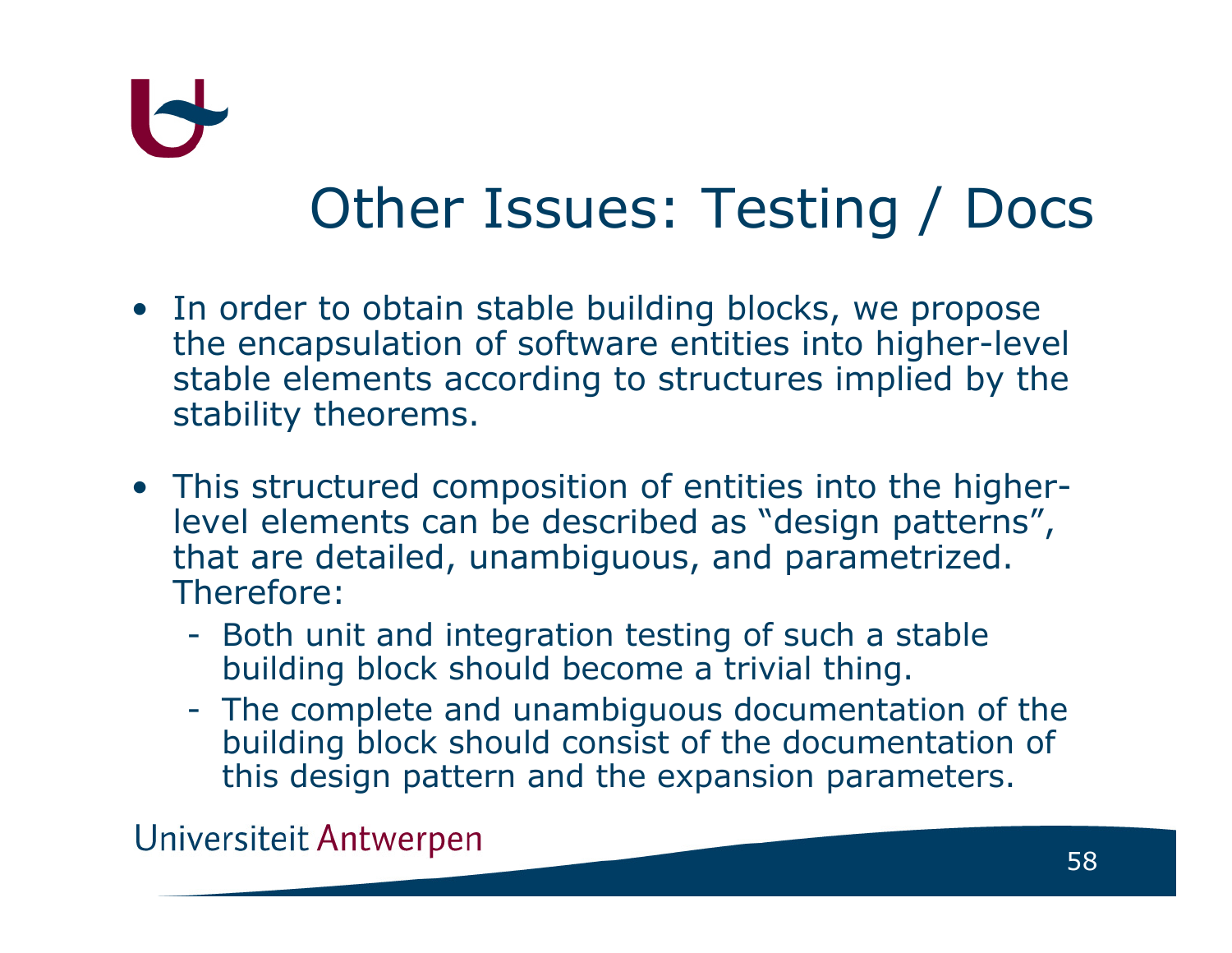#### **Contents**

- Evolvability in Software Systems
	- Challenges
	- **Solutions**<br>**Reflection**
	- Reflections
- In Search of Evolvable Modularity<br>- Principles
	- **Principles**
	- Elements<br>**Deflection**
	- Reflections
- Conclusions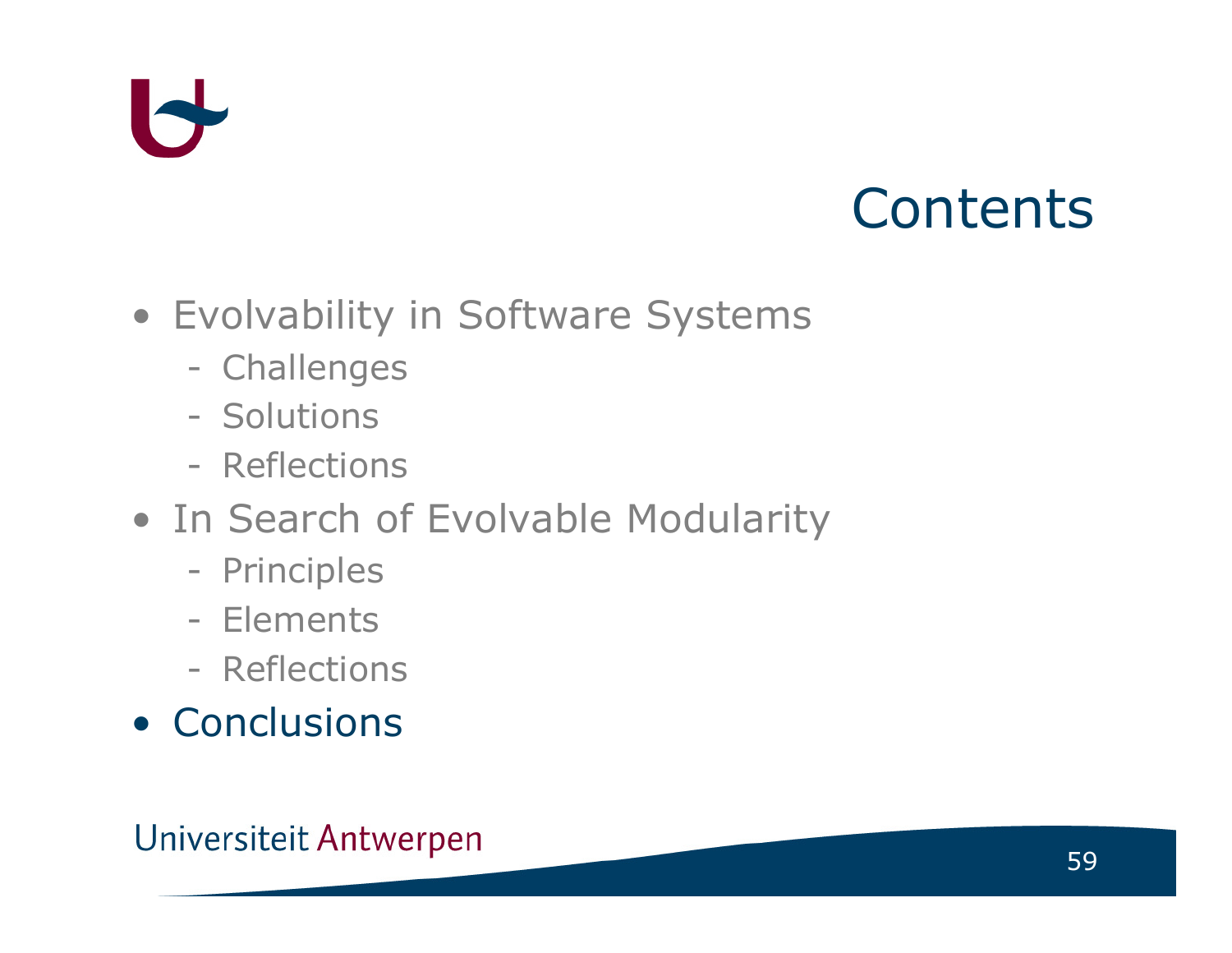#### **Conclusions**

- •The Challenges are Complexity and Evolvability
- • The Answers are Modularity and Determinism
	- High-quality IT: advanced modular structures of *proven*<br>evolvability are needed to realize McIlroy and withstand evolvability are needed to realize McIlroy and withstand Lehman !
		- Leads to required levels of determinism not offered by current methodologies, architectures, patterns…, that do not eliminate CE.
	- Low-quality IT: vague and unsystematic approaches to evolvability should be replaced by systematic approaches !
	- Progress has been made, but no magical solution !<br>Is mealized Gustame
- Normalized Systems<br>Dringiples are sens
	- Principles are constraints on modular structures.<br>Ctable Information Systems should be composed
- Stable Information Systems should be composed of<br>Flements complying at all times with the principles Elements, complying at all times with the principles.<br>Universiteit Antwerpen